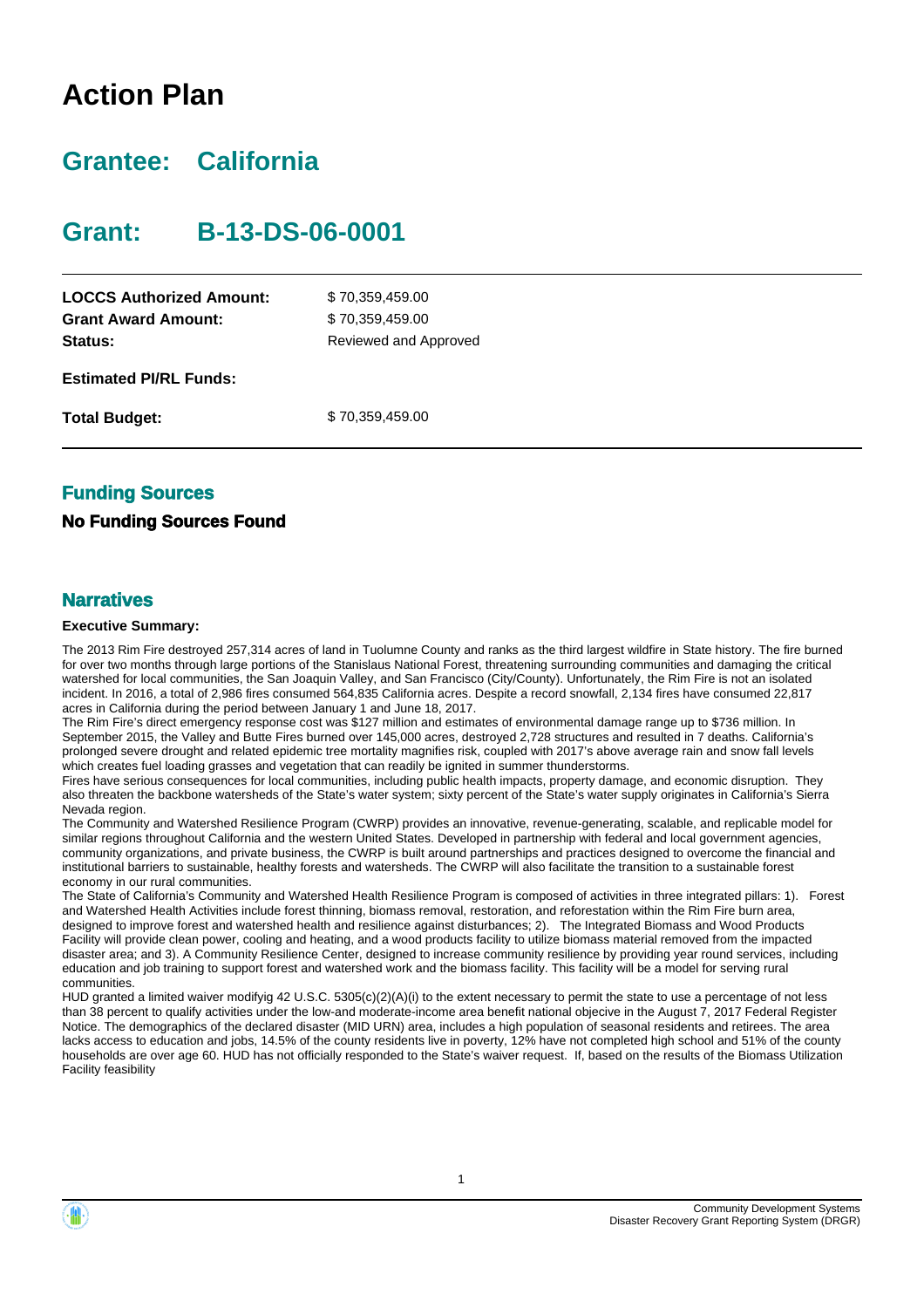study, it is determined that using the Low-Moderate Jobs National Objective is the best approach, no LMI waiver would be necessary for the Biomass Utilization Facility funding.

#### **MID-URN Areas:**

MID-URN AREAS: The Target Area includes the Rim Fire burn and evacuation and evacuation waring areas (Rim Fire Burn Scar, Evacuation Areas) in Census Tracts 06109002200, 06109004100, 06109003100, 06109003200, 06109004200. The State is incorporating resilience and replicability for forest and watershed health activities. This includes thinning, creating fuel breaks, reforestation, biomass removal, rangeland improvements and noxious weed treatments to reestablish carbon storage in living trees, help prevent future fires, reduce invasive species, and provide jobs and revenue to help build a strong rural economy.

The biomass facility will provide a marketable end-use for biomass removed from within the county, lessen Tuolumne County's reliance on imported energy, reducing greenhouse gases, and producing jobs in the region.

The Community Resilience Center (CRC) will provide social resilience to Tuolumne and surrounding counties. Tuolumne County is a regional leader in responding to disaster, with the region's only food bank and major evacuation center. Therefore, during emergencies in neighboring counties, they often turn to Tuolumne County for support. The proposed resilience centers will be located in a community selected with input from the communities in the County.

The Rim Fire destroyed permanent public infrastructure, including the ingress egress road systems, as well as erosion and landslides that undermine the integrity of the system and wear and tear from ongoing fire recovery efforts have caused additional damage. The Rim Fire destroyed rangelands, fencing, and water troughs that had been in use by cattle ranchers under long-term agreements with the USFS and now prevents grazing in the forest.

The damage from the Rim Fire has long-lasting effects well beyond the forests. Local communities, which are closely linked to the health of forests through timber, wood products, the recreation industry and tourism, continue to suffer from the business losses and closures caused by the fire, the direct public health impacts, and depressed property values. Damage to downstream water storage and supply, as well as the long-term implications for carbon storage, all have global effects.

From a regional perspective, the Target Area has experienced regular wildfire events, as shown in the Tuolumne Burn History Map. The 1987 Complex Fire burned 157,000 acres in Tuolumne County, much of which burned again in the Rim Fire. Natural regeneration of trees following wildfires that burn as hot as the Complex and Rim fires is often insufficient, resulting in conversion from forest to grass and shrub lands, which are more susceptible to high severity fires and store substantially less carbon than healthy forests. (Maps identified in this section are located on the State of California's Department of Housing and Community Development website.)

#### **Key Agencies, Partners, Positions, Personnel:**

Awardee;

State of California Department of Housing and Community Development Mark Stivers, Deputy Director Susan Naramore, Specialist II Patrick Talbott, HCD Representative II Amanda Ohman, Section Chief

Primary Project Management and Implementation Responsibilities: State of California's Governor's Office of Planning and Research (OPR) Louise Bedsworth, Deputy Director

Technical Assistance and Collaborative Project Partnerships between federal, state and local agencies:

The Sierra Nevada Conservancy (SNC)

 Angela Avery, Chief, Policy and Outreach Division Elliott Vander Kolk, NDRC Project Coordinator

Fuel Break Activities: California Department of Forestry and Fire Protections (CAL FIRE) Matthew Reischman, Assistant Deputy Director

Community Resilience Center: Tuolumne County Maureen Frank, Deputy County Administrator

California Environmental Protection Agency Ashley Conrad-Saydah, Deputy Secretary, Climate Policy

United States Forest Service Maria Benech, Rim Fire Restoration Coordinator

California Conservation Corp Amy Cameron, Chief Deputy Director

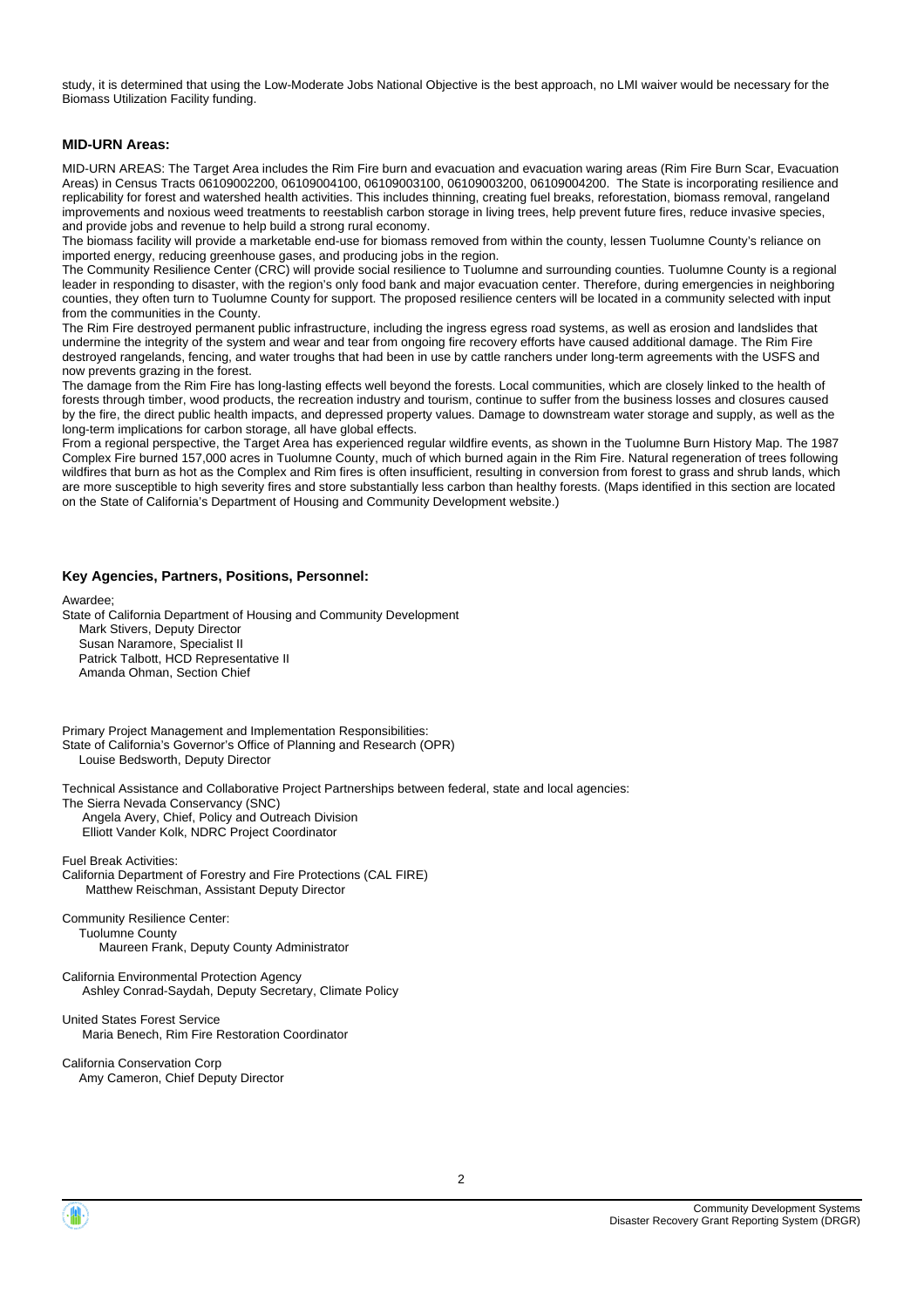# **Project Summary**

| <b>Project#</b> | <b>Project Title</b>               | <b>Grantee Activity #</b>                | <b>Activity Title</b>                                                                                                                    |
|-----------------|------------------------------------|------------------------------------------|------------------------------------------------------------------------------------------------------------------------------------------|
| 17-NDR-01       | <b>NDR Administration</b>          | NDR - Adm - GCR                          | NDR Adm - GCR                                                                                                                            |
|                 |                                    | NDR - Adm - SNC                          | NDR Adm - SNC                                                                                                                            |
|                 |                                    | NDR - Adm - Tuolumne                     | NDR Adm - Tuolumne Cnty                                                                                                                  |
|                 |                                    | NDR-Adm-HCD                              | <b>NDR Administration - HCD</b>                                                                                                          |
| 17-NDR-02       | <b>Community Resilience Center</b> | 17-NDR-02a                               | <b>Community Resilience Center Planning</b>                                                                                              |
|                 |                                    | 17-NDR-02b                               | <b>NDR Tuolumne Community Center</b>                                                                                                     |
| 17-NDR-03       | NDR Forest & Watershed Health      | 17-NDR-03                                | NDR-Forest & Watershed Health                                                                                                            |
|                 |                                    | 17-NDR-03a                               | NDR Forest & Watershed Health USFS                                                                                                       |
|                 |                                    | 17-NDR-03b                               | NDR Forest & Watershed Health CA<br>Forestry & Fire                                                                                      |
|                 |                                    | 17-NDR-03c                               | NDR Forest & Watershed Health SNC                                                                                                        |
|                 |                                    | 17-NDR-03d                               | NDR Forest & Watershed Health Helix                                                                                                      |
| 17-NDR-04       | NDR-Biomass Facility & Wood        | 17-NDR-04a                               | Planning - Biomass Facility                                                                                                              |
|                 |                                    | 17-NDR-04b                               | NDR Biomass Facility & Wood Products                                                                                                     |
|                 |                                    | 17-NDR-04C                               | <b>BUF Feasibility Studies</b>                                                                                                           |
|                 |                                    | 17-NDR-04d                               | NDR Biomass Facility & Wood Products<br><b>SNC</b>                                                                                       |
| 9999            | <b>Restricted Balance</b>          | No activities in this project            |                                                                                                                                          |
| NDR-LTC         | Long-Term Commitments              | NDR-LTC-AB 32                            | NDR-LTC-AB 32                                                                                                                            |
|                 |                                    |                                          | NDR-LTC-Assembly Bill 1482 NDR-LTC-Assembly Bill 1482                                                                                    |
|                 |                                    |                                          | NDR-LTC-Exec Order B-30-15 NDR-LTC-Exec Order B-30-15                                                                                    |
|                 |                                    | Increase Resilience                      | NDR-LTC-Financing Actions toNDR-LTC-Financing Actions to Increase<br>Resilience<br>NDR-LTC-Forest Carbon Plan NDR-LTC-Forest Carbon Plan |
|                 |                                    | NDR-LTC-General Plan                     | NDR-LTC-General Plan Guidelines                                                                                                          |
|                 |                                    | Guidelines<br>NDR-LTC-Proposition 1      | NDR-LTC-Proposition 1                                                                                                                    |
|                 |                                    | NDR-LTC-Safeguarding CA                  | NDR-LTC-Safeguarding CA                                                                                                                  |
|                 |                                    | NDR-LTC-Senate Bill 246                  | NDR-LTC-Senate Bill 246                                                                                                                  |
|                 |                                    | NDR-LTC-Senate Bill 350                  | NDR-LTC-Senate Bill 350                                                                                                                  |
|                 |                                    | NDR-LTC-SNC Watershed<br>Impvt Program   | NDR-LTC-SNC Watershed Impvt Program                                                                                                      |
|                 |                                    | Plan Updt                                | NDR-LTC-Tuolumne Cnty GenNDR-LTC-Tuolomne Cnty Gen Plan Updt                                                                             |
|                 |                                    | NDR-LTC-Tuolumne Cnty<br>Water Mgnt Plan | NDR-LTC-Tuolumne Cnty Water Mgnt<br>Plan                                                                                                 |
| NDR-OV          | <b>NDR Outcome Values</b>          | NDR-Outcome Values -<br>Economic         | NDR-Outcome Values - Economic                                                                                                            |
|                 |                                    | NDR-Outcome Values -<br>Environmental    | NDR-Outcome Values- Environmental                                                                                                        |
|                 |                                    | NDR-Outcome Values -<br>Resilience       | NDR-Outcome Values - Resilience                                                                                                          |
|                 |                                    |                                          | NDR-Outcome Values - Social NDR-Outcome Values - Social                                                                                  |
| NDR-SL          | Supporting Leverage                | No activities in this project            |                                                                                                                                          |



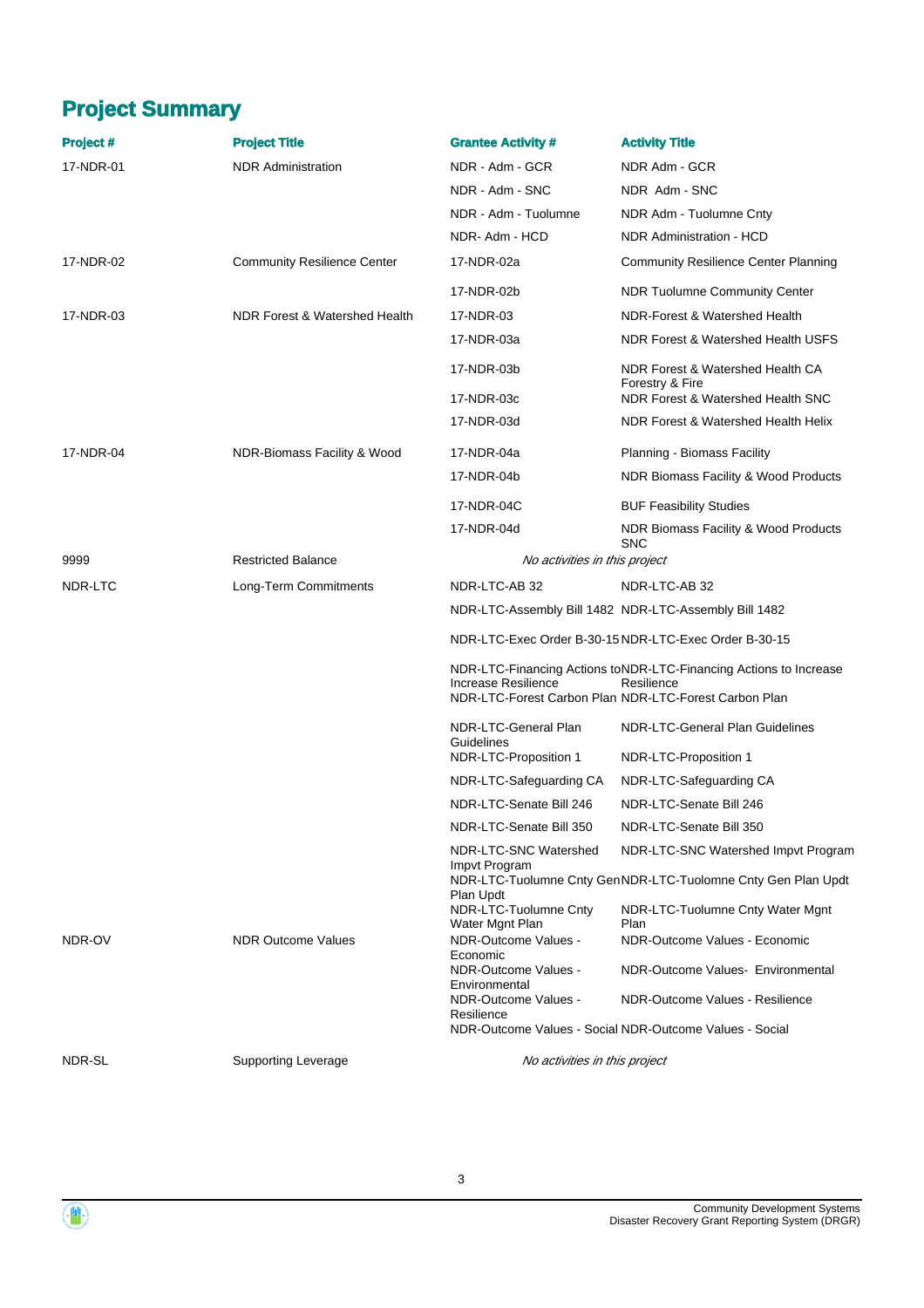# **Activities**

# **Project #/** 17-NDR-01 / NDR Administration

| <b>Grantee Activity Number:</b> | NDR - Adm - GCR      |
|---------------------------------|----------------------|
| <b>Activity Title:</b>          | <b>NDR Adm - GCR</b> |

| <b>Activity Type:</b>                                       | <b>Activity Status:</b>                 |              |  |
|-------------------------------------------------------------|-----------------------------------------|--------------|--|
| Administration                                              | Under Way                               |              |  |
| <b>Project Number:</b>                                      | <b>Project Title:</b>                   |              |  |
| 17-NDR-01                                                   | <b>NDR</b> Administration               |              |  |
| <b>Projected Start Date:</b>                                | <b>Projected End Date:</b>              |              |  |
| 03/01/2017                                                  | 02/28/2019                              |              |  |
| <b>Project Draw Block by HUD:</b>                           | <b>Project Draw Block Date by HUD:</b>  |              |  |
| Not Blocked                                                 | 10/01/2022 by Karen Patterson           |              |  |
| <b>Activity Draw Block by HUD:</b>                          | <b>Activity Draw Block Date by HUD:</b> |              |  |
| Not Blocked                                                 | 10/01/2022 by Karen Patterson           |              |  |
| <b>Block Drawdown By Grantee:</b>                           | <b>Total Budget:</b>                    | \$878,530.00 |  |
| Not Blocked                                                 | <b>Most Impacted and</b>                |              |  |
| <b>National Objective:</b>                                  | <b>Distressed Budget:</b>               | \$0.00       |  |
| Not Applicable (for Planning/Administration or Unprogrammed | <b>Other Funds:</b>                     | \$0.00       |  |
| Funds only)                                                 | <b>Total Funds:</b>                     | \$878,530.00 |  |

# **Benefit Report Type:**

NA

No

#### **Organization carrying out Activity:**  GCR Inc.

#### **Proposed budgets for organizations carrying out Activity:**

## **Responsible Organization Contracts and Contracts Constructed Budget in the Construction Type Proposed Budget**

#### **Location Description:**

Activity is being carried out by **Activity is being carried out through:** Activity is being carried out through:

GCR Inc.  $$878,530.00$ 



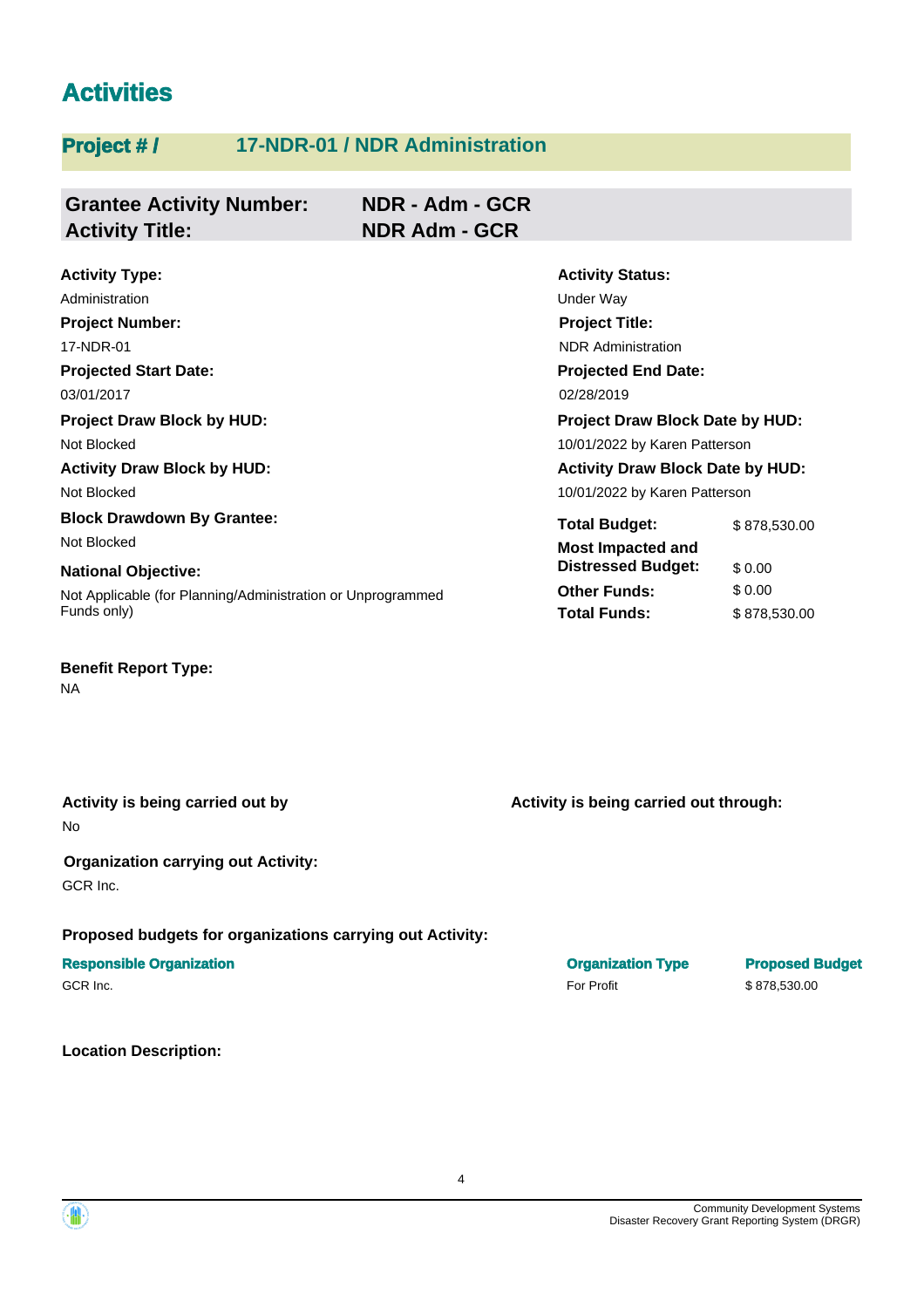County of Tuolumne census tracts are reflected in the following list of type; code; name; and sheets: TRACT;06109001100;11;1 TRACT;06109001200;12;1 TRACT;06109002100;21;1 TRACT;06109002200;22;1 TRACT;06109003100;31;1 TRACT;06109003200;32;1 TRACT;06109004100;41;1 TRACT;06109004200;42;1 TRACT;06109005100;51;1 TRACT;06109005201;52.01;1 TRACT;06109985202;9852.02;1

#### **Activity Description:**

Providing technical assistance to CA and our grantees in administering NDR funds.

**Environmental Assessment:** EXEMPT

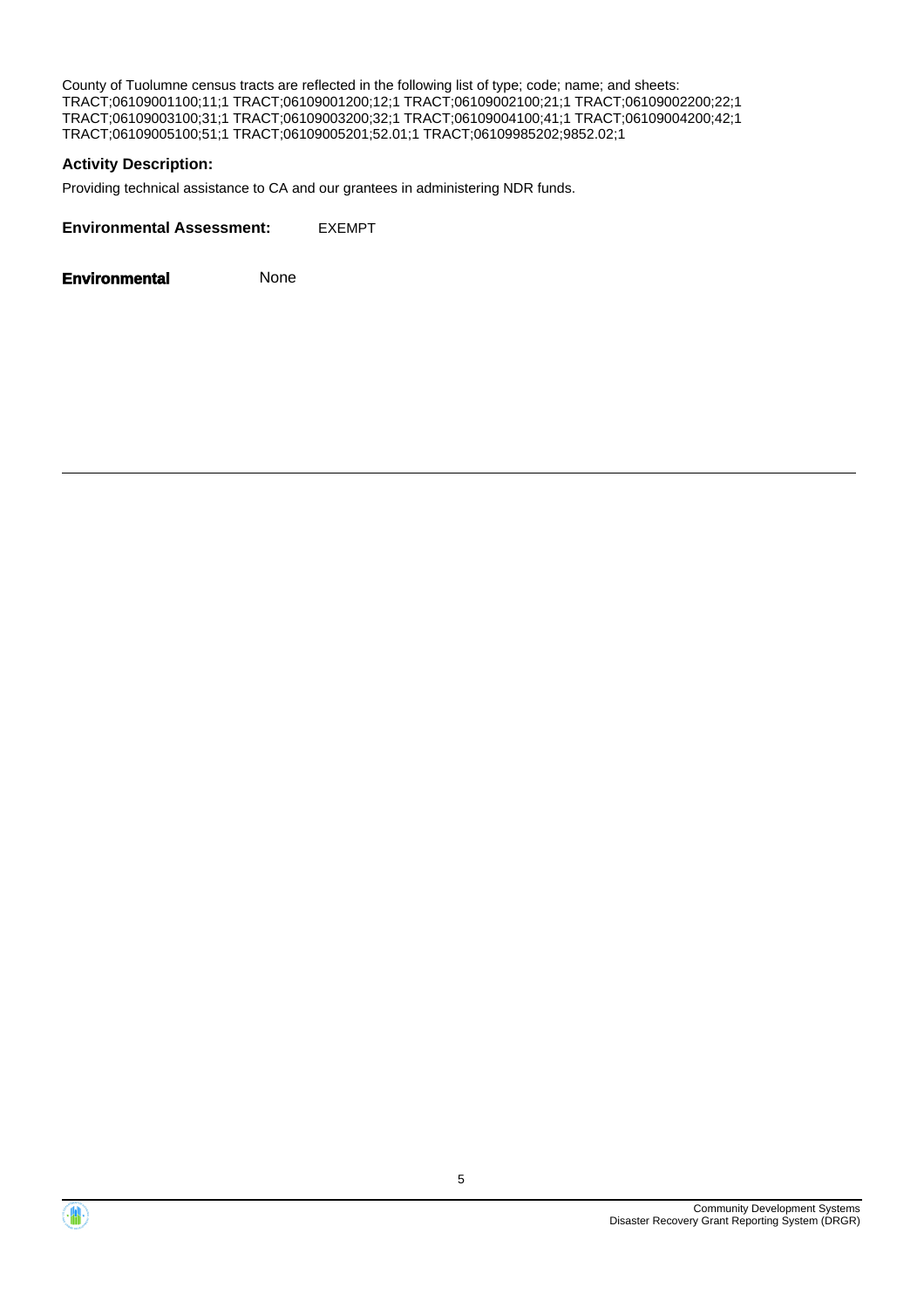|                                                             | <b>Activity Status:</b>                 |                |
|-------------------------------------------------------------|-----------------------------------------|----------------|
| Administration                                              | Under Way                               |                |
| <b>Project Number:</b>                                      | <b>Project Title:</b>                   |                |
| 17-NDR-01                                                   | <b>NDR</b> Administration               |                |
| <b>Projected Start Date:</b>                                | <b>Projected End Date:</b>              |                |
| 05/30/2017                                                  | 09/30/2022                              |                |
| <b>Project Draw Block by HUD:</b>                           | Project Draw Block Date by HUD:         |                |
| Not Blocked                                                 | 10/01/2022 by Karen Patterson           |                |
| <b>Activity Draw Block by HUD:</b>                          | <b>Activity Draw Block Date by HUD:</b> |                |
| Not Blocked                                                 | 10/01/2022 by Karen Patterson           |                |
| <b>Block Drawdown By Grantee:</b>                           | <b>Total Budget:</b>                    | \$1,129,383.00 |
| Not Blocked                                                 | <b>Most Impacted and</b>                |                |
| <b>National Objective:</b>                                  | <b>Distressed Budget:</b>               | \$0.00         |
| Not Applicable (for Planning/Administration or Unprogrammed | <b>Other Funds:</b>                     | \$0.00         |
| Funds only)                                                 | <b>Total Funds:</b>                     | \$1,129,383.00 |

# **Benefit Report Type:**

NA

Activity is being carried out by **Activity is being carried out through:**  $\blacksquare$ 

**The Second Second Second Second Second Second Second Second Second Second Second Second Second Second Second Second Second Second Second Second Second Second Second Second Second Second Second Second Second Second Second** 

## **Organization carrying out Activity:**

Sierra Nevada Conversancy

#### **Proposed budgets for organizations carrying out Activity:**

#### **Responsible Organization Contracts and Contracts Contracts Contracts Contracts Contracts Contracts Contracts Contracts Contracts Contracts Contracts Contracts Contracts Contracts Contracts Contracts Contracts Contracts Co**

#### **Location Description:**

County of Tuolumne census tracts are reflected in the following list of type; code; name; and sheets: TRACT;06109001100;11;1 TRACT;06109001200;12;1 TRACT;06109002100;21;1 TRACT;06109002200;22;1 TRACT;06109003100;31;1 TRACT;06109003200;32;1 TRACT;06109004100;41;1 TRACT;06109004200;42;1 TRACT;06109005100;51;1 TRACT;06109005201;52.01;1 TRACT;06109985202;9852.02;1

#### **Activity Description:**

Sierra Nevada Conversancy **State Agency** \$ 1,129,383.00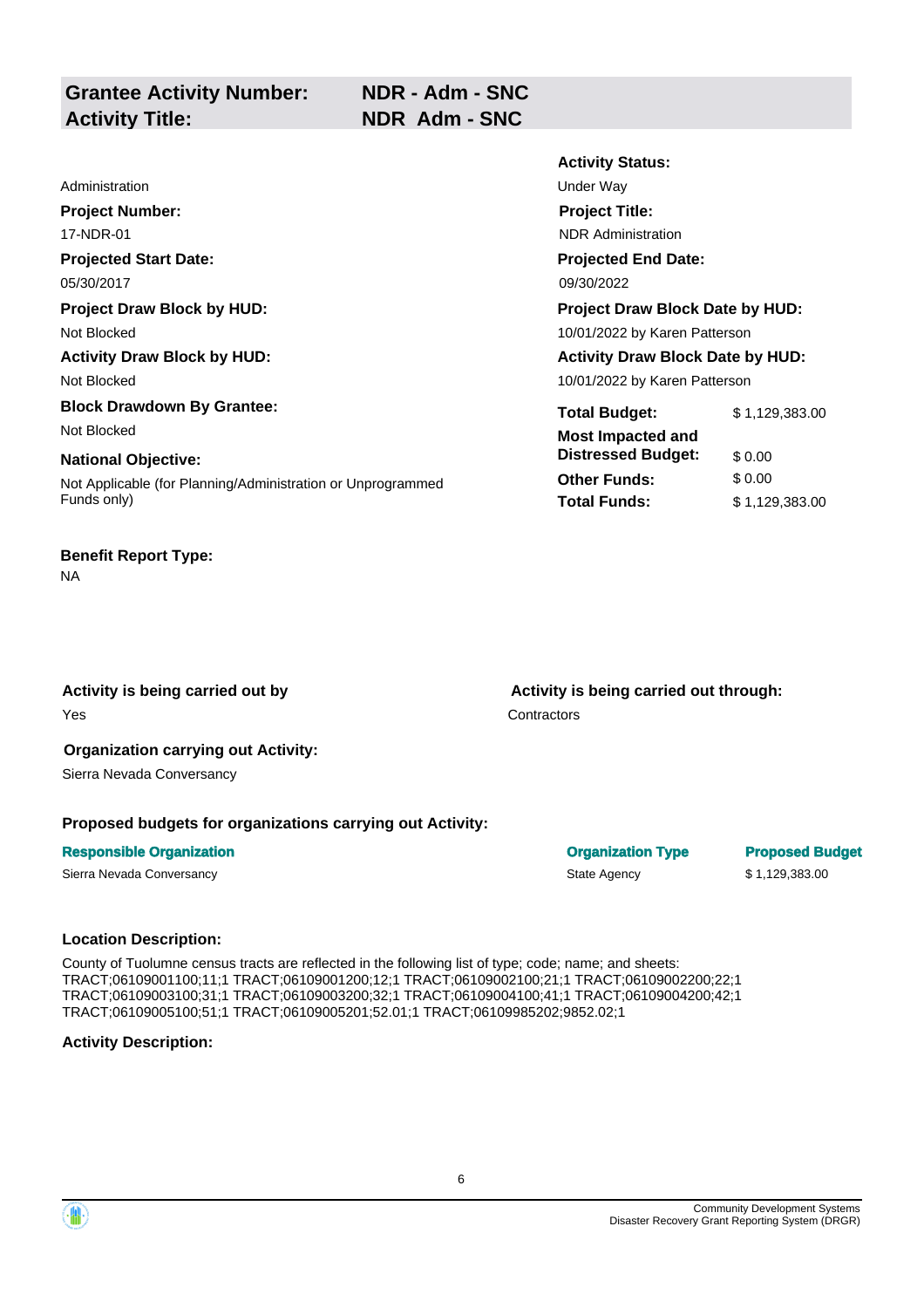General administration and oversight of forest and watershed health projects throughout the burn scar and MID-URN areas.

**Environmental Assessment:** EXEMPT



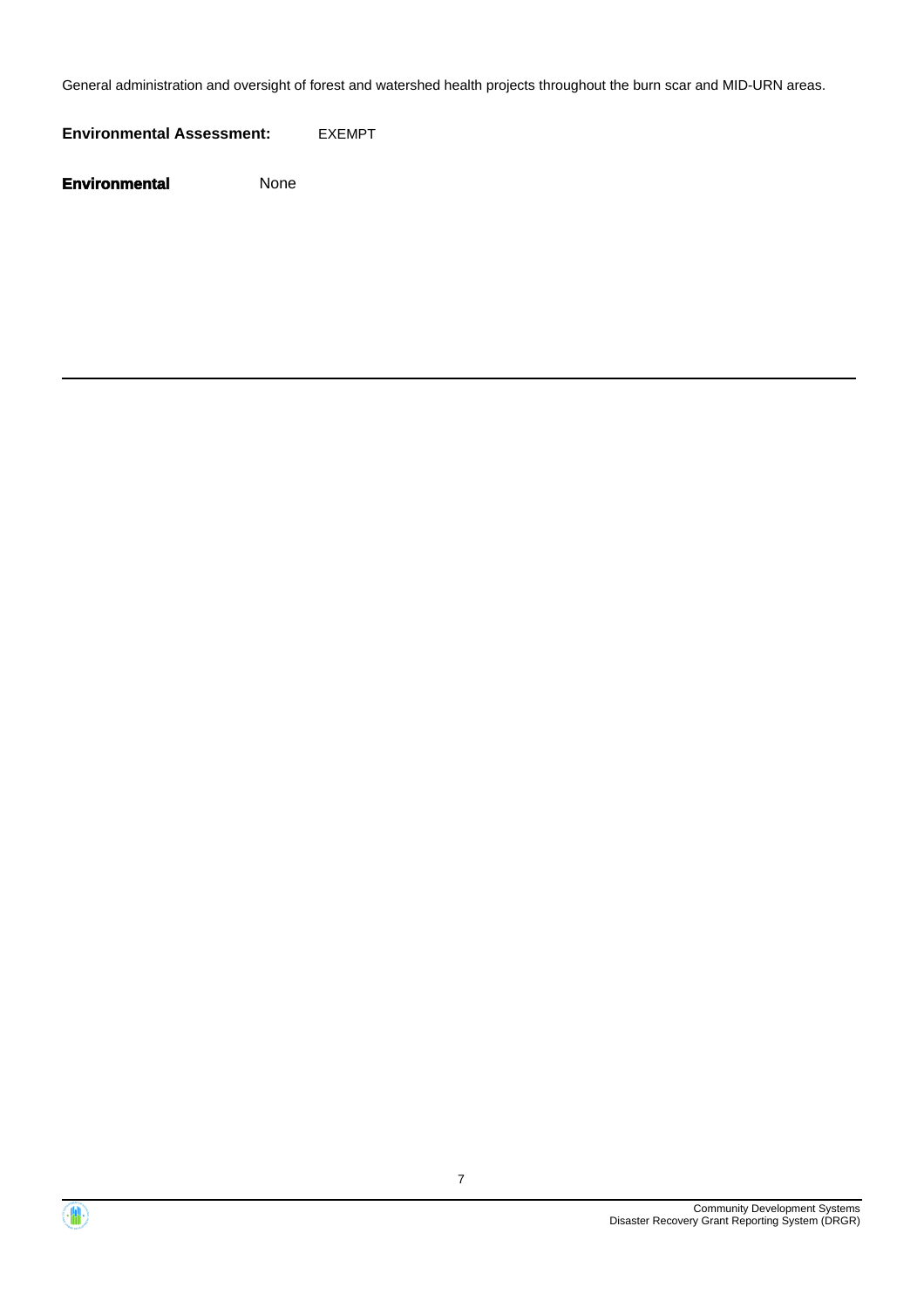# **NDR - Adm - Tuolumne Activity Title: NDR Adm - Tuolumne Cnty**

| <b>Activity Type:</b>                                                      | <b>Activity Status:</b>                               |                        |
|----------------------------------------------------------------------------|-------------------------------------------------------|------------------------|
| Administration                                                             | Under Way                                             |                        |
| <b>Project Number:</b>                                                     | <b>Project Title:</b>                                 |                        |
| 17-NDR-01                                                                  | <b>NDR</b> Administration                             |                        |
| <b>Projected Start Date:</b>                                               | <b>Projected End Date:</b>                            |                        |
| 04/01/2017                                                                 | 08/31/2022                                            |                        |
| <b>Project Draw Block by HUD:</b>                                          | <b>Project Draw Block Date by HUD:</b>                |                        |
| Not Blocked                                                                | 10/01/2022 by Karen Patterson                         |                        |
| <b>Activity Draw Block by HUD:</b>                                         | <b>Activity Draw Block Date by HUD:</b>               |                        |
| Not Blocked                                                                | 10/01/2022 by Karen Patterson                         |                        |
| <b>Block Drawdown By Grantee:</b><br>Not Blocked                           | <b>Total Budget:</b>                                  | \$493,875.00           |
| <b>National Objective:</b>                                                 | <b>Most Impacted and</b><br><b>Distressed Budget:</b> | \$0.00                 |
| Not Applicable (for Planning/Administration or Unprogrammed<br>Funds only) | <b>Other Funds:</b><br><b>Total Funds:</b>            | \$0.00<br>\$493,875.00 |

#### **Benefit Report Type:**

NA

Activity is being carried out by **Activity is being carried out through:**  $\blacksquare$ No

# **Organization carrying out Activity:**

County of Tuolumne

#### **Proposed budgets for organizations carrying out Activity:**

#### **Responsible Organization Contracts and Contracts Contracts Contracts Contracts Contracts Contracts Contracts Contracts Contracts Contracts Contracts Contracts Contracts Contracts Contracts Contracts Contracts Contracts Co**

County of Tuolumne Local Government \$ 493,875.00

#### **Location Description:**

County of Tuolumne, census tracts are reflected in the following list of type; code; name; and sheets: TRACT;06109001100;11;1 TRACT;06109001200;12;1 TRACT;06109002100;21;1 TRACT;06109002200;22;1 TRACT;06109003100;31;1 TRACT;06109003200;32;1 TRACT;06109004100;41;1 TRACT;06109004200;42;1 TRACT;06109005100;51;1 TRACT;06109005201;52.01;1 TRACT;06109985202;9852.02;1

#### **Activity Description:**

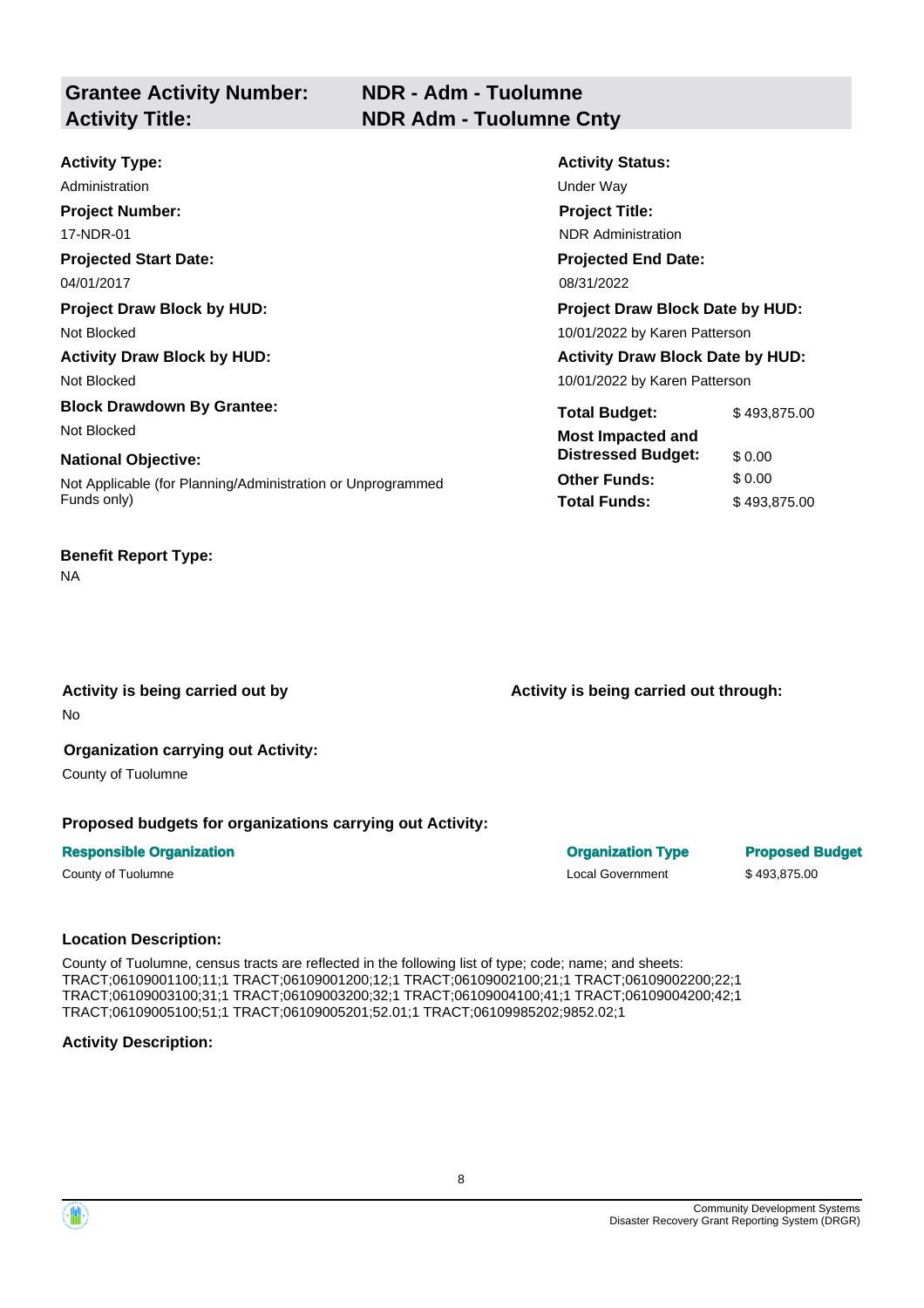General Administration costs to carry out the development of the Community Resilience Center.

**Environmental Assessment:** UNDERWAY



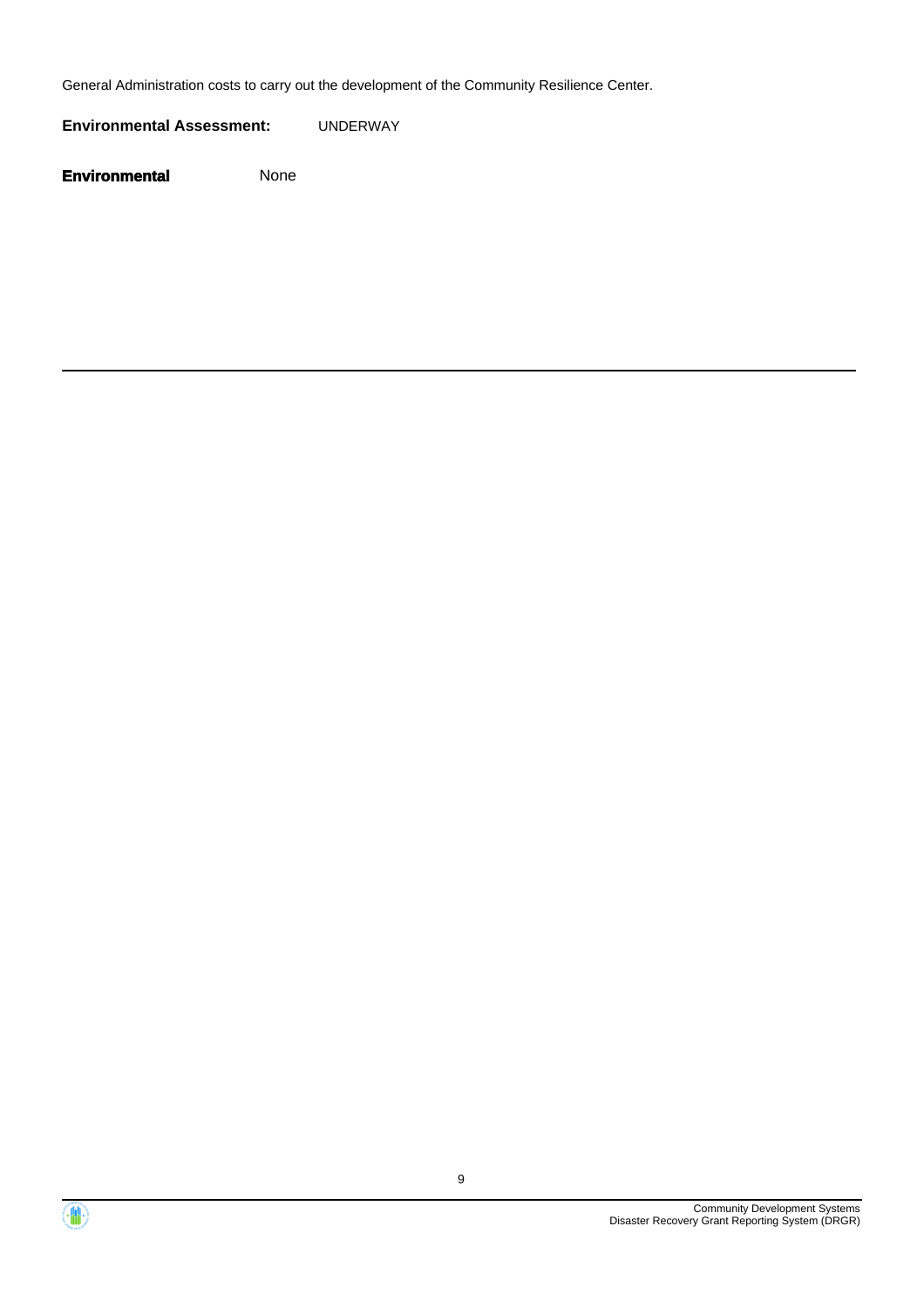| <b>Activity Type:</b>                                       | <b>Activity Status:</b>                 |                |
|-------------------------------------------------------------|-----------------------------------------|----------------|
| Administration                                              | Under Way                               |                |
| <b>Project Number:</b>                                      | <b>Project Title:</b>                   |                |
| 17-NDR-01                                                   | <b>NDR</b> Administration               |                |
| <b>Projected Start Date:</b>                                | <b>Projected End Date:</b>              |                |
| 02/01/2017                                                  | 09/30/2022                              |                |
| <b>Project Draw Block by HUD:</b>                           | <b>Project Draw Block Date by HUD:</b>  |                |
| Not Blocked                                                 | 10/01/2022 by Karen Patterson           |                |
| <b>Activity Draw Block by HUD:</b>                          | <b>Activity Draw Block Date by HUD:</b> |                |
| Not Blocked                                                 | 10/01/2022 by Karen Patterson           |                |
| <b>Block Drawdown By Grantee:</b>                           | <b>Total Budget:</b>                    | \$1,016,185.00 |
| Not Blocked                                                 | <b>Most Impacted and</b>                |                |
| <b>National Objective:</b>                                  | <b>Distressed Budget:</b>               | \$0.00         |
| Not Applicable (for Planning/Administration or Unprogrammed | <b>Other Funds:</b>                     | \$0.00         |
| Funds only)                                                 | <b>Total Funds:</b>                     | \$1,016,185.00 |

#### **Benefit Report Type:**

NA

No

Activity is being carried out by **Activity is being carried out through:**  $\blacksquare$ 

#### **Organization carrying out Activity:**  State of California - CDBG Program

### **Proposed budgets for organizations carrying out Activity:**

#### **Responsible Organization Contracts and Contracts Contracts Contracts Contracts Contracts Contracts Contracts Contracts Contracts Contracts Contracts Contracts Contracts Contracts Contracts Contracts Contracts Contracts Co**

State of California - CDBG Program State Agency \$ 1,016,185.00

County of Tuolumne census tracts are reflected in the following list of type; code; name; and sheets: TRACT;06109001100;11;1 TRACT;06109001200;12;1 TRACT;06109002100;21;1 TRACT;06109002200;22;1 TRACT;06109003100;31;1 TRACT;06109003200;32;1 TRACT;06109004100;41;1 TRACT;06109004200;42;1 TRACT;06109005100;51;1 TRACT;06109005201;52.01;1 TRACT;06109985202;9852.02;1

#### **Activity Description:**

**Location Description:** 

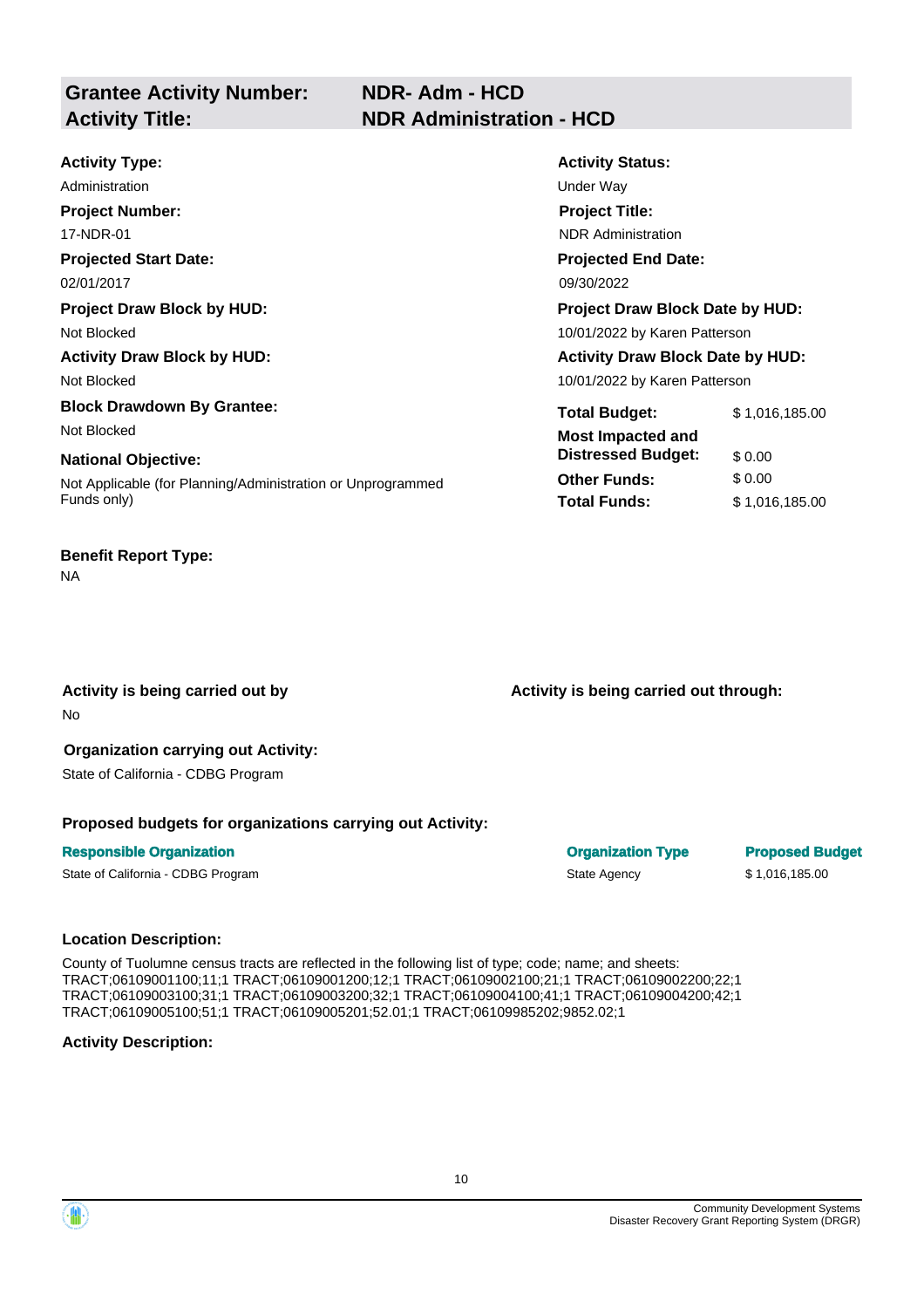General administration of all NDR activities.

**Environmental Assessment:** EXEMPT

**Environmental** None

# Project #/ 17-NDR-02 / Community Resilience Center

# **Grantee Activity Number: 17-NDR-02a Activity Title: Community Resilience Center Planning**

| <b>Activity Type:</b>                                       | <b>Activity Status:</b>                 |              |
|-------------------------------------------------------------|-----------------------------------------|--------------|
| Planning                                                    | Under Way                               |              |
| <b>Project Number:</b>                                      | <b>Project Title:</b>                   |              |
| 17-NDR-02                                                   | <b>Community Resilience Center</b>      |              |
| <b>Projected Start Date:</b>                                | <b>Projected End Date:</b>              |              |
| 04/01/2017                                                  | 07/31/2019                              |              |
| <b>Project Draw Block by HUD:</b>                           | <b>Project Draw Block Date by HUD:</b>  |              |
| Not Blocked                                                 | 10/01/2022 by Karen Patterson           |              |
| <b>Activity Draw Block by HUD:</b>                          | <b>Activity Draw Block Date by HUD:</b> |              |
| Not Blocked                                                 | 10/01/2022 by Karen Patterson           |              |
| <b>Block Drawdown By Grantee:</b>                           | <b>Total Budget:</b>                    | \$757,672.00 |
| Not Blocked                                                 | <b>Most Impacted and</b>                |              |
| <b>National Objective:</b>                                  | <b>Distressed Budget:</b>               | \$0.00       |
| Not Applicable (for Planning/Administration or Unprogrammed | <b>Other Funds:</b>                     | \$0.00       |
| Funds only)                                                 | <b>Total Funds:</b>                     | \$757,672.00 |

#### **Benefit Report Type:**

Area Benefit (Census)

| <b>Proposed Accomplishments</b> | <b>Total</b> |
|---------------------------------|--------------|
| # of Plans or Planning Products |              |
|                                 |              |
| <b>LMI%:</b>                    | 45.87        |

11



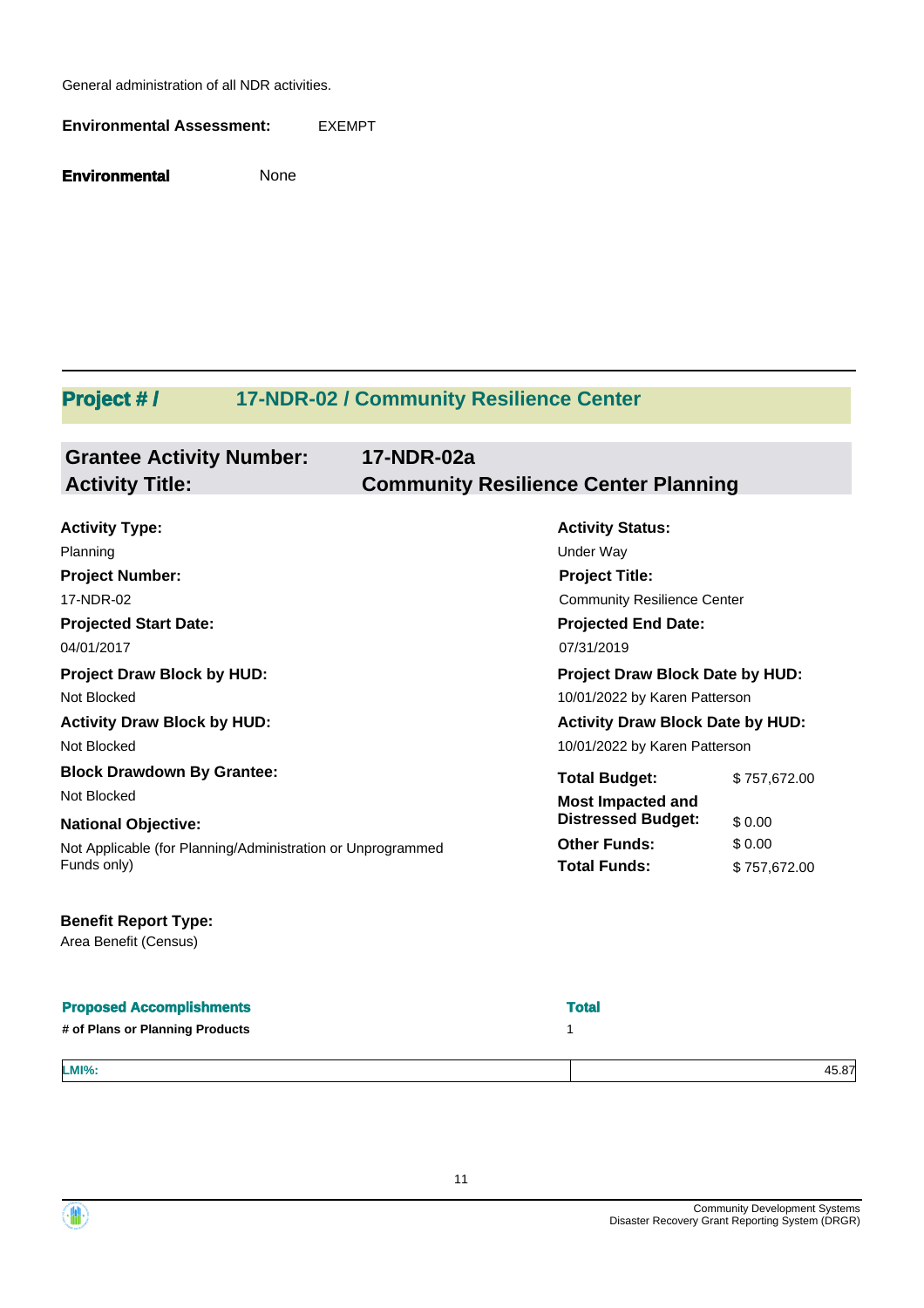No

#### **Organization carrying out Activity:**

County of Tuolumne

#### **Proposed budgets for organizations carrying out Activity:**

#### **Responsible Organization Community Community Community Community Community Community Community Community Community Community Community Community Community Community Community Community Community Community Community Commun**

County of Tuolumne Local Government \$ 757,672.00

#### **Location Description:**

The location of the Community Resilience Center(s) will not be known until the feasibility study has been completed. Until the location is know, the number of persons (Low, Mod and non-Low/Mod) will not be known. Percentages of Low/Mod persons withing Toulumne County do not meet or exceed 51%; a waiver for the Low/Mod percentages has been requested from HUD. This planning activity will be conducted throughout the County of Tuolumne, census tracts reflected in the following list of type; code; name; and sheets:

TRACT;06109001100;11;1 TRACT;06109001200;12;1 TRACT;06109002100;21;1 TRACT;06109002200;22;1 TRACT;06109003100;31;1 TRACT;06109003200;32;1 TRACT;06109004100;41;1 TRACT;06109004200;42;1 TRACT;06109005100;51;1 TRACT;06109005201;52.01;1 TRACT;06109985202;9852.02;1

#### **Activity Description:**

Feasibility study of location and physical components for community resilience center located within Tuolumne County

**Environmental Assessment:** UNDERWAY

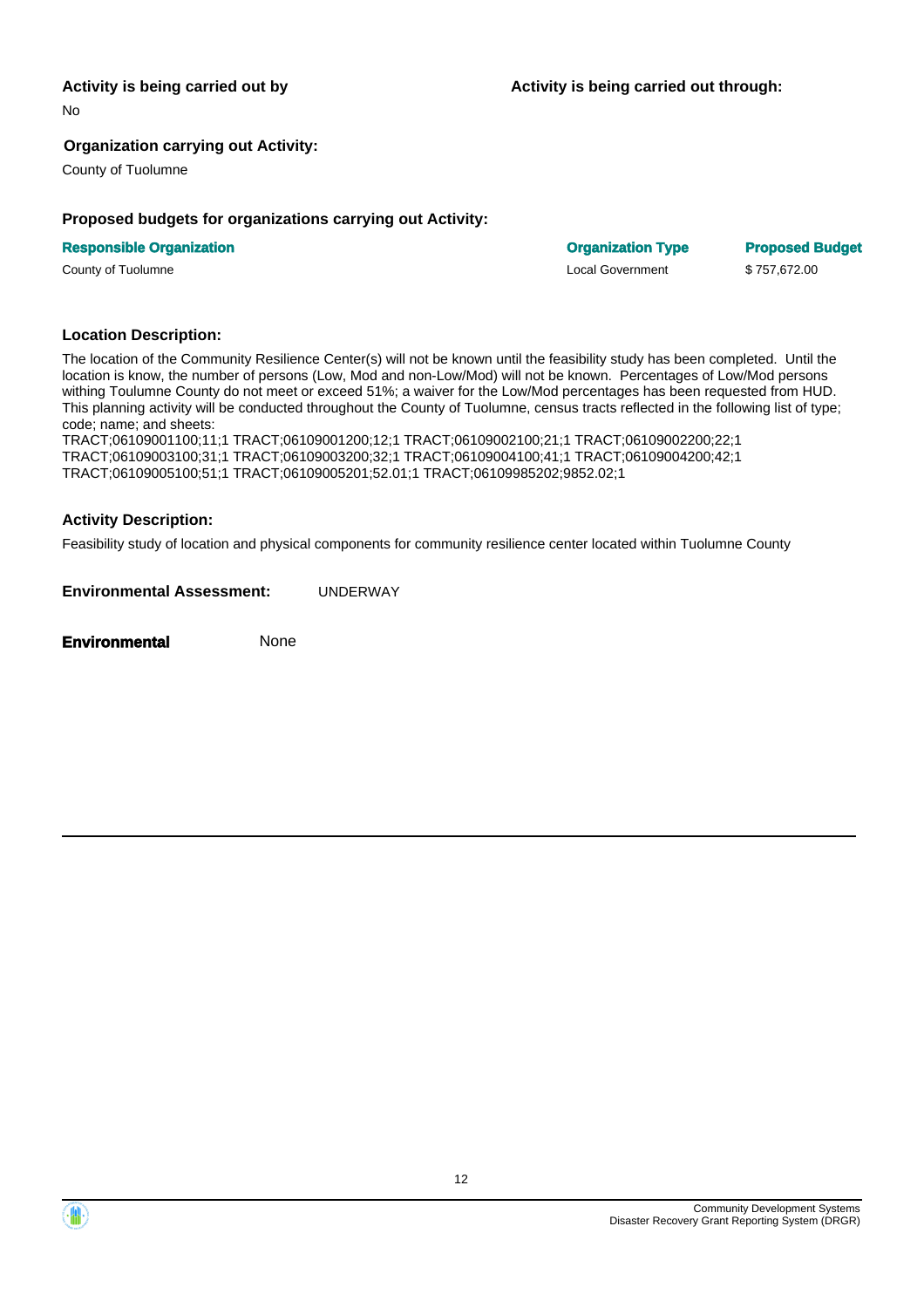**Grantee Activity Number: Projected Start Date: Activity Status: Projected End Date: 17-NDR-02b Activity Type:**  05/01/2017 08/31/2022 Acquisition, construction, reconstruction of public facilities Under Way **Activity Title: NDR Tuolumne Community Center Project Number:**  17-NDR-02 **Project Title:**  Community Resilience Center **Project Draw Block by HUD: Project Draw Block Date by HUD:**  Not Blocked 2001 10/01/2022 by Karen Patterson Activity Draw Block by HUD: **Activity Draw Block Date by HUD:** Activity Draw Block Date by HUD: Not Blocked 2001/2022 by Karen Patterson **Block Drawdown By Grantee:** Total Budget: \$18,009,578.00 Not Blocked **Most Impacted and National Objective: Constructional Objective: Constructional State of the United States of the United States of the United States of the United States of the United States of the United States of the United States of Other Funds:** \$ 0.00 **Total Funds:** \$ 18,009,578.00 Low/Mod: Benefit to low- and moderate-income persons/families **Benefit Report Type:**  Area Benefit (Census) **Proposed Accomplishments** Total **Total Accomplishments** Total **Total Accomplishments # of public facilities** 1 **LMI%:** 38.77 Activity is being carried out by **Activity** is being carried out through: No

#### **Organization carrying out Activity:**

County of Tuolumne

**Proposed budgets for organizations carrying out Activity:** 

#### **Responsible Organization Community Community Community Community Community Community Community Community Community Community Community Community Community Community Community Community Community Community Community Commun**

# County of Tuolumne Local Government \$ 18,009,578.00

#### **Location Description:**

The feasibility study will determine if the communities are best served with one or more Community Resilience Centers (CRC). The location of the CRC will not be known until the feasibility studies have been completed and possible properties have been identified. Specific ite selection will begin September, 2018. County of Tuolumne census tracts are reflected in the following list of type; code; name; and sheets:

TRACT;06109002200;22;1 TRACT;06109003100;31;1 TRACT;06109003200;32;1 TRACT;06109004100;41;1

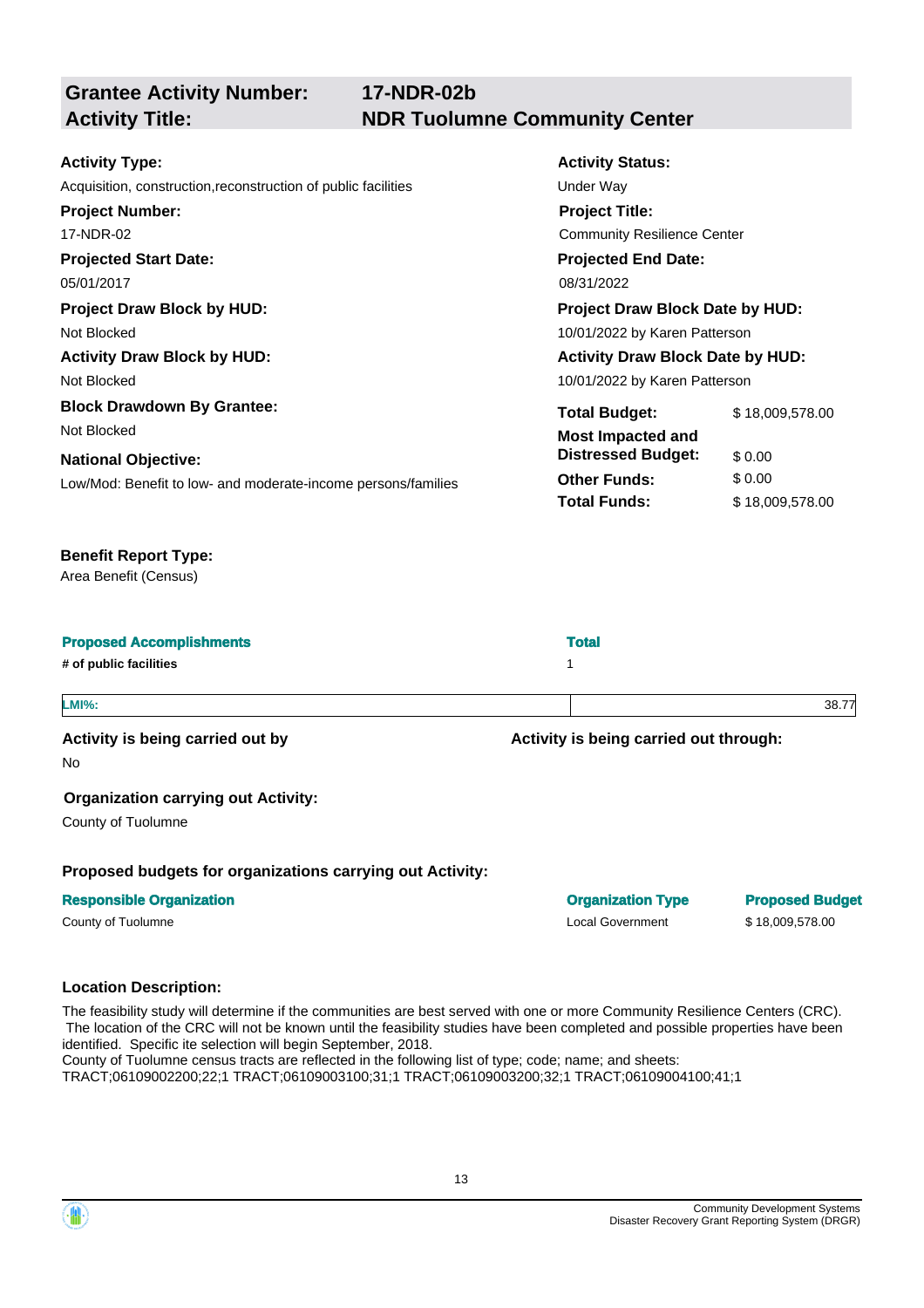TRACT;06109004200;42;1

#### **Activity Description:**

Construction of 1 or more Community Resilience Centers (under the public facility activity) for the residents of the Rim Fire impacted area of Tuolumne County and the surrounding areas. The center(s) will provide a regional food bank, employment training and will function as an evacuation center in the event of a disaster.

| <b>Environmental Assessment:</b> | <b>UNDERWAY</b> |
|----------------------------------|-----------------|
|                                  |                 |

**Environmental** None

# **Project # / 17-NDR-03 / NDR Forest & Watershed Health**

| <b>Grantee Activity Number:</b><br><b>Activity Title:</b>                                                             | <b>17-NDR-03</b><br><b>NDR-Forest &amp; Watershed Health</b> |                                        |                                         |  |
|-----------------------------------------------------------------------------------------------------------------------|--------------------------------------------------------------|----------------------------------------|-----------------------------------------|--|
|                                                                                                                       |                                                              |                                        |                                         |  |
| <b>Activity Type:</b>                                                                                                 |                                                              | <b>Activity Status:</b>                |                                         |  |
| NDR - Environmental Value                                                                                             |                                                              | Under Way                              |                                         |  |
| <b>Project Number:</b>                                                                                                |                                                              | <b>Project Title:</b>                  |                                         |  |
| 17-NDR-03                                                                                                             |                                                              | NDR Forest & Watershed Health          |                                         |  |
| <b>Projected Start Date:</b>                                                                                          |                                                              | <b>Projected End Date:</b>             |                                         |  |
| 05/01/2017                                                                                                            |                                                              | 08/31/2022                             |                                         |  |
| <b>Project Draw Block by HUD:</b>                                                                                     |                                                              | <b>Project Draw Block Date by HUD:</b> |                                         |  |
| Not Blocked                                                                                                           |                                                              | 10/01/2022 by Karen Patterson          |                                         |  |
| <b>Activity Draw Block by HUD:</b>                                                                                    |                                                              |                                        | <b>Activity Draw Block Date by HUD:</b> |  |
| Not Blocked                                                                                                           |                                                              | 10/01/2022 by Karen Patterson          |                                         |  |
| <b>Block Drawdown By Grantee:</b>                                                                                     |                                                              | <b>Total Budget:</b>                   | \$246,000.00                            |  |
| Not Blocked                                                                                                           |                                                              | <b>Most Impacted and</b>               |                                         |  |
| <b>National Objective:</b>                                                                                            |                                                              | <b>Distressed Budget:</b>              | \$0.00                                  |  |
| Urgent Need: A community development need having a particular                                                         |                                                              | <b>Other Funds:</b>                    | \$0.00                                  |  |
| urgency because existing conditions pose a serious and immediate<br>threat to the health and welfare of the community |                                                              | <b>Total Funds:</b>                    | \$246,000.00                            |  |

#### **Benefit Report Type:**

NA

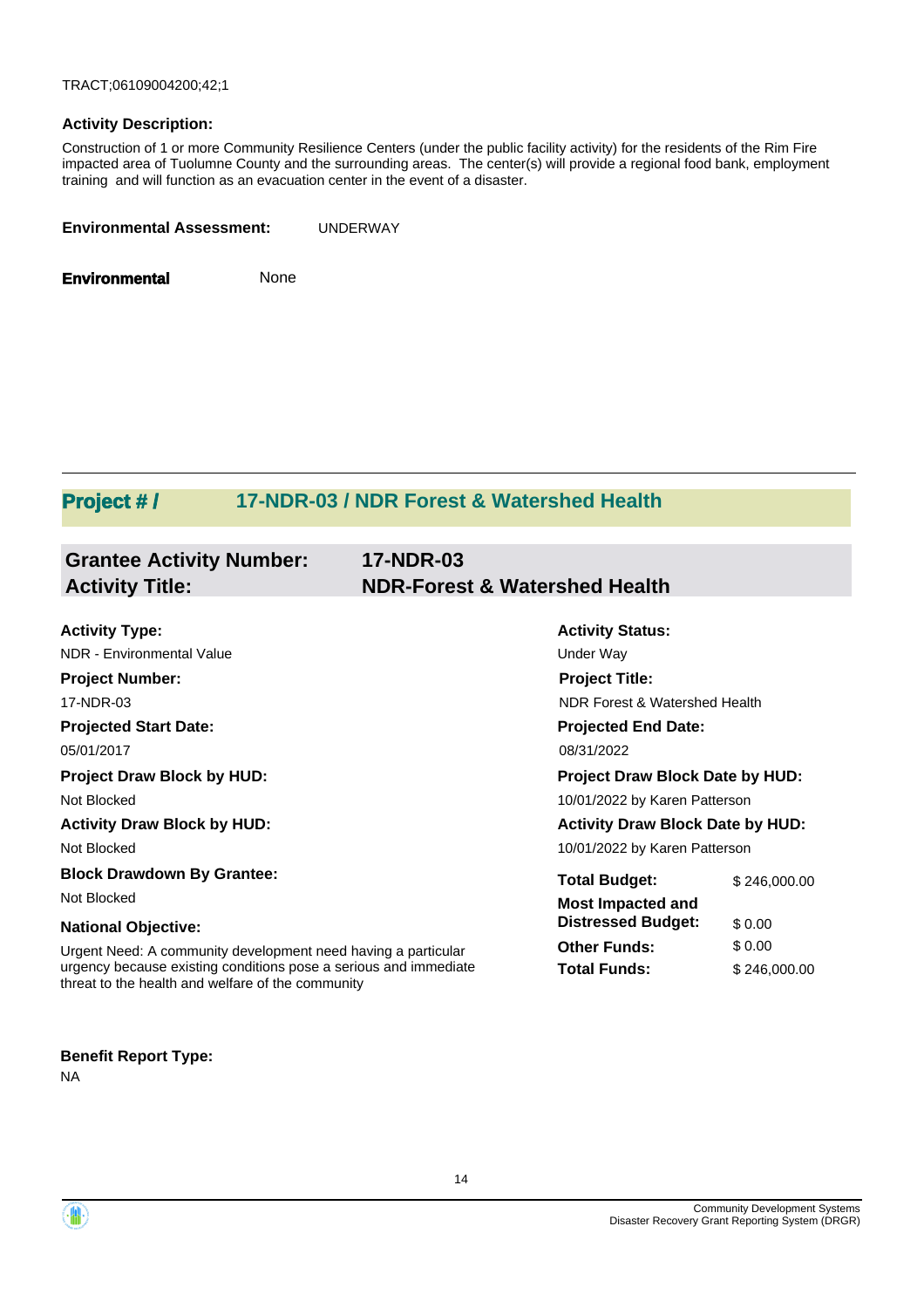| <b>Proposed Accomplishments</b>                          | <b>Total</b> |
|----------------------------------------------------------|--------------|
| # of trees planted in project area                       | 9000000      |
| # of non-invasive species trees planted on project sites | 900000       |
| # seedlings on the landscape that survived 5th yr.       | 126000       |
| # seedlings on the landscape that survived 3rd yr.       | 210000       |
| # seedlings on the landscape that survived 1st yr.       | 675000       |
| # acres successfully reforested                          | 4500         |
| # acres of bio-mass removed                              | 4600         |

Activity is being carried out by **Activity** is being carried out through:

No

#### **Organization carrying out Activity:**

State of California - CDBG Program

#### **Proposed budgets for organizations carrying out Activity:**

#### **Responsible Organization Contracts and Contracts Contracts Contracts Contracts Contracts Contracts Contracts Contracts Contracts Contracts Contracts Contracts Contracts Contracts Contracts Contracts Contracts Contracts Co**

State of California - CDBG Program  $$246,000.00$ 

**Location Description:** 

Throughout the 254,000 acre Rim Fire burn scar. Census tract numbers for theForest and Watershed Health project are 06109003100 and 06109003200.

#### **Activity Description:**

Removal of dead trees for fuel reduction and to support the development of a biomass energy and wood products facility. Forest restoration through the planting of resilient and diverse non-invasive trees in the Rim Fire burn scar areas. The activity will reduce the risk of large damaging wildfires that threaten communities, and will restore forest and watershed health for the communities located in the area and a large portion of the most heavily populated Bay Area of Northern California. This project will support healthy, resilient forests through restoration, reforestation, strategic thinning and other science-based investments to ensure ecosystems health.

**Environmental Assessment:** UNDERWAY

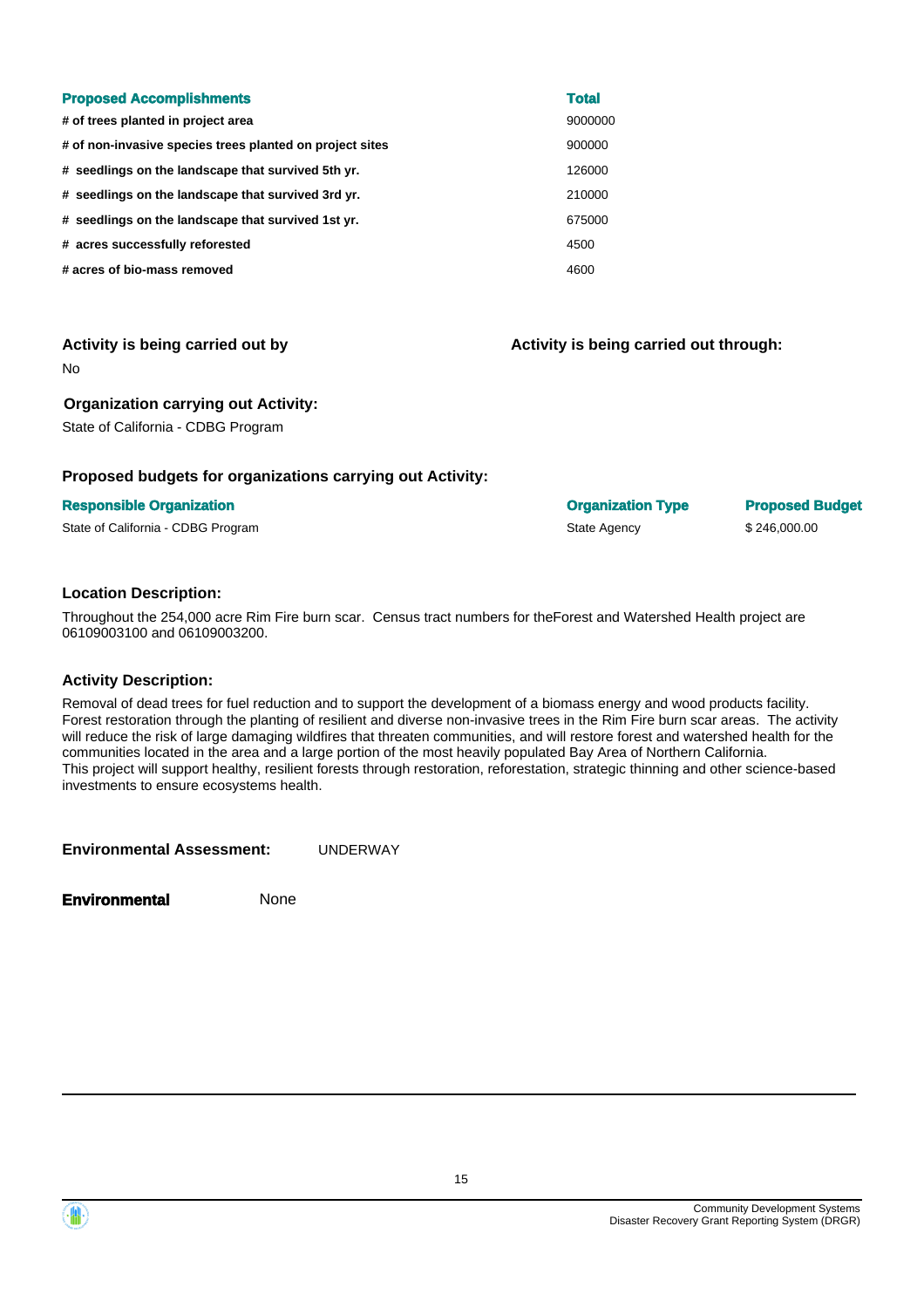**Activity Status:** 

**Project Title:** 

**Projected End Date:** 

NDR Forest & Watershed Health

| <b>Activity Type:</b> |  |
|-----------------------|--|
|-----------------------|--|

NDR - Environmental Value Under Way

**Project Number:**  17-NDR-03

## **Projected Start Date:**

09/26/2017 08/31/2022

#### **Project Draw Block by HUD:** Project Draw Block Date by HUD: Project Draw Block Date by HUD:

Not Blocked 10/01/2022 by Karen Patterson

#### Activity Draw Block by HUD: **Activity Draw Block Date by HUD:** Activity Draw Block Date by HUD:

Not Blocked 2001/2022 by Karen Patterson

# **Block Drawdown By Grantee:** Total Budget: \$26,231,666.00

Not Blocked **Most Impacted and** 

# **National Objective: Constructional Objective: Constructional Objective:**  $$0.00$

Urgent Need: A community development need having a particular **Other Funds:** \$ 0.00 urgency because existing conditions pose a serious and immediate **Total Funds:** \$ [26,231,666.00](https://26,231,666.00) threat to the health and welfare of the community

#### **Benefit Report Type:**

NA

| <b>Proposed Accomplishments</b>                    | <b>Total</b> |
|----------------------------------------------------|--------------|
| # of trees planted in project area                 | 9000000      |
| # seedlings on the landscape that survived 5th yr. | 126000       |
| # seedlings on the landscape that survived 3rd yr. | 210000       |
| # seedlings on the landscape that survived 1st yr. | 675000       |
| # acres successfully reforested                    | 4500         |
| # of non-invasive trees planted on project sites   | 900000       |
| # acres of bio-mass removed                        | 4600         |

#### Activity is being carried out by **Activity is being carried out through:**  $\blacksquare$ No

# **Organization carrying out Activity:**

United States Forest Service

## **Proposed budgets for organizations carrying out Activity:**

#### **Responsible Organization Community Community Community Community Community Community Community Community Community Community Community Community Community Community Community Community Community Community Community Commun**

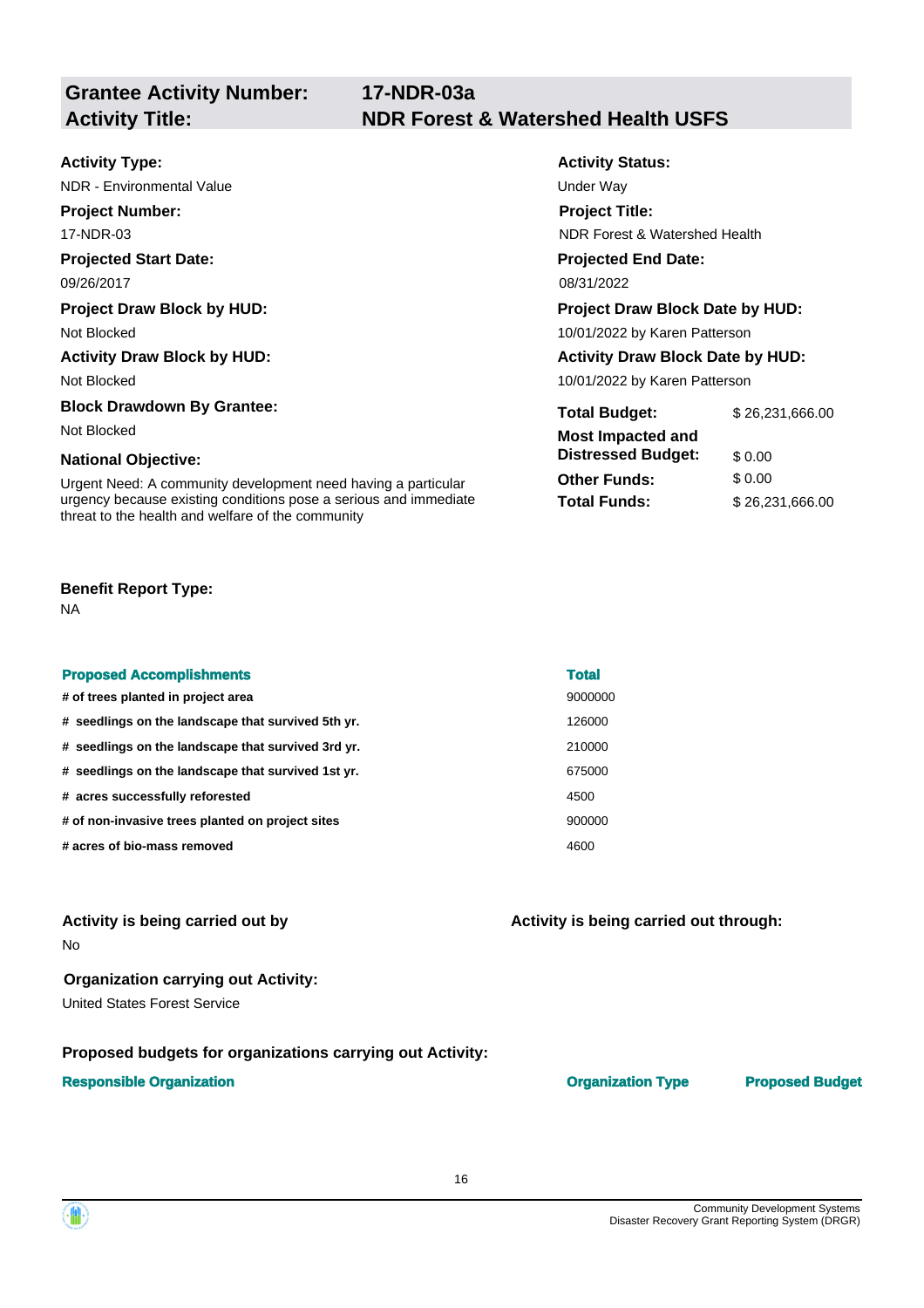#### **Location Description:**

Throughout the 254,000 acre Rim Fire burn scar. Census tract numbers for the Forest and Watershed Health project are 06109003100 and 06109003200

#### **Activity Description:**

Removal of dead trees for fuel reduction and to support the development of a biomass energy and wood products facility. Forest restoration through the planting of resilient and diverse non-invasive trees in the Rim Fire burn scar areas. The activity will reduce the risk of large damaging wildfires that threaten communities, and will restore forest and watershed health for the communities located in the area and a large portion of the most heavily populated Bay Area of Northern California. This project will support healthy, resilient forests through restoration, reforestation, strategic thinning and other science-based investments to ensure ecosystems health.

**Environmental Assessment:** COMPLETED



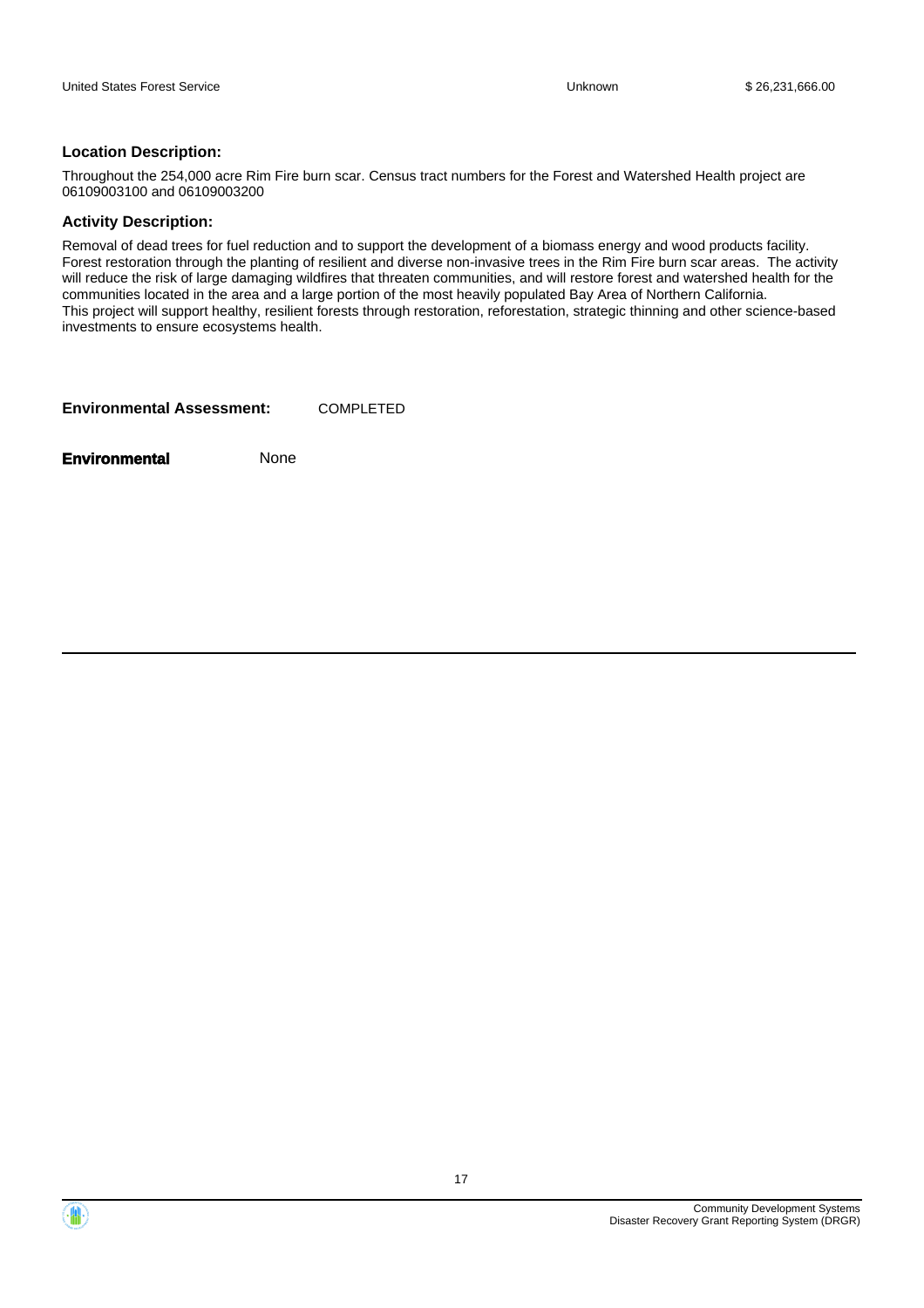**Grantee Activity Number: 17-NDR-03b Activity Title: NDR Forest & Watershed Health CA Forestry & Fire Activity Type: Activity Status: Activity Status: Activity Status:** NDR - Environmental Value **Planned** Planned **Project Number: Project Title:** 

17-NDR-03 NDR Forest & Watershed Health **Projected Start Date:**  09/26/2017 **Project Draw Block by HUD:**  Not Blocked **Activity Draw Block by HUD:**  Not Blocked **Block Drawdown By Grantee:**  Not Blocked **National Objective:**  Urgent Need: A community development need having a particular urgency because existing conditions pose a serious and immediate **Projected End Date:**  09/30/2022 **Project Draw Block Date by HUD:**  10/01/2022 by Karen Patterson **Activity Draw Block Date by HUD:**  10/01/2022 by Karen Patterson **Total Budget:** \$ [264,153.00](https://264,153.00) **Most Impacted and Distressed Budget:** \$ 0.00 **Other Funds:** \$ 0.00 **Total Funds:** \$ [264,153.00](https://264,153.00)

#### **Benefit Report Type:**

NA

No

**Activity is being carried out by** 

**Organization carrying out Activity:** 

threat to the health and welfare of the community

California Department of Forestry and Fire Protection

#### **Proposed budgets for organizations carrying out Activity:**

#### **Responsible Organization**

California Department of Forestry and Fire Protection

#### **Location Description:**

Throughout the 254,000 acre Rim Fire burn scar. Census tract numbers for the Forest and Watershed Health project are 06109003100 and 06109003200

Community Development Systems Disaster Recovery Grant Reporting System (DRGR)

## **Activity is being carried out through:**

**Organization Type Proposed Budget** State Agency \$264,153.00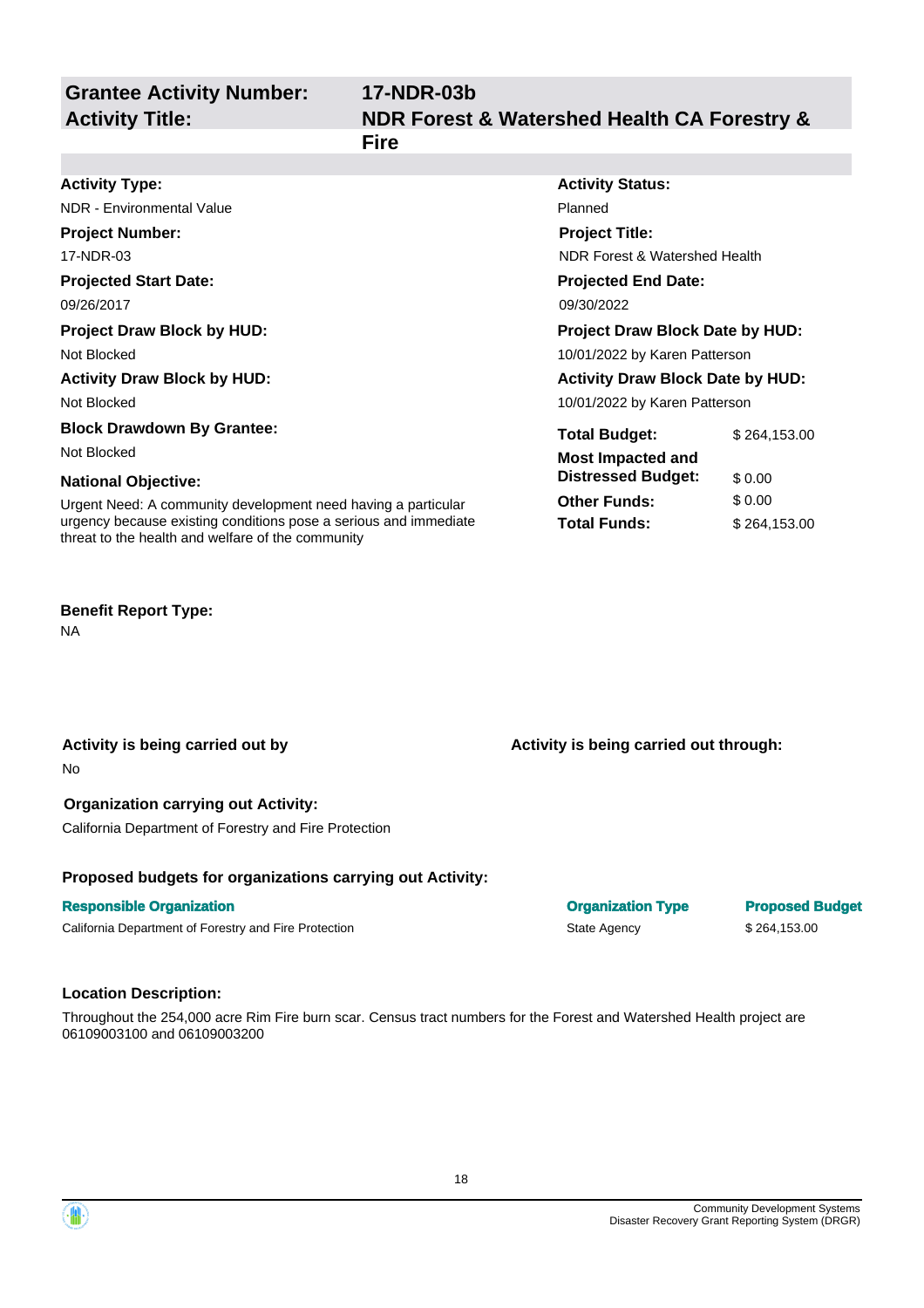#### **Activity Description:**

Removal of dead trees for fuel reduction and to support the development of a biomass eneergy and wood products facility. Forest restoration through the planting of resilient and diverse non-invasive trees in the Rim Fire burn scar areas. The activity will reudce the risk of large damagin wildfires that threaten communitities, and will restore forest and watershed health for the communities located in the area and a large portion of the most heavily populated Bay Area of Northern California. This project will support healthy, resilient forests through restoration, reforestation, strategic thinning and other science-based investments to ensure ecosystems health.

#### **Environmental Assessment:**



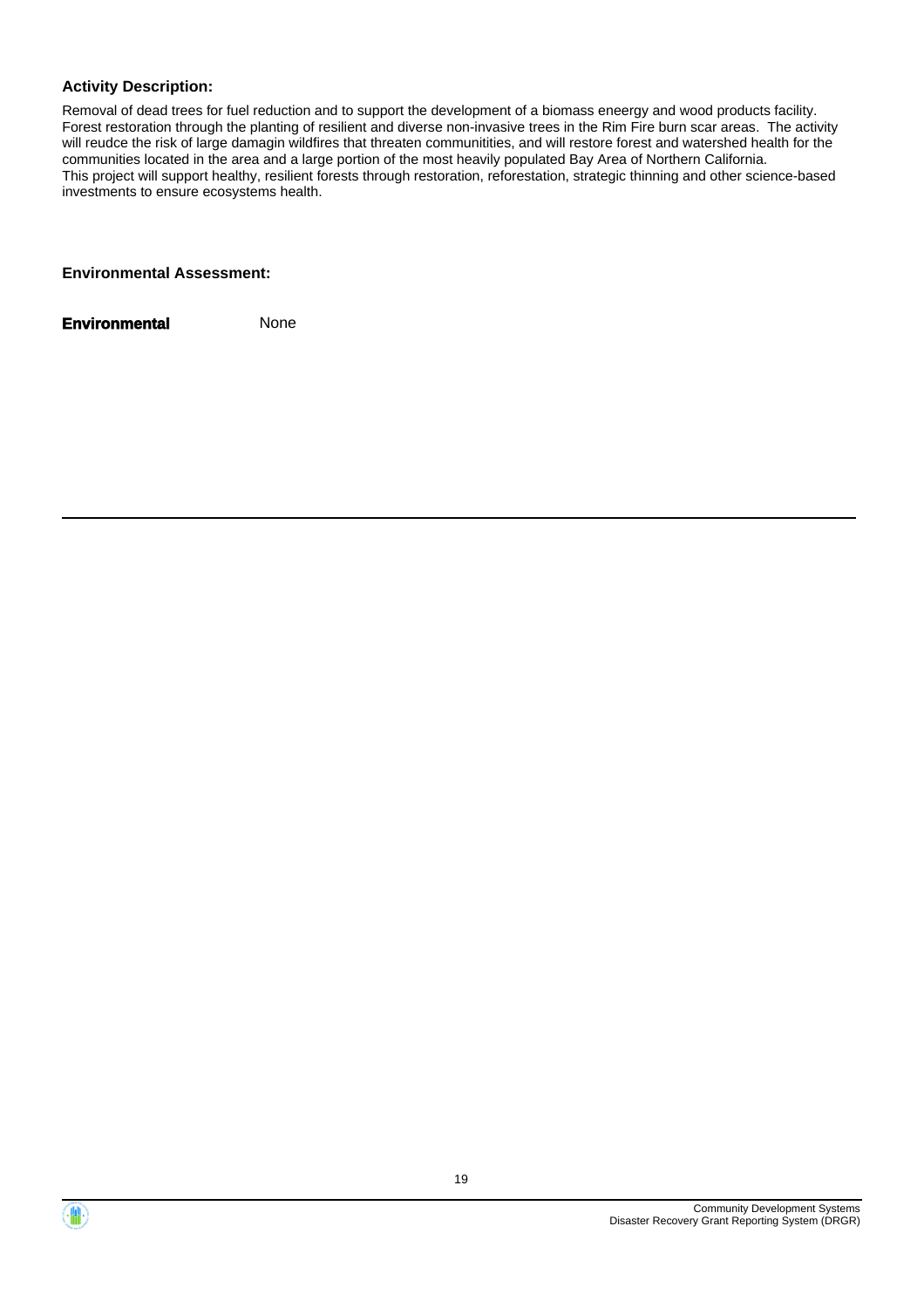|                                                                                                                       | 17 IVLII UUU                                 |                                         |  |  |
|-----------------------------------------------------------------------------------------------------------------------|----------------------------------------------|-----------------------------------------|--|--|
| <b>Activity Title:</b>                                                                                                | <b>NDR Forest &amp; Watershed Health SNC</b> |                                         |  |  |
|                                                                                                                       |                                              |                                         |  |  |
| <b>Activity Type:</b>                                                                                                 | <b>Activity Status:</b>                      |                                         |  |  |
| NDR - Environmental Value                                                                                             | Under Way                                    |                                         |  |  |
| <b>Project Number:</b>                                                                                                | <b>Project Title:</b>                        |                                         |  |  |
| 17-NDR-03                                                                                                             |                                              | NDR Forest & Watershed Health           |  |  |
| <b>Projected Start Date:</b>                                                                                          | <b>Projected End Date:</b>                   |                                         |  |  |
| 05/30/2017                                                                                                            | 09/30/2022                                   |                                         |  |  |
| <b>Project Draw Block by HUD:</b>                                                                                     |                                              | <b>Project Draw Block Date by HUD:</b>  |  |  |
| Not Blocked                                                                                                           |                                              | 10/01/2022 by Karen Patterson           |  |  |
| <b>Activity Draw Block by HUD:</b>                                                                                    |                                              | <b>Activity Draw Block Date by HUD:</b> |  |  |
| Not Blocked                                                                                                           |                                              | 10/01/2022 by Karen Patterson           |  |  |
| <b>Block Drawdown By Grantee:</b>                                                                                     | <b>Total Budget:</b>                         | \$178,417.00                            |  |  |
| Not Blocked                                                                                                           | <b>Most Impacted and</b>                     |                                         |  |  |
| <b>National Objective:</b>                                                                                            | <b>Distressed Budget:</b>                    | \$0.00                                  |  |  |
| Urgent Need: A community development need having a particular                                                         | <b>Other Funds:</b>                          | \$0.00                                  |  |  |
| urgency because existing conditions pose a serious and immediate<br>threat to the health and welfare of the community | <b>Total Funds:</b>                          | \$178,417.00                            |  |  |

#### **Benefit Report Type:**

NA

#### **Activity is being carried out by**

No

#### **Organization carrying out Activity:**

Sierra Nevada Conversancy

#### **Proposed budgets for organizations carrying out Activity:**

**Grantee Activity Number: 17-NDR-03c** 

#### **Responsible Organization**

Sierra Nevada Conversancy

### **Location Description:**

Throughout the 254,000 acre Rim Fire burn scar. Census tract numbers for the Forest and Watershed Health project are 06109003100 and 06109003200



**Activity is being carried out through:** 

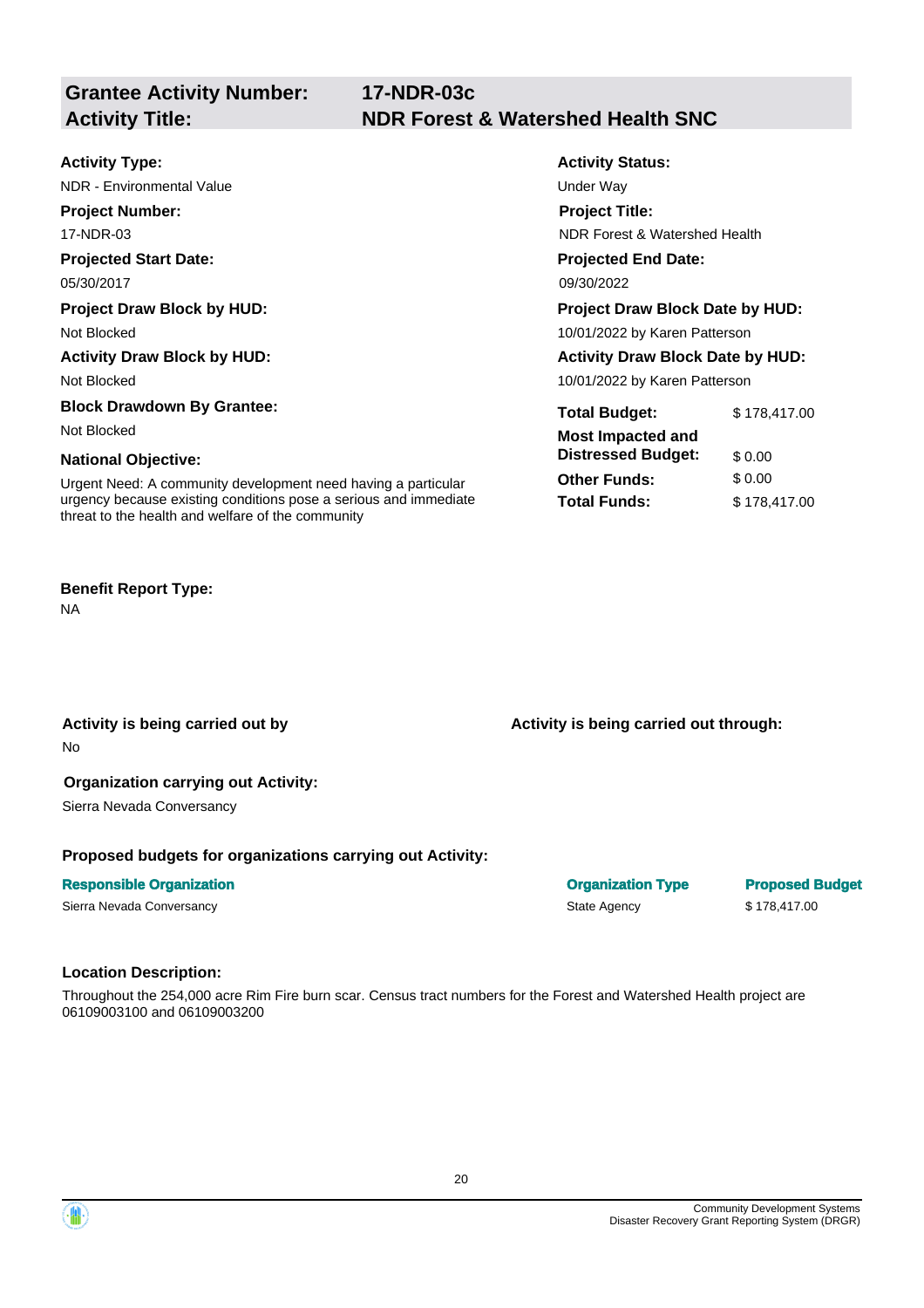#### **Activity Description:**

Removal of dead trees for fuel reduction and to support the development of a biomass energy and wood products facility. Forest restoration through the planting of resilient and diverse non-invasive trees in the Rim Fire burn scar areas. The activity will reduce the risk of large damaging wildfires that threaten communities, and will restore forest and watershed health for the communities located in the area and a large portion of the most heavily populated Bay Area of Northern California. This project will support healthy, resilient forests through restoration, reforestation, strategic thinning and other science-based investments to ensure ecosystems health.

| <b>Environmental Assessment:</b> | UNDERWAY |
|----------------------------------|----------|
|                                  |          |



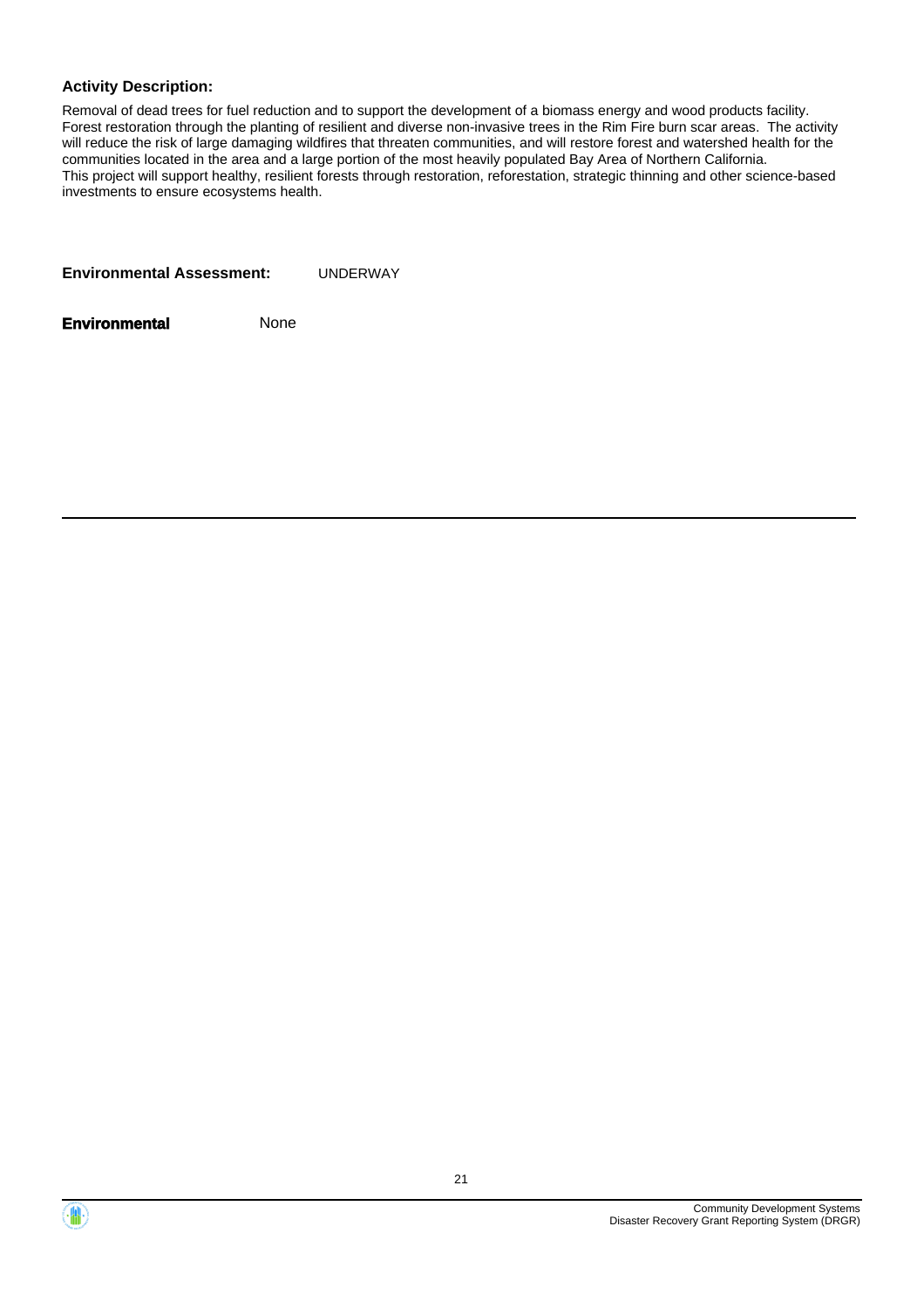**Grantee Activity Number: 17-NDR-03d Activity Title: NDR Forest & Watershed Health Helix Activity Type:**  Planning **Activity Status:**  Planned 17-NDR-03 **Projected Start Date:**  01/15/2019 **Project Number: Project Title:**  NDR Forest & Watershed Health **Projected End Date:**  06/30/2020 **Project Draw Block by HUD:**  Not Blocked **Project Draw Block Date by HUD:**  10/01/2022 by Karen Patterson **Activity Draw Block by HUD:**  Not Blocked **Activity Draw Block Date by HUD:**  10/01/2022 by Karen Patterson **Block Drawdown By Grantee:**  Not Blocked **National Objective:**  Not Applicable (for Planning/Administration or Unprogrammed Funds only) **Total Budget:** \$[254,000.00](https://254,000.00) **Most Impacted and Distressed Budget:** \$ 0.00 **Other Funds:** \$ 0.00 **Total Funds:** \$ [254,000.00](https://254,000.00)

#### **Benefit Report Type:**

Area Benefit (Census)

| <b>Proposed Accomplishments</b> | <b>Total</b> |
|---------------------------------|--------------|
|                                 |              |

**# of Plans or Planning Products** 1

#### **LMI%:**

Activity is being carried out by **Activity is being carried out through:**  $\blacksquare$ 

No

#### **Organization carrying out Activity:**

HELIX Environmental Planning, Inc.

#### **Proposed budgets for organizations carrying out Activity:**

#### **Responsible Organization Community Community Community Community Community Community Community Community Community Community Community Community Community Community Community Community Community Community Community Commun**

HELIX Environmental Planning, Inc. example and the state of the state of Profit For Profit the S 254,000.00

#### **Location Description:**

Tuolomne County

#### **Activity Description:**

Environmental reviews for feul brakes

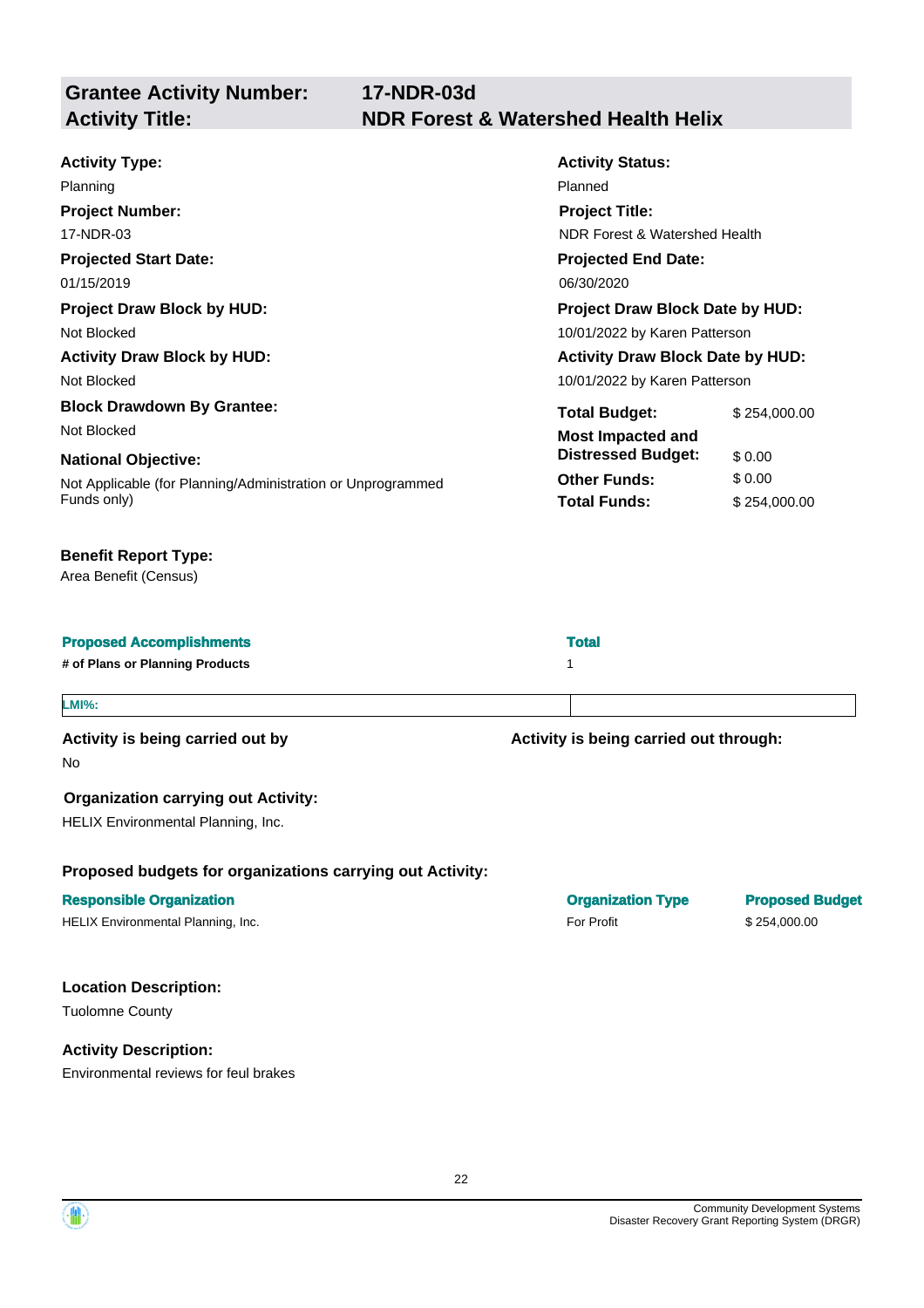#### **Environmental Assessment:** EXEMPT

**Environmental** None

# **Project # / 17-NDR-04 / NDR-Biomass Facility & Wood Products Campus**

| <b>Grantee Activity Number:</b> | 17-NDR-04a                         |
|---------------------------------|------------------------------------|
| <b>Activity Title:</b>          | <b>Planning - Biomass Facility</b> |

| <b>Activity Type:</b>                                       | <b>Activity Status:</b>                 |                |  |
|-------------------------------------------------------------|-----------------------------------------|----------------|--|
| Planning                                                    | Under Way                               |                |  |
| <b>Project Number:</b>                                      | <b>Project Title:</b>                   |                |  |
| 17-NDR-04                                                   | NDR-Biomass Facility & Wood Products    |                |  |
| <b>Projected Start Date:</b>                                | <b>Projected End Date:</b>              |                |  |
| 04/01/2017                                                  | 10/31/2019                              |                |  |
| <b>Project Draw Block by HUD:</b>                           | <b>Project Draw Block Date by HUD:</b>  |                |  |
| Not Blocked                                                 | 10/01/2022 by Amanda Ohman              |                |  |
| <b>Activity Draw Block by HUD:</b>                          | <b>Activity Draw Block Date by HUD:</b> |                |  |
| Not Blocked                                                 | 10/01/2022 by Amanda Ohman              |                |  |
| <b>Block Drawdown By Grantee:</b>                           | <b>Total Budget:</b>                    | \$1,327,245.00 |  |
| Not Blocked                                                 | <b>Most Impacted and</b>                |                |  |
| <b>National Objective:</b>                                  | <b>Distressed Budget:</b>               | \$0.00         |  |
| Not Applicable (for Planning/Administration or Unprogrammed | <b>Other Funds:</b>                     | \$0.00         |  |
| Funds only)                                                 | <b>Total Funds:</b>                     | \$1,327,245.00 |  |

## **Benefit Report Type:**

Area Benefit (Census)

| <b>Proposed Accomplishments</b>           | <b>Total</b> |
|-------------------------------------------|--------------|
| # of community engagement meetings/events | 22           |
| # of Plans or Planning Products           |              |
|                                           |              |
| <b>LMI%:</b>                              | 45.87        |

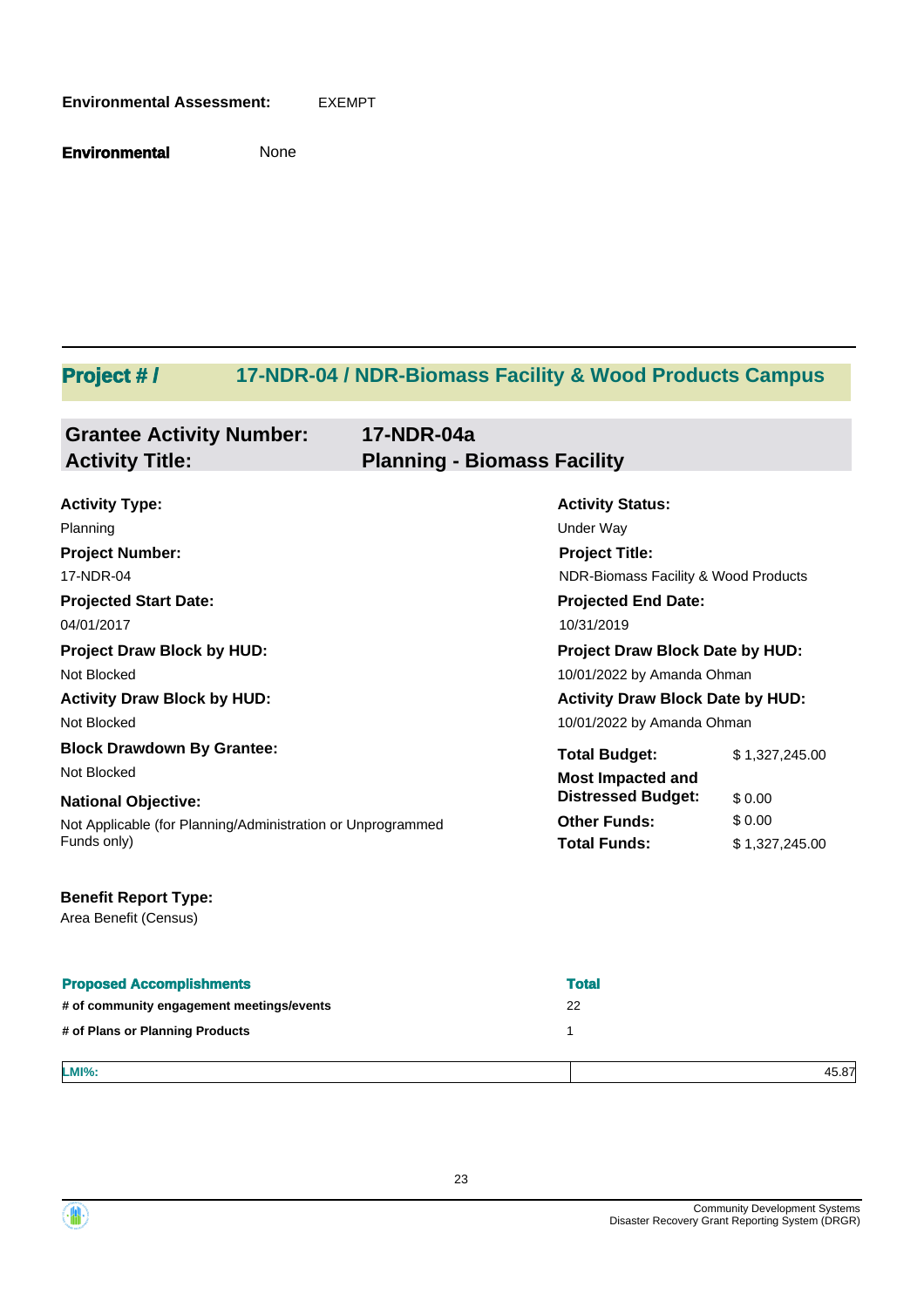No

#### **Organization carrying out Activity:**

State of California - CDBG Program

#### **Proposed budgets for organizations carrying out Activity:**

#### **Responsible Organization Community Community Community Community Community Community Community Community Community Community Community Community Community Community Community Community Community Community Community Commun**

State of California - CDBG Program State Agency \$ 1,327,245.00

#### **Location Description:**

The location of the Biomass facility(ies) will not be known until the feasibility study has been completed. Until the location is know, the number of persons (Low, Mod and non-Low/Mod) will not be known (if the project moves forward as a public facility, which will not be known until the feasibility study is completed). Percentages of Low/Mod persons within Toulumne County do not meet or exceed 51%; a waiver for the Low/Mod percentages has been requested from HUD.

If the feasibility study indicates the best path for developing the Biomass facility is to make a loan to a for- or non-profit business, the national objective will be jobs and the number of total and low- and/or moderate-jobs created will be reported. This planning activity will be conducted throughout the County of Tuolumne, census tracts reflected in the following list of type; code; name; and sheets:

TRACT;06109001100;11;1 TRACT;06109001200;12;1 TRACT;06109002100;21;1 TRACT;06109002200;22;1 TRACT;06109003100;31;1 TRACT;06109003200;32;1 TRACT;06109004100;41;1 TRACT;06109004200;42;1 TRACT;06109005100;51;1 TRACT;06109005201;52.01;1 TRACT;06109985202;9852.02;1

#### **Activity Description:**

The feasibility study will determine the best method of developing the Biomass facility (as a public facility or as an economic development activity that will create jobs), the possible entities that are available to participate, and the highest and best locations for siting the Biomass facility.

**Environmental Assessment:** EXEMPT



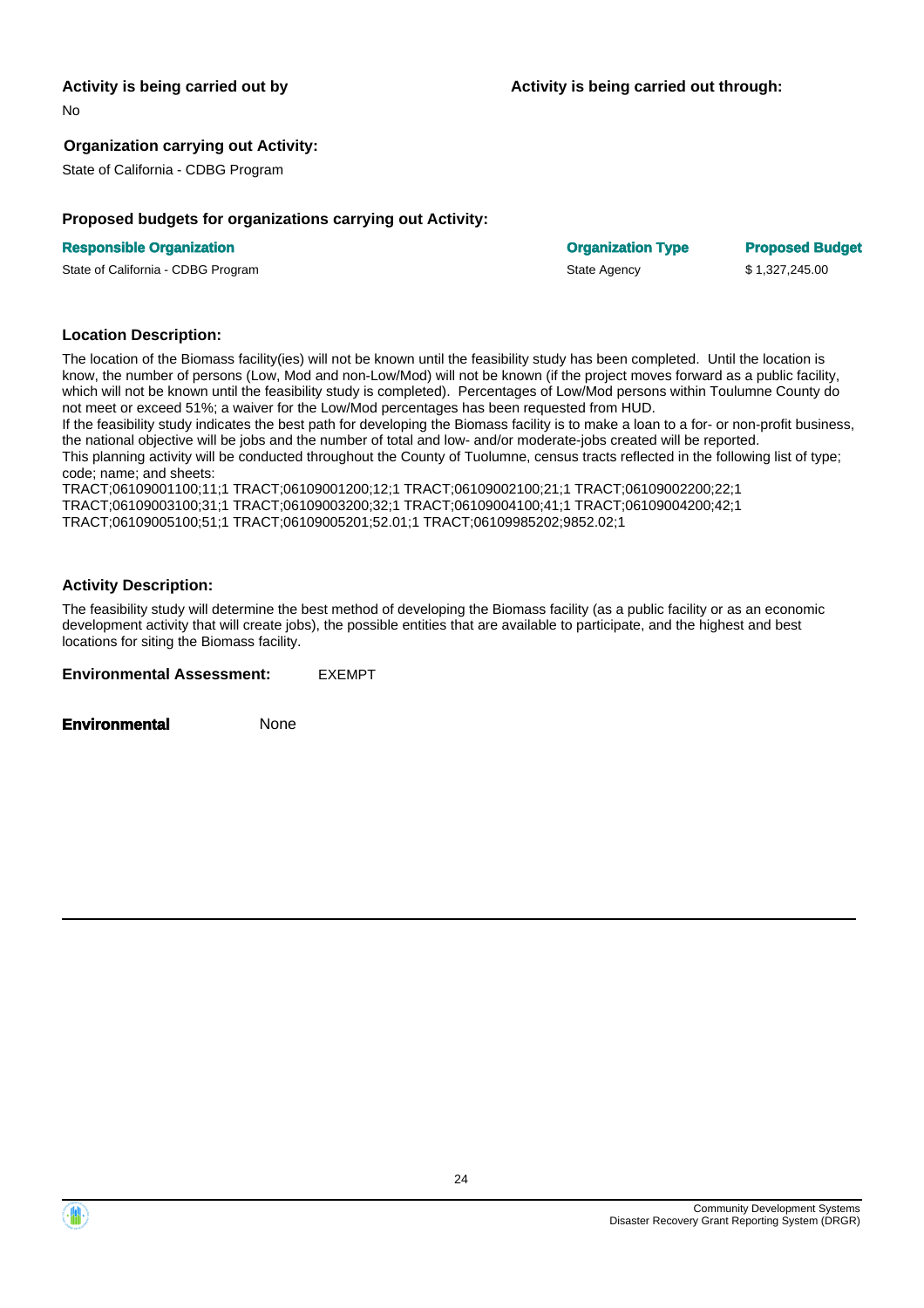**Grantee Activity Number: 17-NDR-04b Activity Title: NDR Biomass Facility & Wood Products**

| <b>Activity Type:</b>                                         | <b>Activity Status:</b>                 |                                      |  |  |
|---------------------------------------------------------------|-----------------------------------------|--------------------------------------|--|--|
| NDR - Environmental Value                                     | Under Way                               |                                      |  |  |
| <b>Project Number:</b>                                        | <b>Project Title:</b>                   |                                      |  |  |
| 17-NDR-04                                                     |                                         | NDR-Biomass Facility & Wood Products |  |  |
| <b>Projected Start Date:</b>                                  | <b>Projected End Date:</b>              |                                      |  |  |
| 05/01/2017                                                    | 08/31/2022                              |                                      |  |  |
| <b>Project Draw Block by HUD:</b>                             | <b>Project Draw Block Date by HUD:</b>  |                                      |  |  |
| Not Blocked                                                   | 10/01/2022 by Amanda Ohman              |                                      |  |  |
| <b>Activity Draw Block by HUD:</b>                            | <b>Activity Draw Block Date by HUD:</b> |                                      |  |  |
| Not Blocked                                                   | 10/01/2022 by Amanda Ohman              |                                      |  |  |
| <b>Block Drawdown By Grantee:</b>                             | <b>Total Budget:</b>                    | \$19,252,766.00                      |  |  |
| Not Blocked                                                   | <b>Most Impacted and</b>                |                                      |  |  |
| <b>National Objective:</b>                                    | <b>Distressed Budget:</b>               | \$0.00                               |  |  |
| Low/Mod: Benefit to low- and moderate-income persons/families | <b>Other Funds:</b>                     | \$0.00                               |  |  |
|                                                               | <b>Total Funds:</b>                     | \$19,252,766.00                      |  |  |

#### **Benefit Report Type:**

NA

| <b>Proposed Accomplishments</b>                                           | <b>Total</b> |
|---------------------------------------------------------------------------|--------------|
| # of tons bio-mass processed for energy production                        | 5475         |
| # of tons bio-mass processed for repurposed to merchantable wood products | 2737         |
| # of community meetings                                                   | 22           |

| Activity is being carried out by |  |  |  |  |  |
|----------------------------------|--|--|--|--|--|
|----------------------------------|--|--|--|--|--|

No

#### **Organization carrying out Activity:**

State of California - CDBG Program

#### **Proposed budgets for organizations carrying out Activity:**

#### **Location Description:**

The location of the Biomass facility will be determined by the feasibility study. The site selection will begin in September, 2018.



**Activity is being carried out through:** 

**Responsible Organization Community Community Community Community Community Community Community Community Community Community Community Community Community Community Community Community Community Community Community Commun** State of California - CDBG Program State Agency \$ 19,252,766.00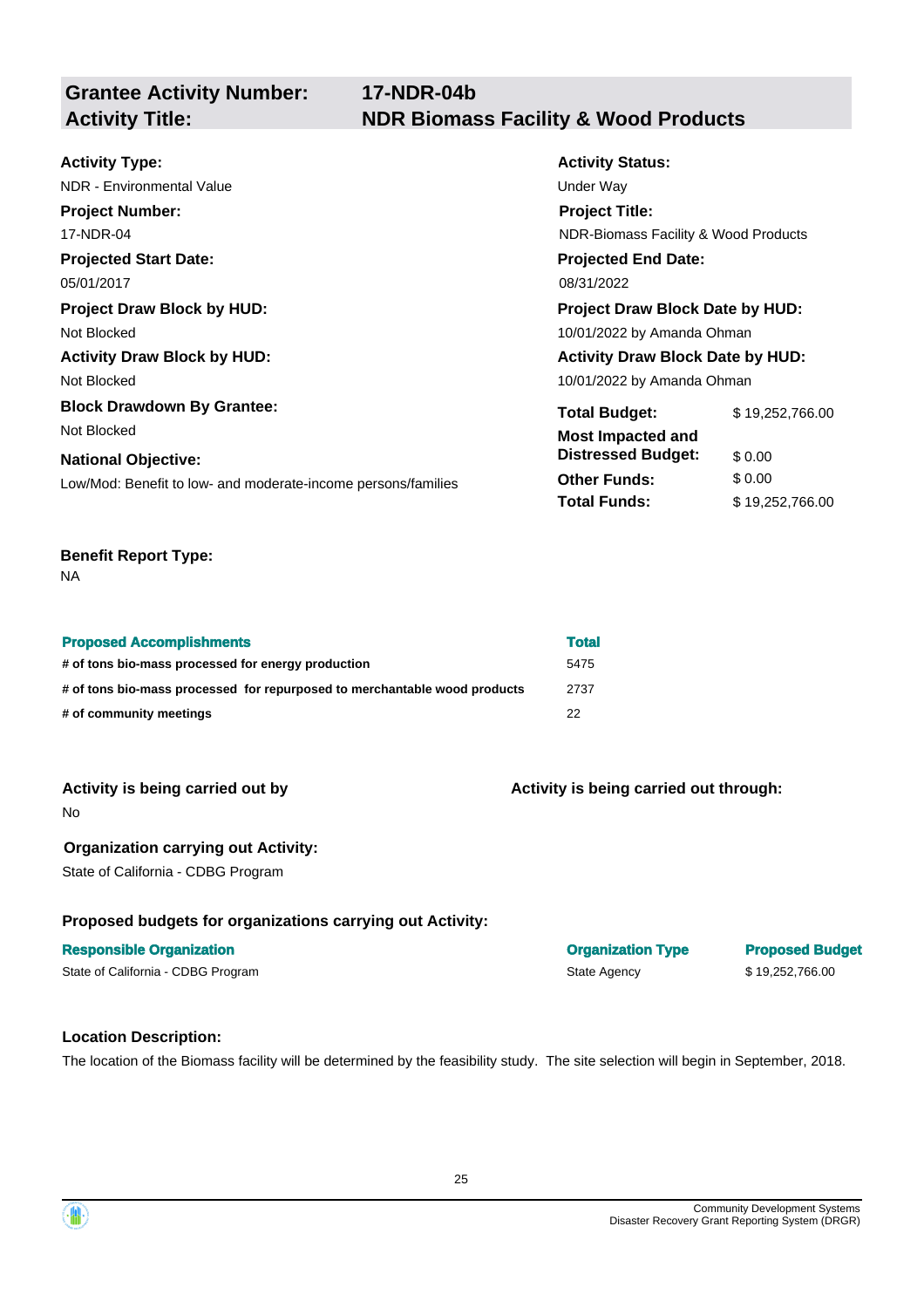County of Tuolumne census tracts are reflected in the following list of type; code; name; and sheets: TRACT;06109002200;22;1 TRACT;06109003100;31;1 TRACT;06109003200;32;1 TRACT;06109004100;41;1 TRACT;06109004200;42;1

#### **Activity Description:**

The creation of a Biomass Utilization Facility that will use dead and dying trees (fuel) from the Forest and Watershed project to generate energy for heating and cooling. The creation of energy will produce additional revenue streams through the sale of energy back to the area's utility companies.

**Environmental Assessment:** UNDERWAY



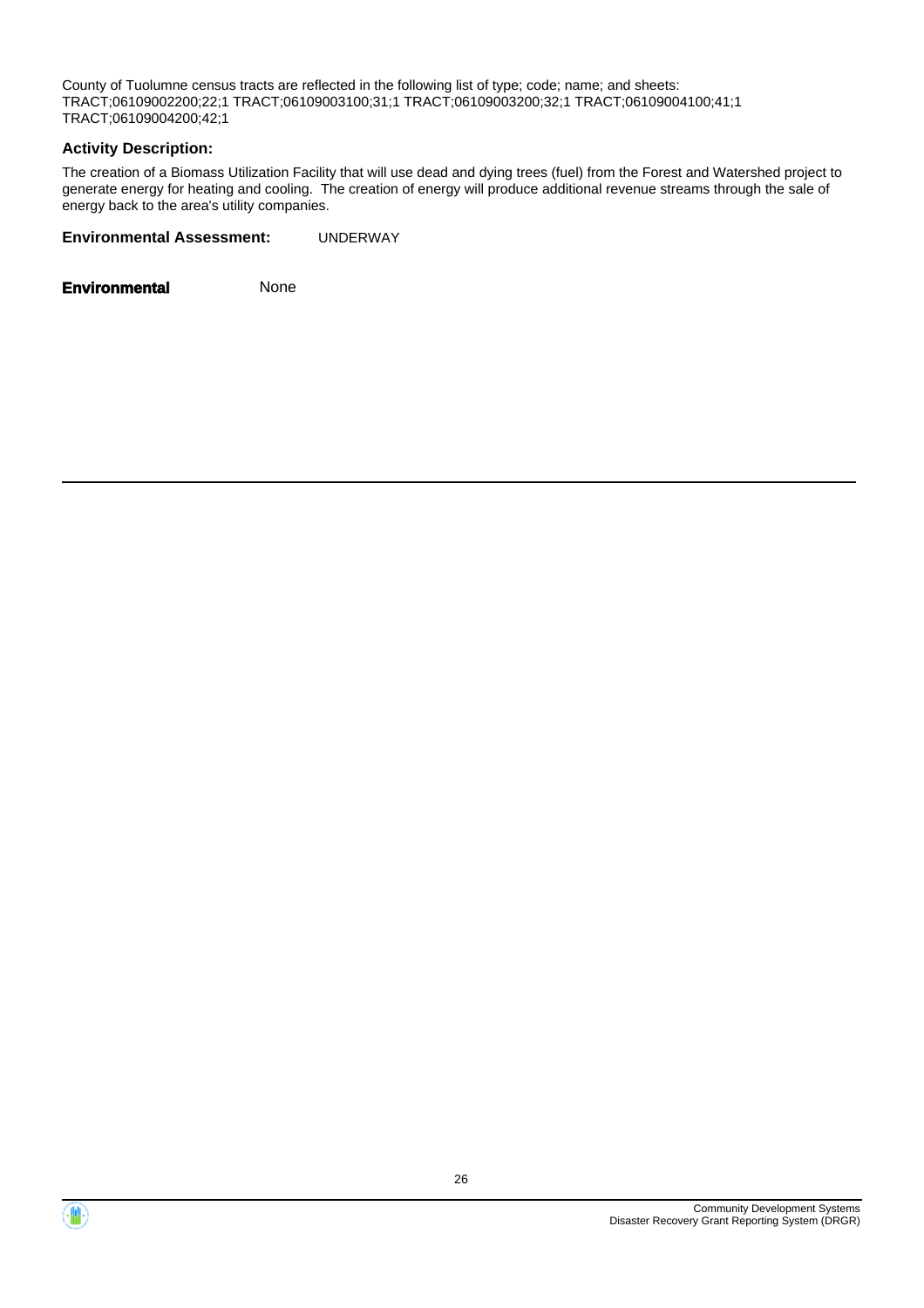**17-NDR-04C** 

#### **Projected Start Date: Activity Status: Projected End Date: Activity Type:**  03/22/2018 01/30/2019 Planning **Development Controllering** Under Way **Project Number:**  17-NDR-04 **Project Title:**  NDR-Biomass Facility & Wood Products **Project Draw Block by HUD:** Project Draw Block Date by HUD: Project Draw Block Date by HUD: Not Blocked 10/01/2022 by Amanda Ohman Activity Draw Block by HUD: **Activity Draw Block Date by HUD:** Activity Draw Block Date by HUD: Not Blocked 2001/2022 by Amanda Ohman **Block Drawdown By Grantee:** Total Budget: \$ [172,755.00](https://172,755.00) Not Blocked **Most Impacted and National Objective: Constructional Objective: Constructional State of the United States of the United States of the United States of the United States of the United States of the United States of the United States of**

Not Applicable (for Planning/Administration or Unprogrammed **Other Funds:** \$ 0.00 **Funds only) Total Funds:**  $$ 172,755.00$  $$ 172,755.00$ 

#### **Benefit Report Type:**

Area Benefit (Census)

| <b>Proposed Beneficiaries</b>             | <b>Total</b> | Low          | <b>Mod</b> | Low/Mod% |
|-------------------------------------------|--------------|--------------|------------|----------|
| # of Persons                              | 2            |              |            | 100.00   |
| <b>Proposed Accomplishments</b>           |              | <b>Total</b> |            |          |
| # of community engagement meetings/events | 3            |              |            |          |
| # of Plans or Planning Products           | 2            |              |            |          |
| <b>LMI%:</b>                              |              |              |            |          |

Activity is being carried out by **Activity is being carried out through:**  $\blacksquare$ 

No

#### **Organization carrying out Activity:**

The Beck Group, Inc.

#### **Proposed budgets for organizations carrying out Activity:**

#### **Responsible Organization Community Community Community Community Community Community Community Community Community Community Community Community Community Community Community Community Community Community Community Commun**

#### **Location Description:**

County of Tuolumne

The Beck Group, Inc. 6. The Seck Group, Inc. 6. The Seck Group, Inc. 6. The Seck Group, Inc. 6. The Seck Group, Inc. 6. The Seck Group, Inc. 6. The Seck Group, Inc. 6. The Seck Group, Inc. 6. The Seck Group, Inc. 6. The Se

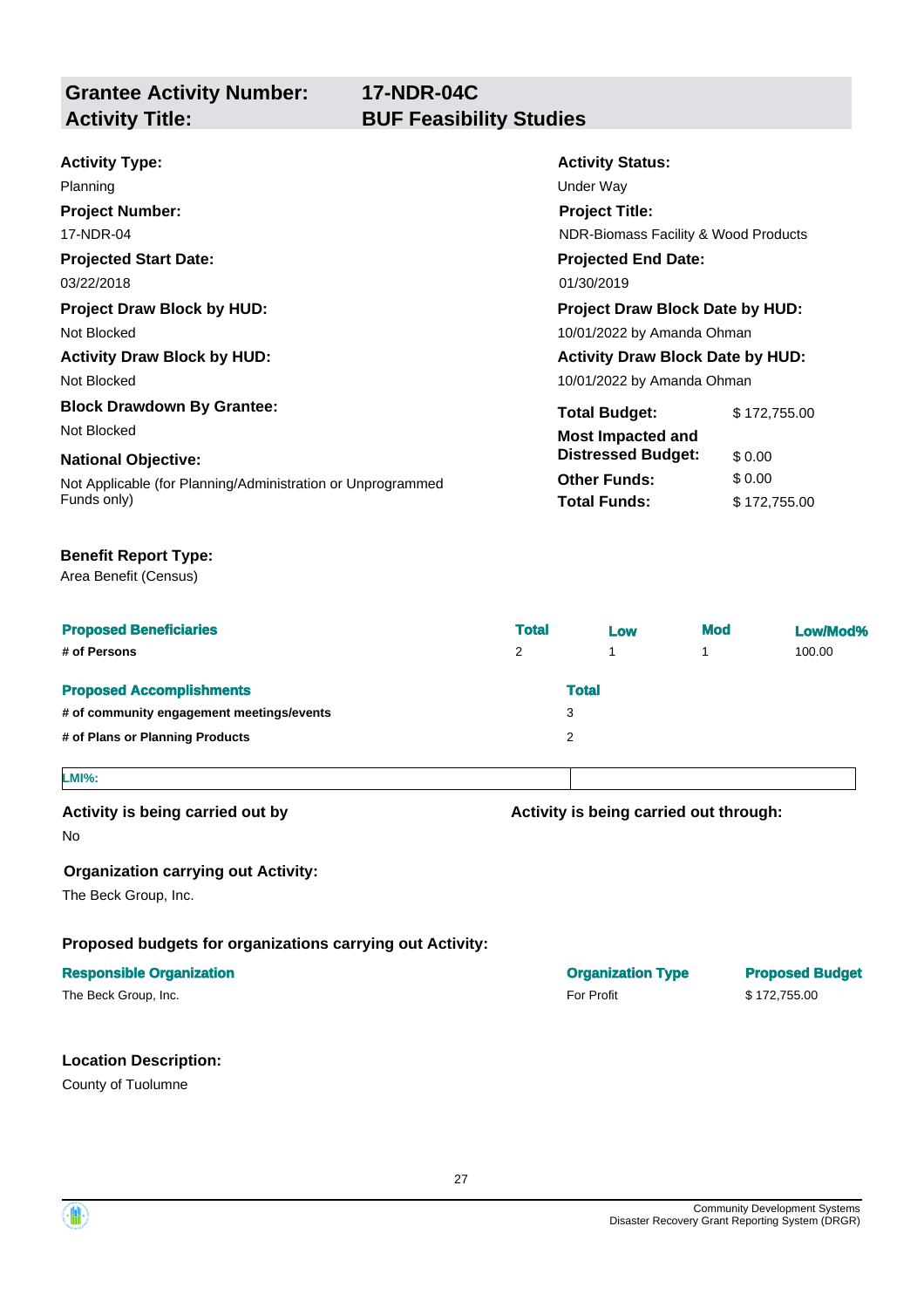#### **Activity Description:**

Feasibility Studies for economic planning of Biomass projects.

**Environmental Assessment:** EXEMPT



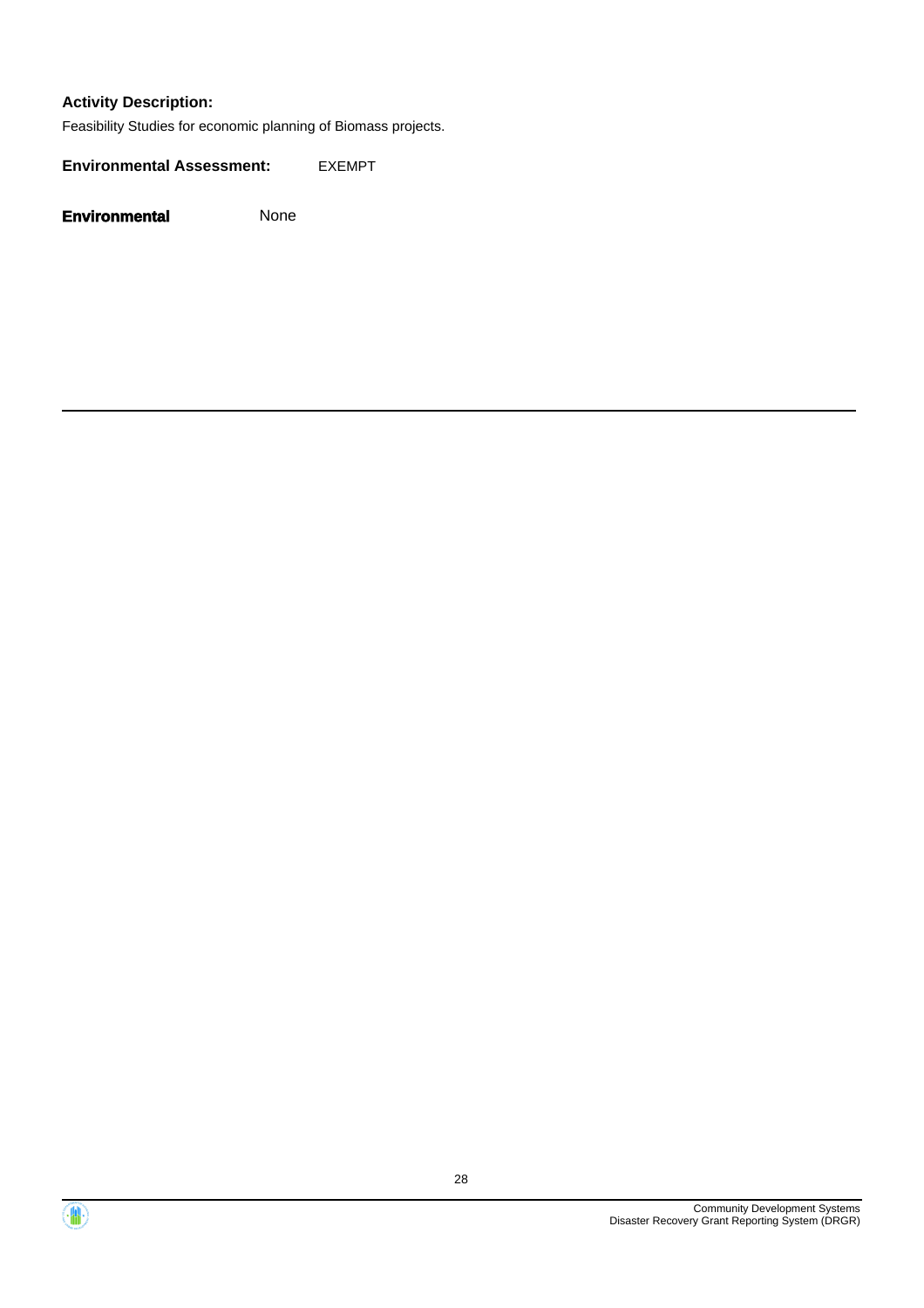| <b>Activity Type:</b>                                                                                                 | <b>Activity Status:</b>                 |              |
|-----------------------------------------------------------------------------------------------------------------------|-----------------------------------------|--------------|
| <b>NDR</b> - Environmental Value                                                                                      | Planned                                 |              |
| <b>Project Number:</b>                                                                                                | <b>Project Title:</b>                   |              |
| 17-NDR-04                                                                                                             | NDR-Biomass Facility & Wood Products    |              |
| <b>Projected Start Date:</b>                                                                                          | <b>Projected End Date:</b>              |              |
| 05/30/2017                                                                                                            | 09/30/2022                              |              |
| <b>Project Draw Block by HUD:</b>                                                                                     | <b>Project Draw Block Date by HUD:</b>  |              |
| Not Blocked                                                                                                           | 10/01/2022 by Amanda Ohman              |              |
| <b>Activity Draw Block by HUD:</b>                                                                                    | <b>Activity Draw Block Date by HUD:</b> |              |
| Not Blocked                                                                                                           | 10/01/2022 by Amanda Ohman              |              |
| <b>Block Drawdown By Grantee:</b>                                                                                     | <b>Total Budget:</b>                    | \$147,234.00 |
| Not Blocked                                                                                                           | <b>Most Impacted and</b>                |              |
| <b>National Objective:</b>                                                                                            | <b>Distressed Budget:</b>               | \$0.00       |
| Urgent Need: A community development need having a particular                                                         | <b>Other Funds:</b>                     | \$0.00       |
| urgency because existing conditions pose a serious and immediate<br>threat to the health and welfare of the community | <b>Total Funds:</b>                     | \$147,234.00 |

#### **Benefit Report Type:**

NA

**Activity is being carried out by** 

## No

#### **Organization carrying out Activity:**

Sierra Nevada Conversancy

#### **Proposed budgets for organizations carrying out Activity:**

#### **Responsible Organization**

Sierra Nevada Conversancy

## **Location Description:**

The location of the Biomass facility will be determined by the feasibility study. The site selection will begin in September, 2018. County of Tuolumne census tracts are reflected in the following list of type; code; name

| selection will begin in S |  |
|---------------------------|--|
| : and sheets:             |  |
|                           |  |

**Organization Type Proposed Budget** State Agency \$147,234.00

**Activity is being carried out through:** 

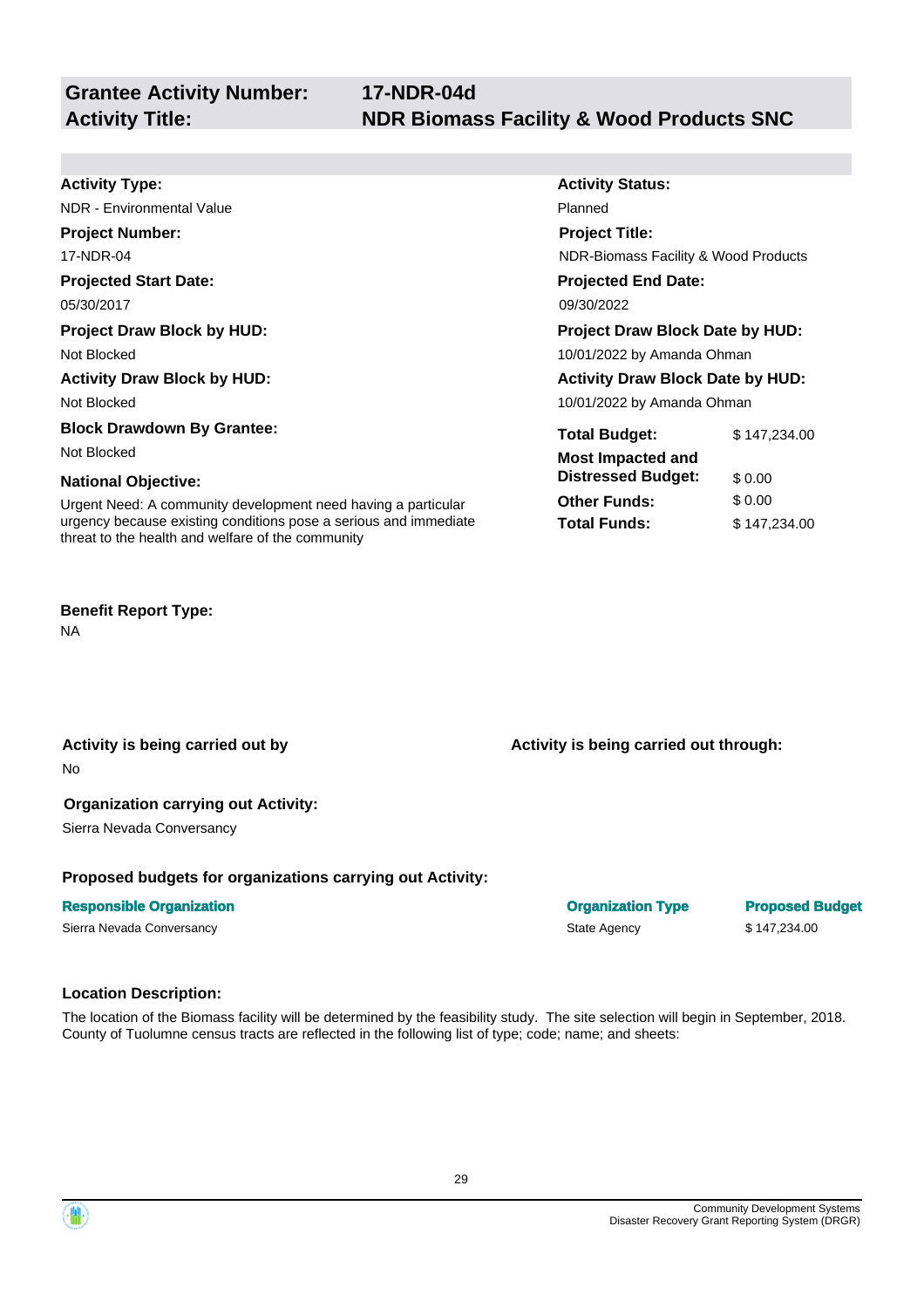TRACT;06109002200;22;1 TRACT;06109003100;31;1 TRACT;06109003200;32;1 TRACT;06109004100;41;1 TRACT;06109004200;42;1

#### **Activity Description:**

The creation of a Biomass Utilization Facility that will use dead and dying trees (fuel) from the Forest and Watershed project to generate energy for heating and cooling. The creation of energy will produce additional revenue streams through the sale of energy back to the area's utility companies.

**Environmental** None

# **Project #/ NDR-LTC / Long-Term Commitments**

| <b>Grantee Activity Number:</b>                             | <b>NDR-LTC-AB 32</b> |                                         |        |
|-------------------------------------------------------------|----------------------|-----------------------------------------|--------|
| <b>Activity Title:</b>                                      | <b>NDR-LTC-AB 32</b> |                                         |        |
| <b>Activity Type:</b>                                       |                      | <b>Activity Status:</b>                 |        |
| NDR - Long Term Commitment                                  |                      | Completed                               |        |
| <b>Project Number:</b>                                      |                      | <b>Project Title:</b>                   |        |
| NDR-LTC                                                     |                      | Long-Term Commitments                   |        |
| <b>Projected Start Date:</b>                                |                      | <b>Projected End Date:</b>              |        |
| 10/01/2015                                                  |                      | 06/30/2017                              |        |
| <b>Project Draw Block by HUD:</b>                           |                      | Project Draw Block Date by HUD:         |        |
| Not Blocked                                                 |                      |                                         |        |
| <b>Activity Draw Block by HUD:</b>                          |                      | <b>Activity Draw Block Date by HUD:</b> |        |
| Not Blocked                                                 |                      |                                         |        |
| <b>Block Drawdown By Grantee:</b>                           |                      | <b>Total Budget:</b>                    | \$0.00 |
| Not Blocked                                                 |                      | <b>Most Impacted and</b>                |        |
| <b>National Objective:</b>                                  |                      | <b>Distressed Budget:</b>               | \$0.00 |
| Not Applicable (for Planning/Administration or Unprogrammed |                      | <b>Other Funds:</b>                     | \$0.00 |
| Funds only)                                                 |                      | <b>Total Funds:</b>                     | \$0.00 |
|                                                             |                      |                                         |        |

#### **Benefit Report Type:**

NA

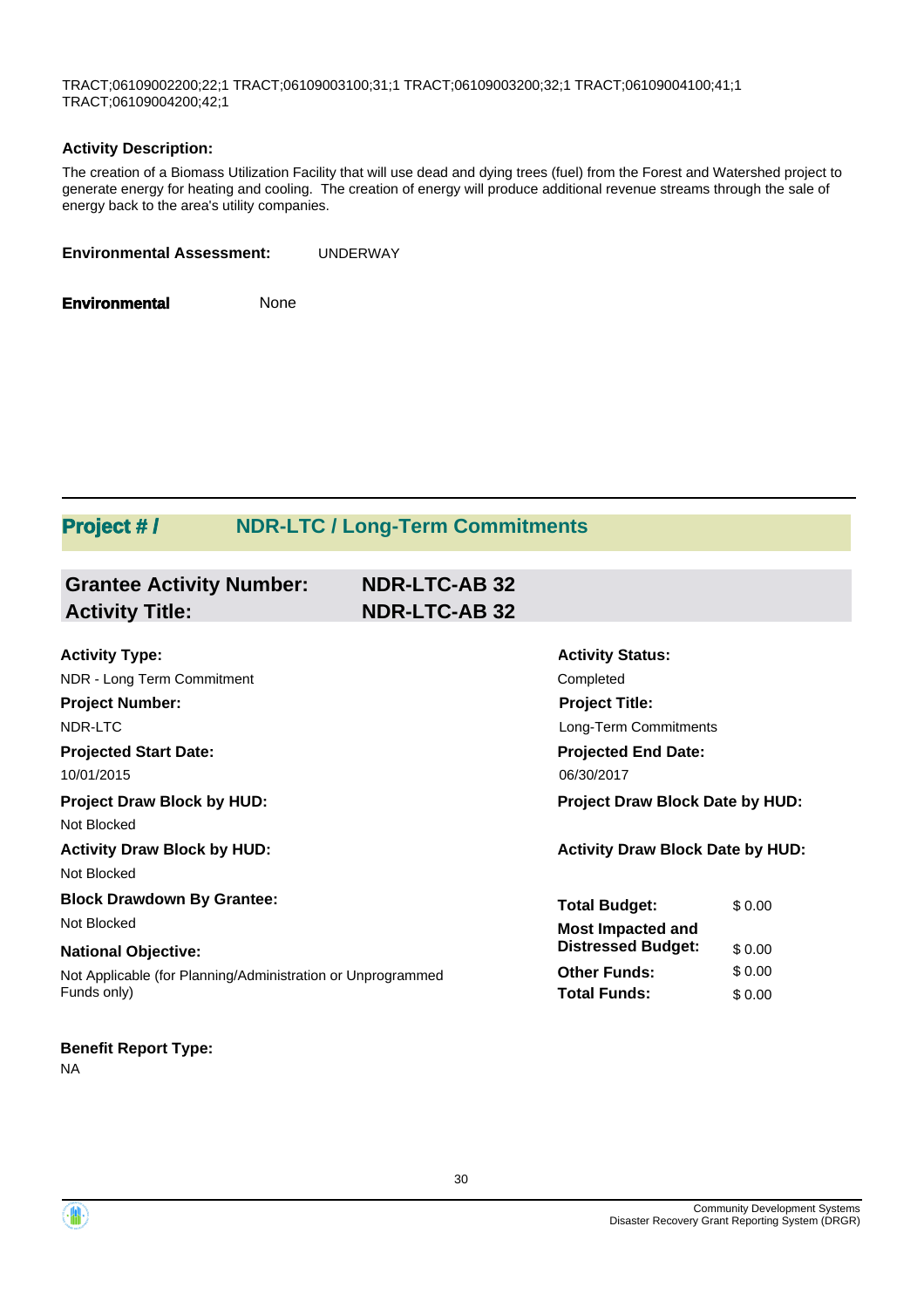Activity is being carried out by **Activity is being carried out through:**  $\blacksquare$ 

No

#### **Organization carrying out Activity:**

State of California - CDBG Administration

#### **Proposed budgets for organizations carrying out Activity:**

#### **Responsible Organization**

Sierra Nevada Conversancy

State of California - CDBG Administration

| <b>Organization Type</b> | <b>Proposed Budget</b> |
|--------------------------|------------------------|
| State Agency             | \$0.00                 |
| State                    | \$0.00                 |

#### **Location Description:**

State of California

#### **Activity Description:**

California's Air Resources Board (CARB) launched a process to develop a plan update to meet hteh State's 2030 greenhouse gas (GHG) emission reduction goals. This process will include developing a GHG emission reduction framework for natural and working lands.

Per Exectutive Order B-30-15, Action Plans must be updated every 5 years.

**Environmental Assessment:** EXEMPT

**Environmental** None

Community Development Systems Disaster Recovery Grant Reporting System (DRGR)

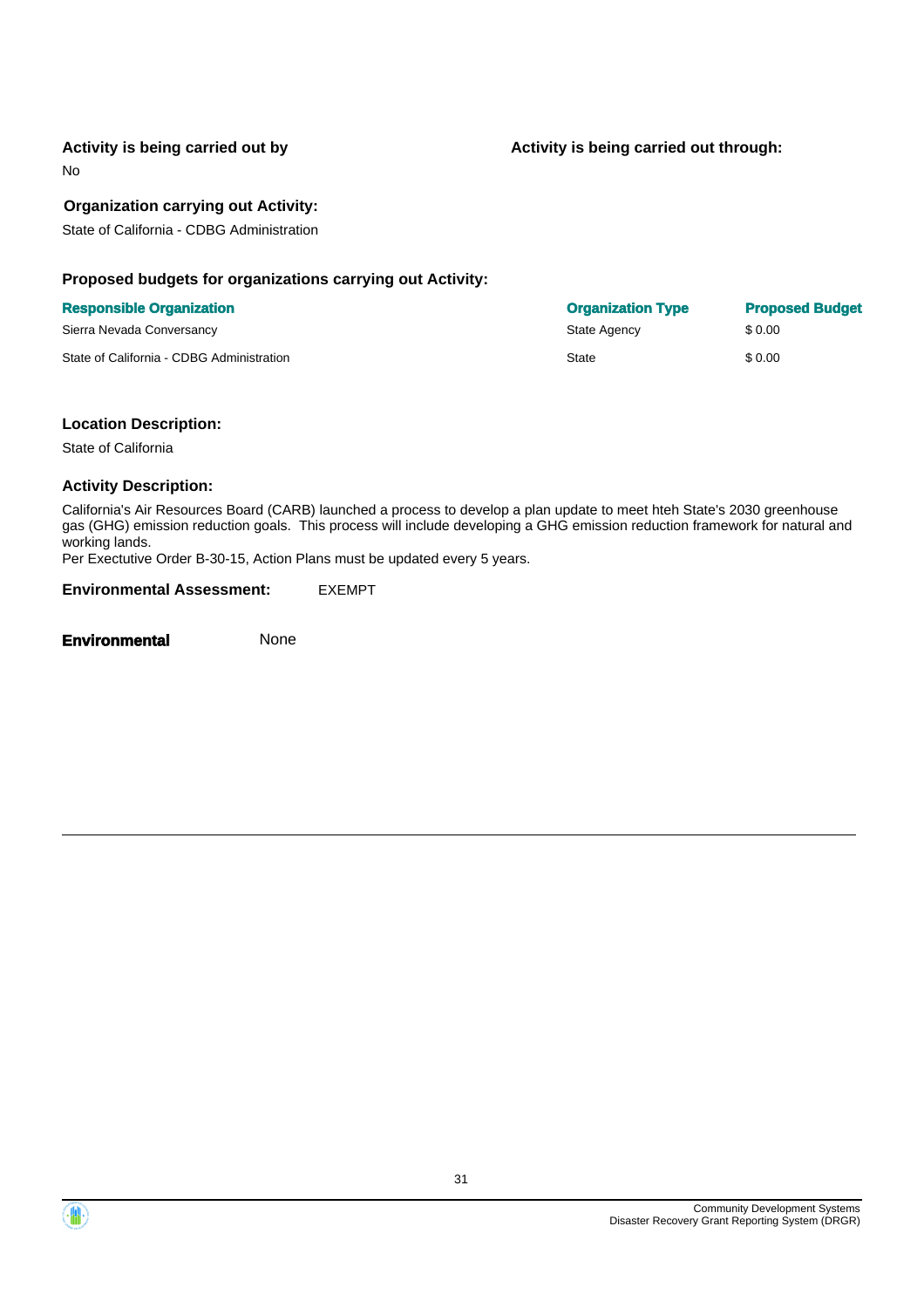# **Grantee Activity Number:**

# **NDR-LTC-Assembly Bill 1482 Activity Title: NDR-LTC-Assembly Bill 1482**

| <b>Activity Type:</b>                                       | <b>Activity Status:</b>                 |
|-------------------------------------------------------------|-----------------------------------------|
| NDR - Long Term Commitment                                  | Completed                               |
| <b>Project Number:</b>                                      | <b>Project Title:</b>                   |
| NDR-LTC                                                     | Long-Term Commitments                   |
| <b>Projected Start Date:</b>                                | <b>Projected End Date:</b>              |
| 02/27/2015                                                  | 10/08/2015                              |
| <b>Project Draw Block by HUD:</b>                           | <b>Project Draw Block Date by HUD:</b>  |
| Not Blocked                                                 |                                         |
| <b>Activity Draw Block by HUD:</b>                          | <b>Activity Draw Block Date by HUD:</b> |
| Not Blocked                                                 |                                         |
| <b>Block Drawdown By Grantee:</b>                           | <b>Total Budget:</b><br>\$0.00          |
| Not Blocked                                                 | <b>Most Impacted and</b>                |
| <b>National Objective:</b>                                  | <b>Distressed Budget:</b><br>\$0.00     |
| Not Applicable (for Planning/Administration or Unprogrammed | <b>Other Funds:</b><br>\$0.00           |
| Funds only)                                                 | <b>Total Funds:</b><br>\$0.00           |
|                                                             |                                         |

# **Benefit Report Type:**

#### NA

No

Activity is being carried out by **Activity is being carried out through:**  $\blacksquare$ 

#### **Organization carrying out Activity:**  State of California - CDBG Program

#### **Proposed budgets for organizations carrying out Activity:**

| <b>Responsible Organization</b>    | <b>Organization Type</b> | <b>Proposed Budget</b> |
|------------------------------------|--------------------------|------------------------|
| Sierra Nevada Conversancy          | State Agency             | \$ 0.00                |
| State of California - CDBG Program | State Agency             | \$0.00                 |

#### **Location Description:**

State of California

#### **Activity Description:**

Requires the CA Natural Resources Agency to update the Safeguarding California Plan every 3 years, and directs

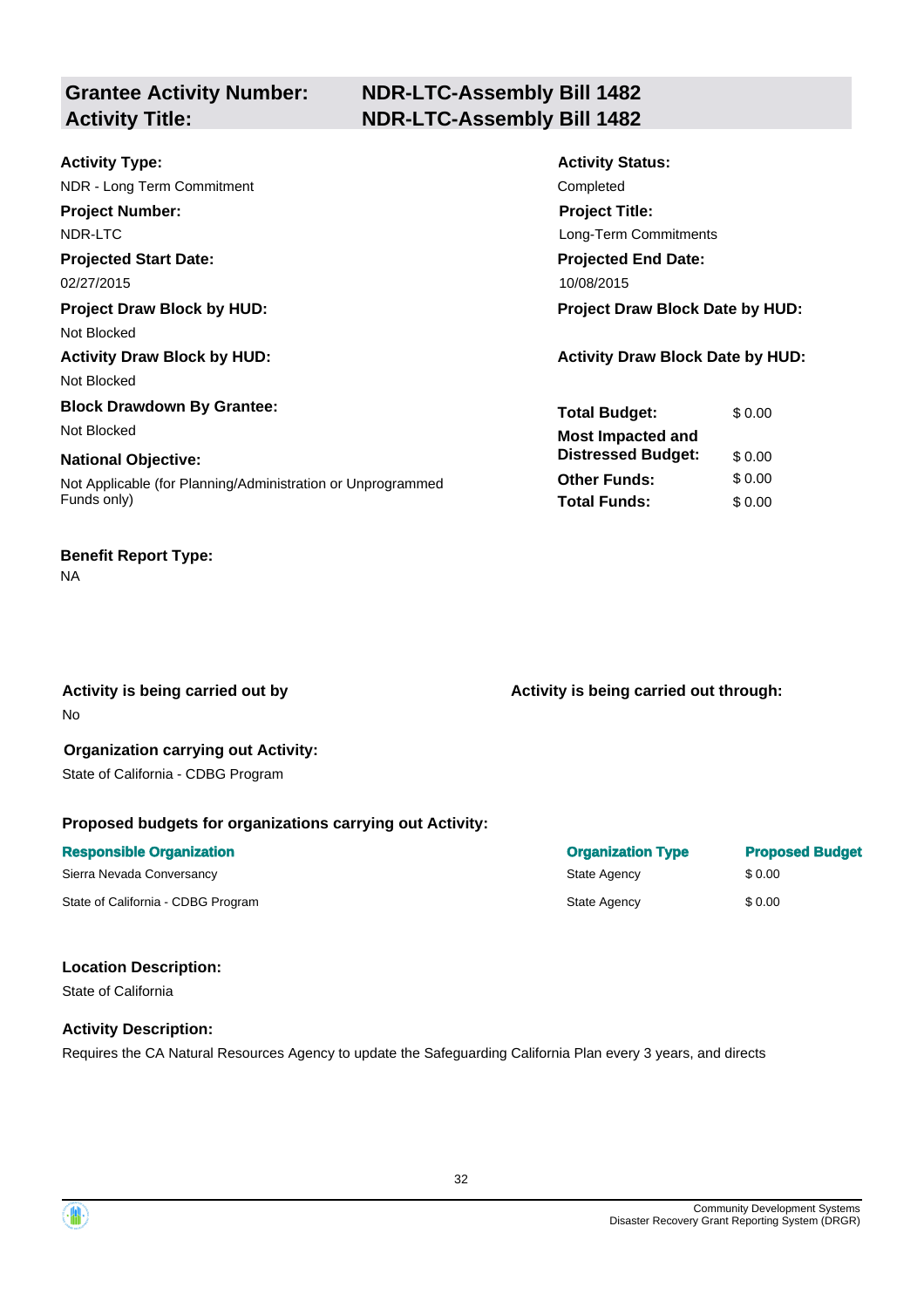the Strategic Growth Council to ensure that funding programs are consistent with Safeguarding California.

**Environmental Assessment:** EXEMPT



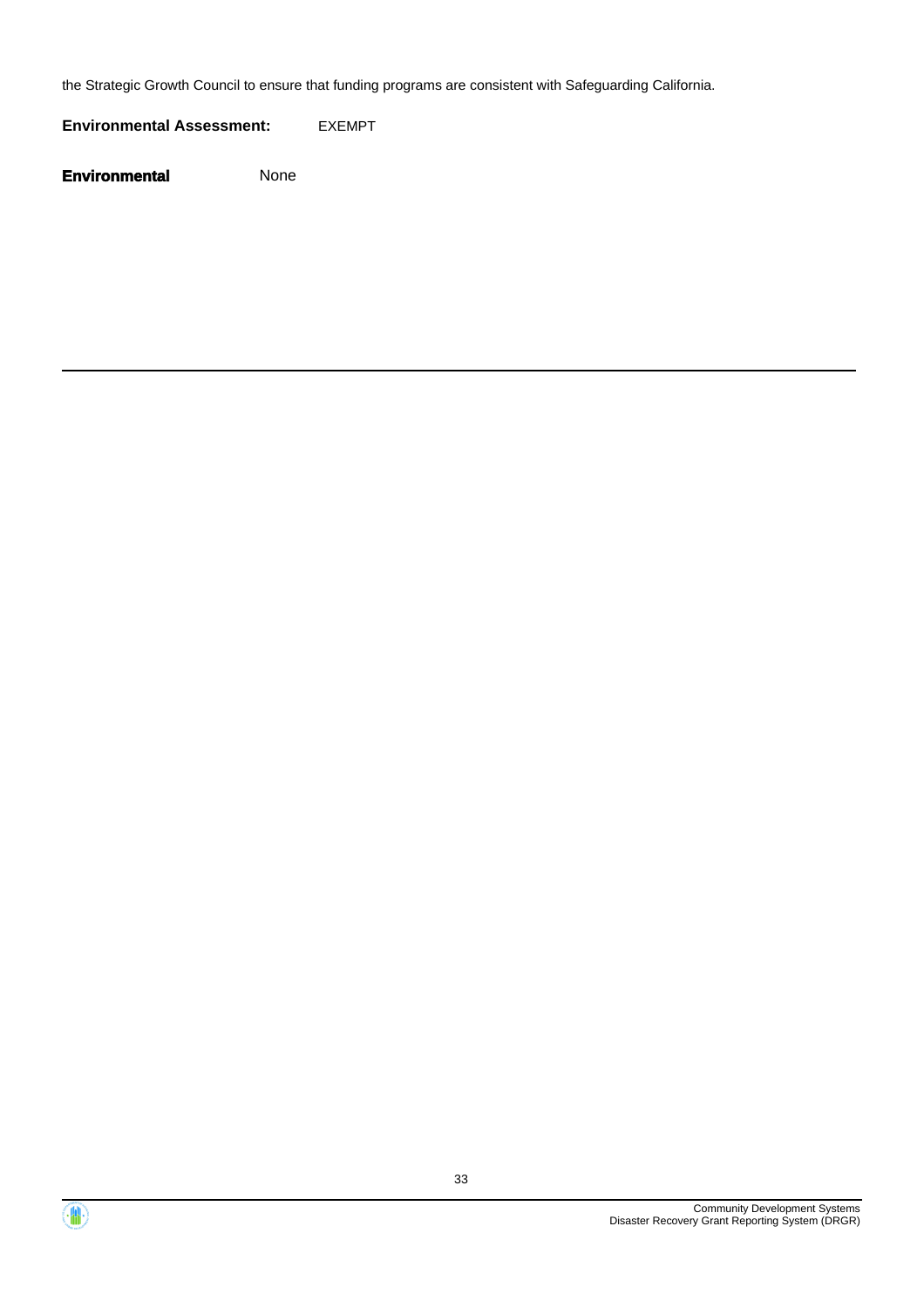# **Grantee Activity Number:**

# **NDR-LTC-Exec Order B-30-15 Activity Title: NDR-LTC-Exec Order B-30-15**

| <b>Activity Type:</b>                                       | <b>Activity Status:</b>                 |
|-------------------------------------------------------------|-----------------------------------------|
| NDR - Long Term Commitment                                  | Completed                               |
| <b>Project Number:</b>                                      | <b>Project Title:</b>                   |
| NDR-LTC                                                     | Long-Term Commitments                   |
| <b>Projected Start Date:</b>                                | <b>Projected End Date:</b>              |
| 04/29/2015                                                  | 04/29/2015                              |
| <b>Project Draw Block by HUD:</b>                           | <b>Project Draw Block Date by HUD:</b>  |
| Not Blocked                                                 |                                         |
| <b>Activity Draw Block by HUD:</b>                          | <b>Activity Draw Block Date by HUD:</b> |
| Not Blocked                                                 |                                         |
| <b>Block Drawdown By Grantee:</b>                           | <b>Total Budget:</b><br>\$0.00          |
| Not Blocked                                                 | <b>Most Impacted and</b>                |
| <b>National Objective:</b>                                  | <b>Distressed Budget:</b><br>\$0.00     |
| Not Applicable (for Planning/Administration or Unprogrammed | <b>Other Funds:</b><br>\$0.00           |
| Funds only)                                                 | <b>Total Funds:</b><br>\$0.00           |
|                                                             |                                         |

# **Benefit Report Type:**

NA

Yes Grantee Employees

Activity is being carried out by **Activity is being carried out through:**  $\blacksquare$ 

#### **Organization carrying out Activity:**  State of California - CDBG Program

## **Proposed budgets for organizations carrying out Activity:**

| <b>Responsible Organization</b>    | <b>Organization Type</b> | <b>Proposed Budget</b> |
|------------------------------------|--------------------------|------------------------|
| Sierra Nevada Conversancy          | State Agency             | \$ 0.00                |
| State of California - CDBG Program | State Agency             | \$0.00                 |

#### **Location Description:**

State of California

#### **Activity Description:**

On April 29, 2015, Governor Brown established a 2030 greenhouse gas emission reduction target and a multi-

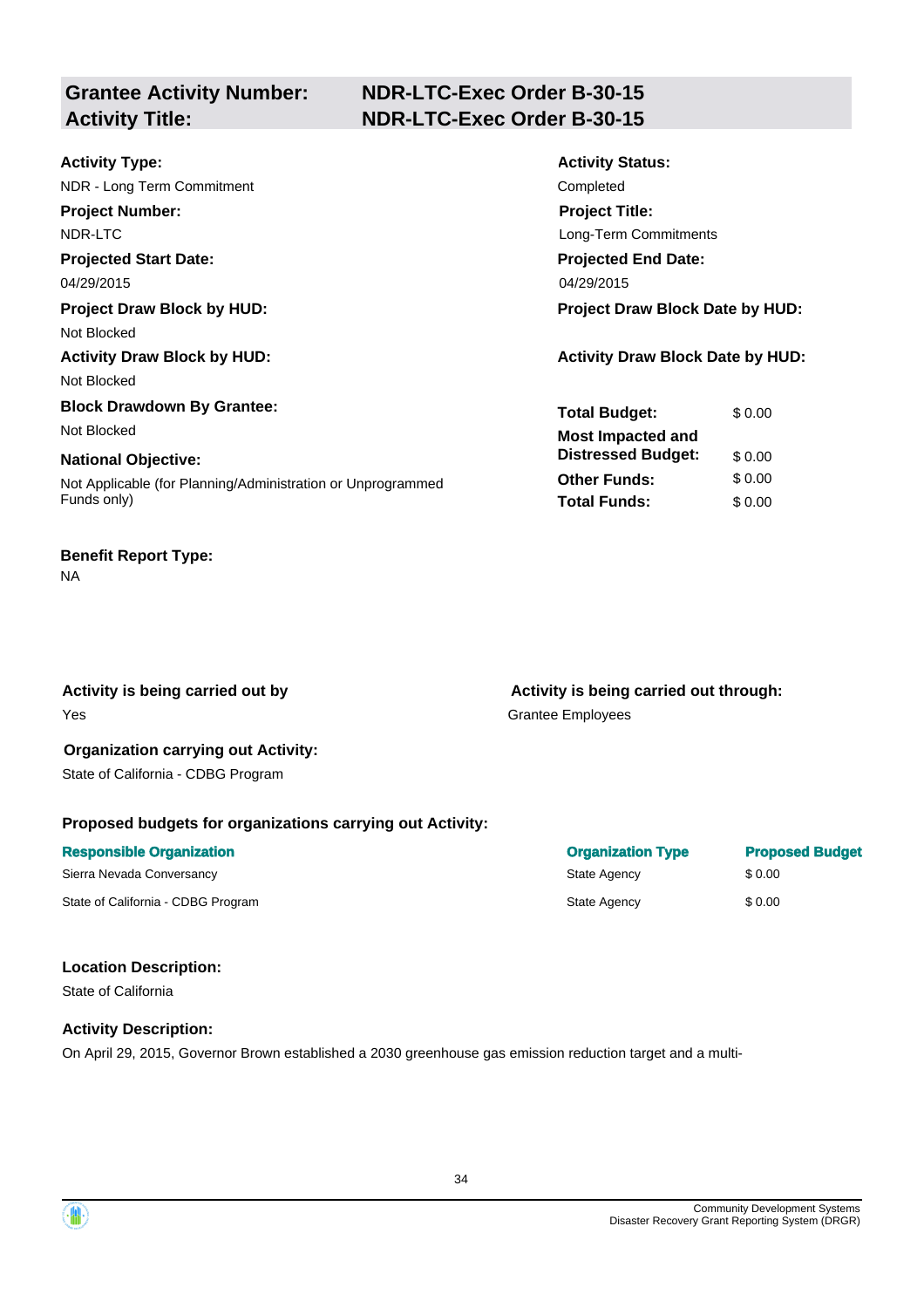part resilience program, which requires state agencies to:

- incorporate climate change into all state planning investment,

- prioritize the use of natural and green infrastructure, and

- use full life cycle cost accounting in frastructure planning decisions.

The Governor's Office of Planning and Research is leading a Technical Advisory Group to assist in the implementation of the Exectuive Order.

Implementation strategy work is ongoing.

#### **Environmental Assessment:** EXEMPT



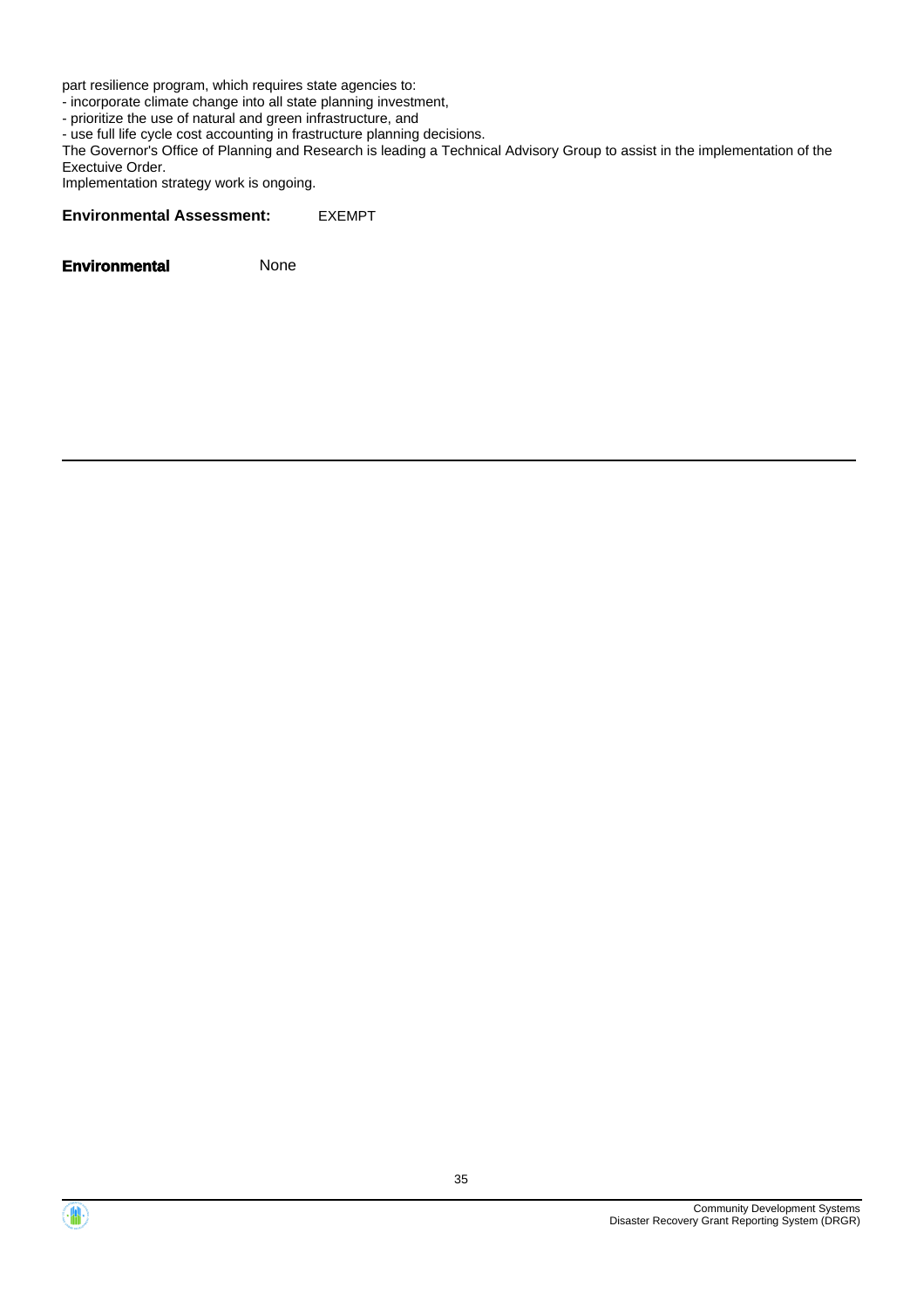## **Grantee Activity Number: NDR-LTC-Financing Actions to Increase Resilience**

## **Activity Title: NDR-LTC-Financing Actions to Increase Resilience**

| <b>Activity Status:</b>                 |
|-----------------------------------------|
| Completed                               |
| <b>Project Title:</b>                   |
| Long-Term Commitments                   |
| <b>Projected End Date:</b>              |
| 01/31/2017                              |
| <b>Project Draw Block Date by HUD:</b>  |
|                                         |
| <b>Activity Draw Block Date by HUD:</b> |
|                                         |
| <b>Total Budget:</b><br>\$ 0.00         |
| <b>Most Impacted and</b>                |
| <b>Distressed Budget:</b><br>\$0.00     |
| \$0.00<br><b>Other Funds:</b>           |
| <b>Total Funds:</b><br>\$0.00           |
|                                         |

#### **Benefit Report Type:**

NA

**Activity is being carried out by**  Yes

### **Organization carrying out Activity:**

State of California - CDBG Administration

## **Proposed budgets for organizations carrying out Activity:**

#### **Responsible Organization**  Sierra Nevada Conversancy

State of California - CDBG Administration

#### **Location Description:**

State of California, Tuolumne County

**Activity is being carried out through:** 

Grantee Employees and Contractors

| <b>Organization Type</b> | <b>Proposed Budget</b> |
|--------------------------|------------------------|
| State Agency             | \$0.00                 |
| State                    | \$0.00                 |

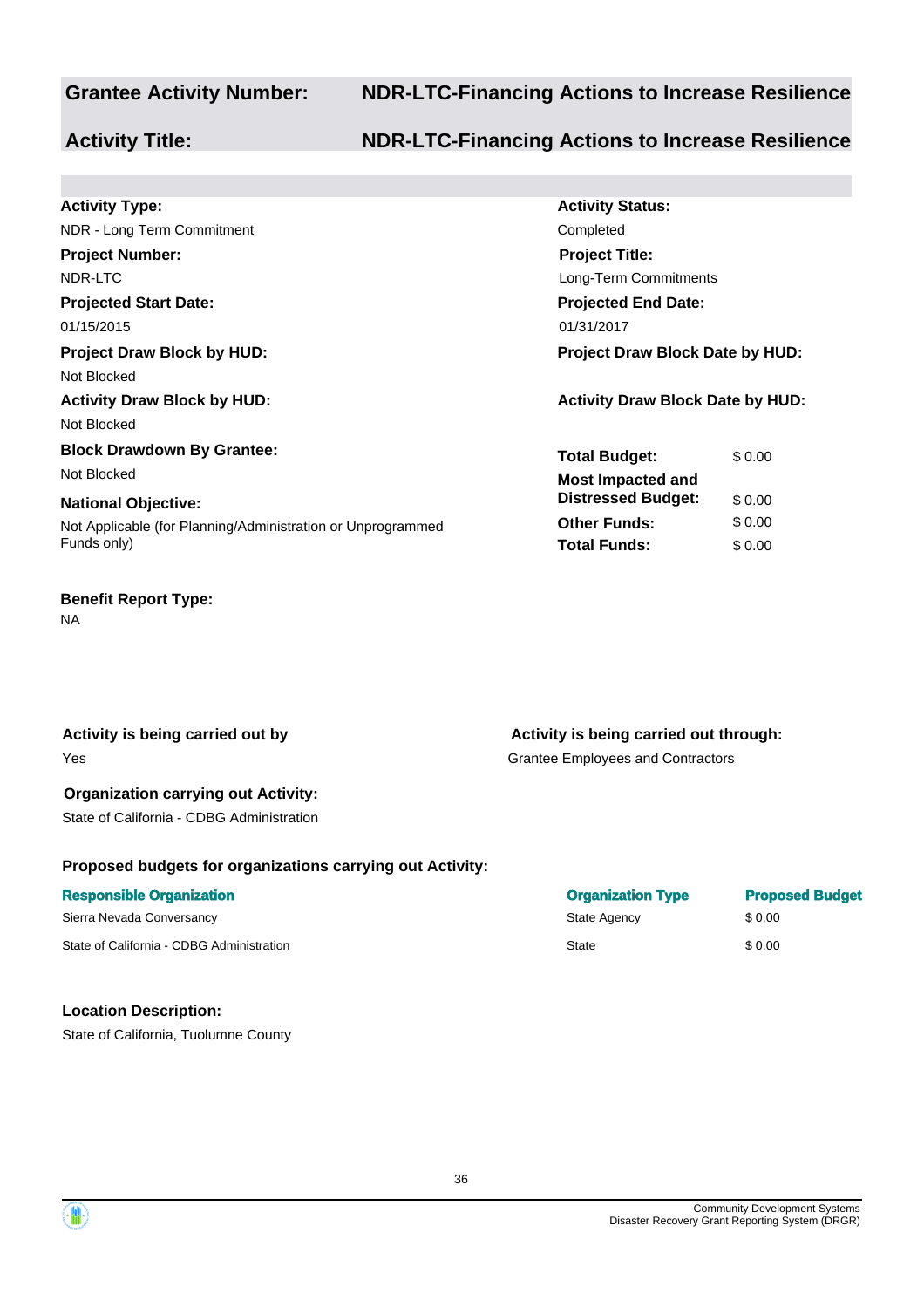#### **Activity Description:**

The State is working woth local and regional business incubators in Tuolumne County to expand financing opportunities for local small business and start-ups, with workforce development opportunities included. The long-term goal is that financing for these actions will be pursued thorugh eventual revenue generation of the biomass facilities. In addition, the State collaborated with Blue Forest Conservation to develop a mechanism to attract private capital for forest and watershed work, based on the pay for success model.

**Environmental Assessment:** EXEMPT



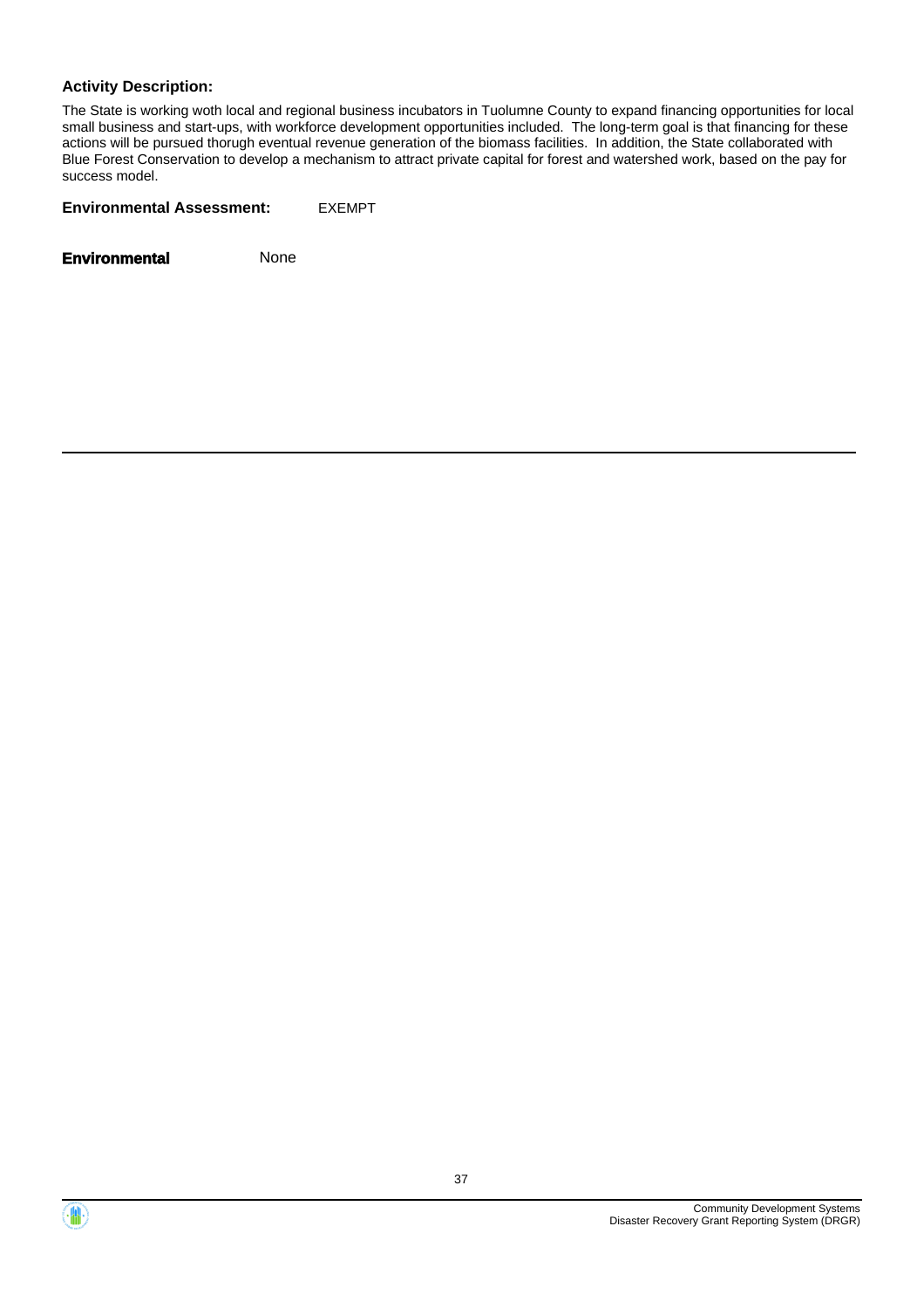# **Grantee Activity Number:**

# **NDR-LTC-Forest Carbon Plan Activity Title: NDR-LTC-Forest Carbon Plan**

| <b>Activity Type:</b>                                       | <b>Activity Status:</b>                 |
|-------------------------------------------------------------|-----------------------------------------|
| NDR - Long Term Commitment                                  | Completed                               |
| <b>Project Number:</b>                                      | <b>Project Title:</b>                   |
| NDR-LTC                                                     | Long-Term Commitments                   |
| <b>Projected Start Date:</b>                                | <b>Projected End Date:</b>              |
| 03/09/2016                                                  | 06/30/2017                              |
| <b>Project Draw Block by HUD:</b>                           | <b>Project Draw Block Date by HUD:</b>  |
| Not Blocked                                                 |                                         |
| <b>Activity Draw Block by HUD:</b>                          | <b>Activity Draw Block Date by HUD:</b> |
| Not Blocked                                                 |                                         |
| <b>Block Drawdown By Grantee:</b>                           | <b>Total Budget:</b><br>\$0.00          |
| Not Blocked                                                 | <b>Most Impacted and</b>                |
| <b>National Objective:</b>                                  | <b>Distressed Budget:</b><br>\$0.00     |
| Not Applicable (for Planning/Administration or Unprogrammed | <b>Other Funds:</b><br>\$0.00           |
| Funds only)                                                 | <b>Total Funds:</b><br>\$0.00           |
|                                                             |                                         |

# **Benefit Report Type:**

NA

Yes Grantee Employees and Contractors

Activity is being carried out by **Activity is being carried out through:**  $\blacksquare$ 

### **Organization carrying out Activity:**  State of California - CDBG Program

## **Proposed budgets for organizations carrying out Activity:**

| <b>Responsible Organization</b>    | <b>Organization Type</b> | <b>Proposed Budget</b> |
|------------------------------------|--------------------------|------------------------|
| Sierra Nevada Conversancy          | State Agency             | \$ 0.00                |
| State of California - CDBG Program | State Agency             | \$ 0.00                |

## **Location Description:**

State of California

## **Activity Description:**

The California Air Resources Board's Greenhouse Gas Reduction plan includes an internal review draft of the

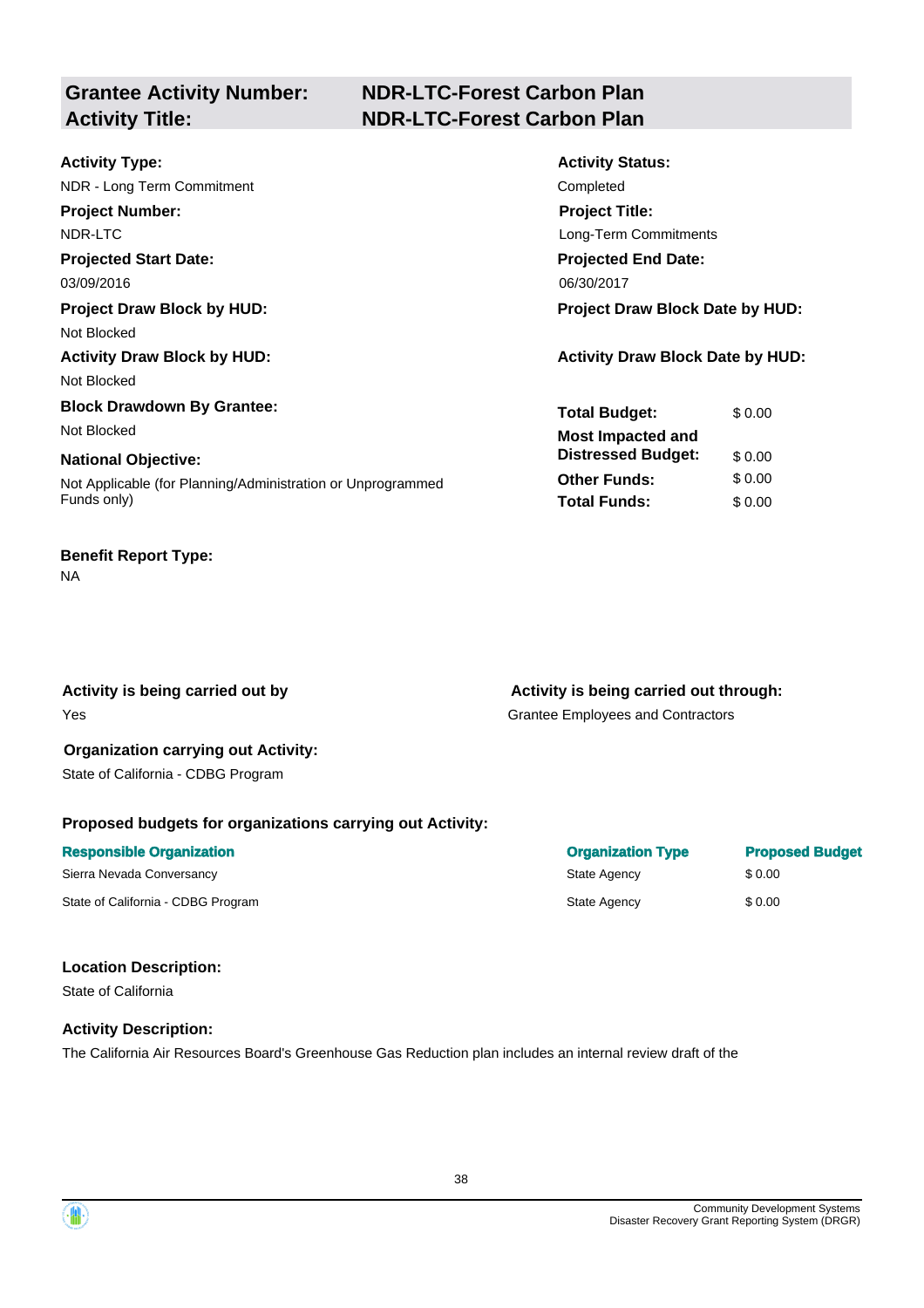Forest Carpon plan. A final draft will be released in 2017.

Dates driven by legislation: Phase One planning goes out until 2020; the new Senate Bill 32 (in the 2017 legislation session) will extend the scope until 2030.

**Environmental Assessment:** EXEMPT



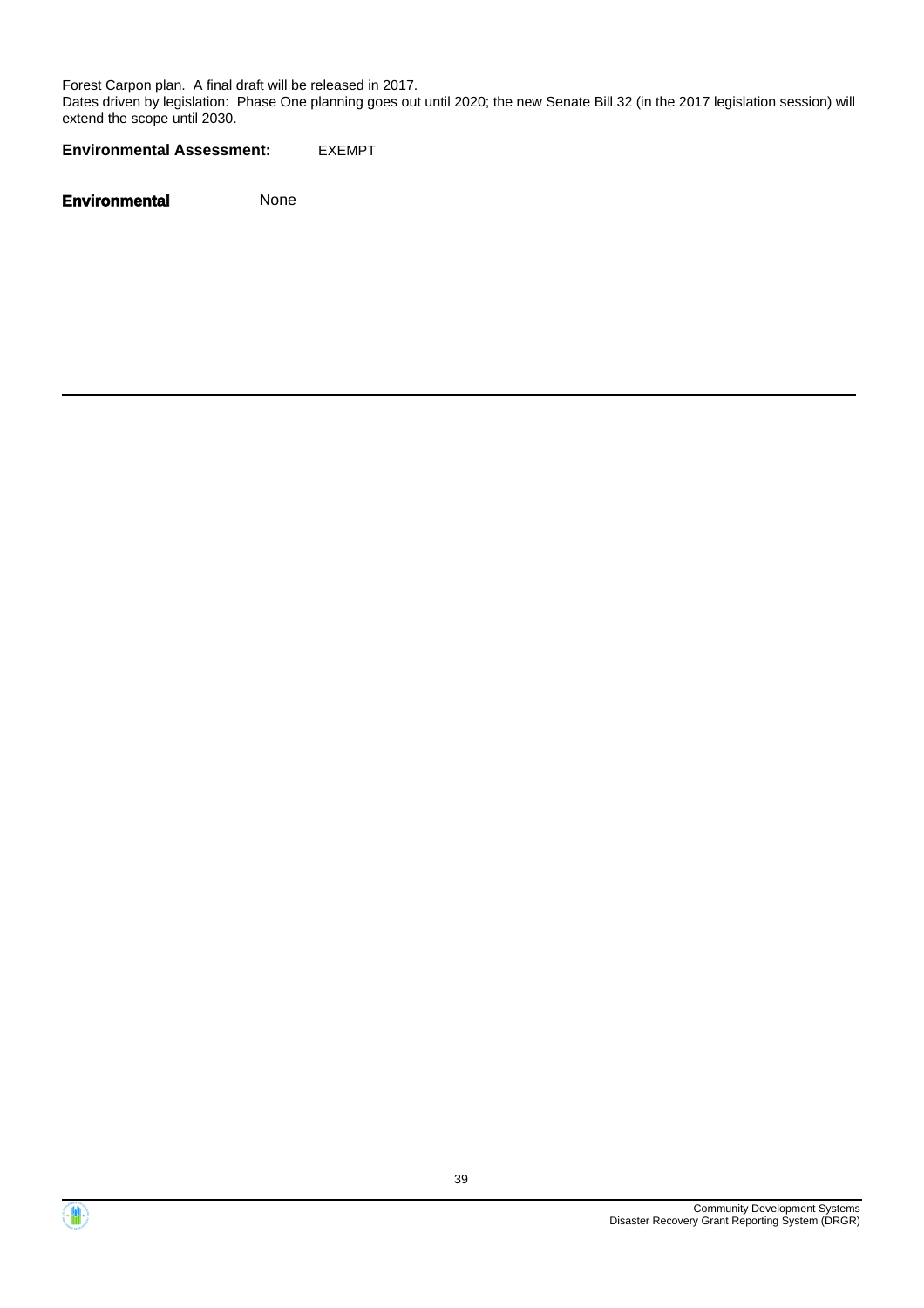# **Grantee Activity Number:**

# **NDR-LTC-General Plan Guidelines Activity Title: NDR-LTC-General Plan Guidelines**

| <b>Activity Type:</b>                                       | <b>Activity Status:</b>                 |
|-------------------------------------------------------------|-----------------------------------------|
| NDR - Long Term Commitment                                  | Completed                               |
| <b>Project Number:</b>                                      | <b>Project Title:</b>                   |
| NDR-LTC                                                     | Long-Term Commitments                   |
| <b>Projected Start Date:</b>                                | <b>Projected End Date:</b>              |
| 01/01/2015                                                  | 07/01/2015                              |
| <b>Project Draw Block by HUD:</b>                           | <b>Project Draw Block Date by HUD:</b>  |
| Not Blocked                                                 |                                         |
| <b>Activity Draw Block by HUD:</b>                          | <b>Activity Draw Block Date by HUD:</b> |
| Not Blocked                                                 |                                         |
| <b>Block Drawdown By Grantee:</b>                           | <b>Total Budget:</b><br>\$0.00          |
| Not Blocked                                                 | <b>Most Impacted and</b>                |
| <b>National Objective:</b>                                  | <b>Distressed Budget:</b><br>\$0.00     |
| Not Applicable (for Planning/Administration or Unprogrammed | \$0.00<br><b>Other Funds:</b>           |
| Funds only)                                                 | <b>Total Funds:</b><br>\$0.00           |

# **Benefit Report Type:**

#### NA

No

Activity is being carried out by **Activity is being carried out through:**  $\blacksquare$ 

#### **Organization carrying out Activity:**  State of California - CDBG Program

#### **Proposed budgets for organizations carrying out Activity:**

| <b>Responsible Organization</b>    | <b>Organization Type</b> | <b>Proposed Budget</b> |
|------------------------------------|--------------------------|------------------------|
| Sierra Nevada Conversancy          | State Agency             | \$ 0.00                |
| State of California - CDBG Program | State Agency             | \$0.00                 |

#### **Location Description:**

State of California

#### **Activity Description:**

The Governor's Office of Planning and Research updated the General Plan Guidelines (GPG). The new GPG



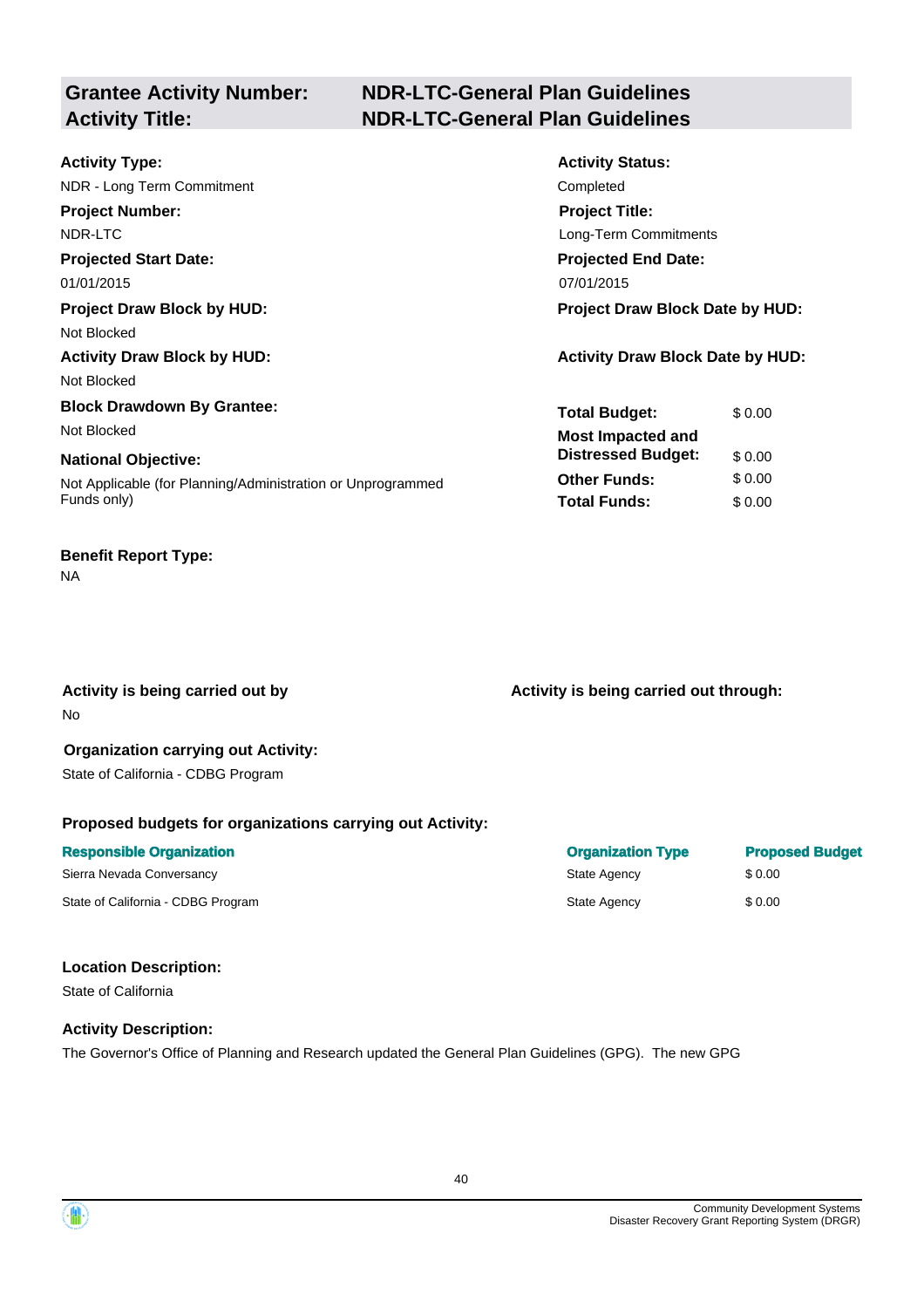includes resources, data, tools, and model policies to help cities and counties update their general plans and address climate change goals and adaptation. A public review draft of the GPG was released 10/12/15. Draft under final review for adoption in Spring, 2017.

**Environmental Assessment:** EXEMPT



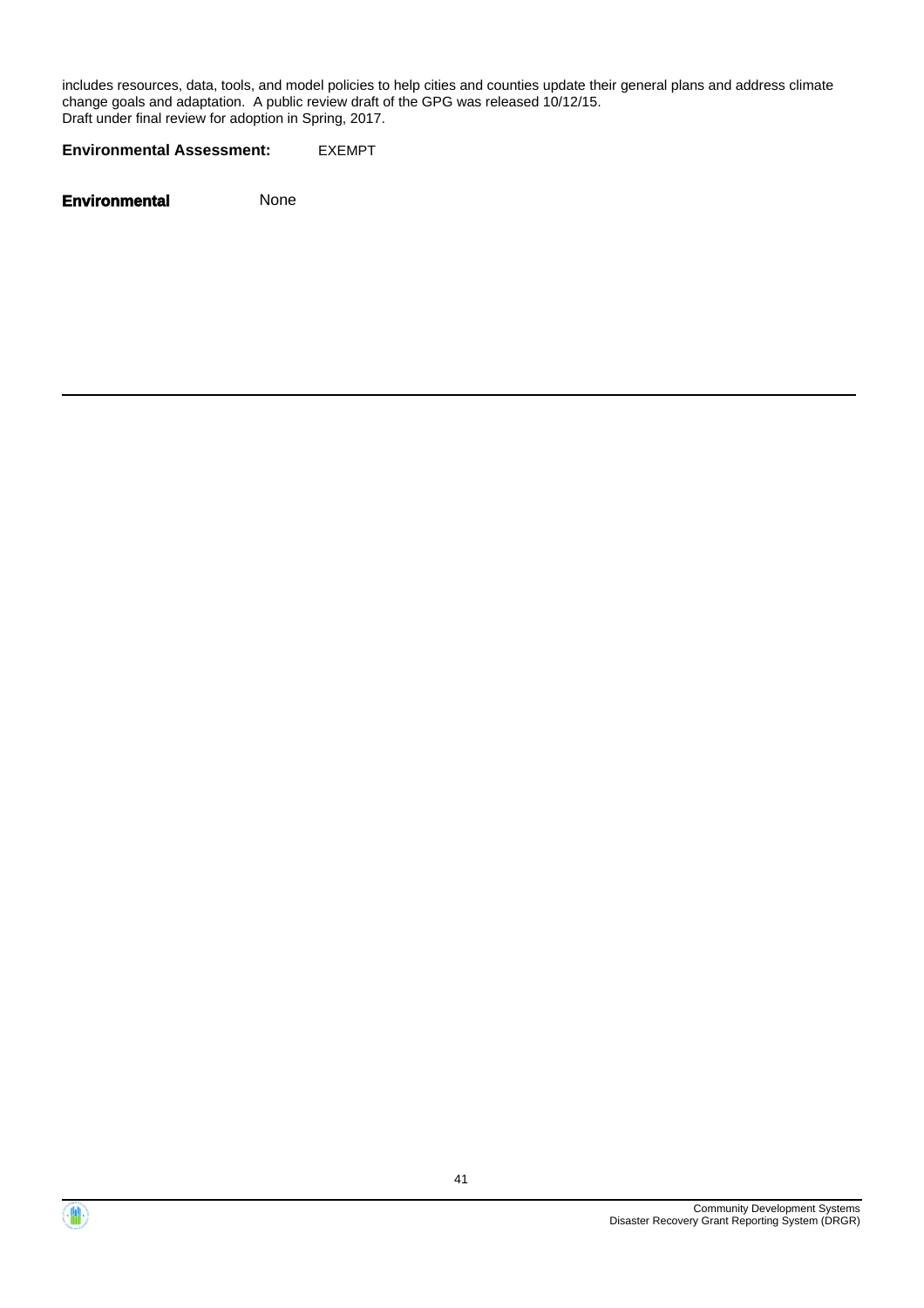**Grantee Activity Number: Activity Title: NDR-LTC-Proposition 1**

# **NDR-LTC-Proposition 1**

| <b>Activity Type:</b>                                       | <b>Activity Status:</b>                 |
|-------------------------------------------------------------|-----------------------------------------|
| NDR - Long Term Commitment                                  | Completed                               |
| <b>Project Number:</b>                                      | <b>Project Title:</b>                   |
| NDR-LTC                                                     | Long-Term Commitments                   |
| <b>Projected Start Date:</b>                                | <b>Projected End Date:</b>              |
| 04/21/2014                                                  | 11/04/2014                              |
| <b>Project Draw Block by HUD:</b>                           | <b>Project Draw Block Date by HUD:</b>  |
| Not Blocked                                                 |                                         |
| <b>Activity Draw Block by HUD:</b>                          | <b>Activity Draw Block Date by HUD:</b> |
| Not Blocked                                                 |                                         |
| <b>Block Drawdown By Grantee:</b>                           | <b>Total Budget:</b><br>\$0.00          |
| Not Blocked                                                 | <b>Most Impacted and</b>                |
| <b>National Objective:</b>                                  | <b>Distressed Budget:</b><br>\$0.00     |
| Not Applicable (for Planning/Administration or Unprogrammed | <b>Other Funds:</b><br>\$0.00           |
| Funds only)                                                 | <b>Total Funds:</b><br>\$0.00           |
|                                                             |                                         |

# **Benefit Report Type:**

NA

No

Activity is being carried out by **Activity is being carried out through:**  $\blacksquare$ 

# **Organization carrying out Activity:**

State of California - CDBG Administration

## **Proposed budgets for organizations carrying out Activity:**

| <b>Responsible Organization</b>           | <b>Organization Type</b> | <b>Proposed Budget</b> |
|-------------------------------------------|--------------------------|------------------------|
| Sierra Nevada Conversancy                 | State Agency             | \$ 0.00                |
| State of California - CDBG Administration | <b>State</b>             | \$0.00                 |

#### **Location Description:**

State of California

#### **Activity Description:**

Voters approved Proposition 1 to develop a sustainable water systems and include:

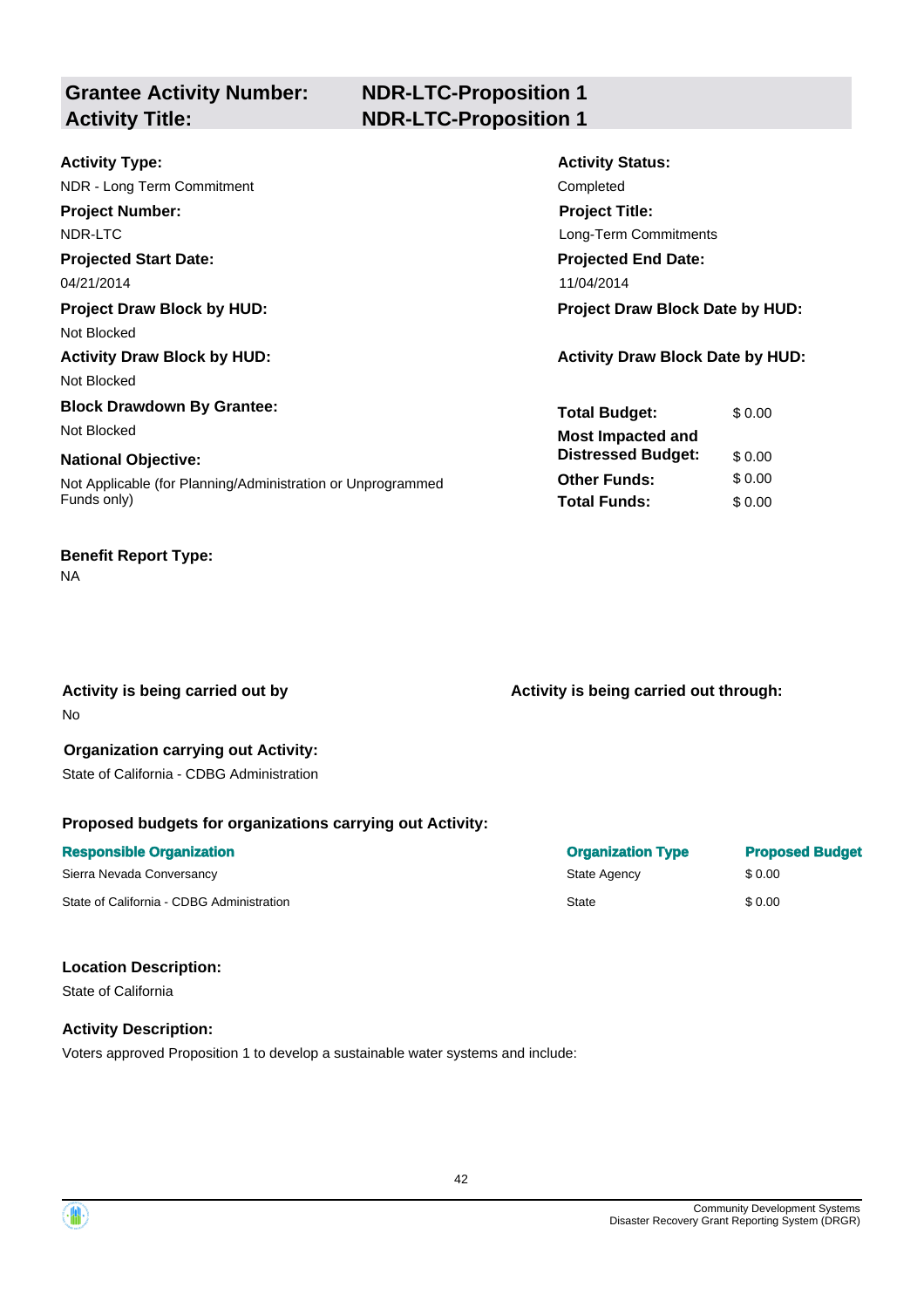-Integrated Regional Water Management (IRWM): IRWM regions that together cover 87 percent of the state's area and 99 percent of its population.RWM implementation grants have helped make more than 600+ IRWM projects identified in IRWM plans a reality across the state. Phase .A draft soliction, released for public comment 4/21/17, will fund support planning and implementation efforts within hydraulic regions identified in the 2013 CA Water Plan. Tuolumne County is located in the Mountains Counties hydraulic region and is eligible to apply for \$13M in IRWM funds.

-Dept of Fish & Wildlife Watershed Restoration & Delta Water Quality and Ecosystem Restoration Grants Program: The Dept of Fish & Wildlife announced a total of 5 awards totaling over \$9.4M due to the augmentation of funding from the Water Quality, Supply and Infrastructure Improvement Act of 2014 (Proposition 1) in the 2016-17 Budget Act.

-Sierra Nevada Conservancy awarded \$25M in Proposition 1 funds; 22 for site improvement projects and 10 for planning projects. Projects include fuel treatment to reduce wildfire risk, protect watershed health, forest health, protect life and property, and reduce greenhouse gasses. This in an ongoing program.

#### **Environmental Assessment:**

**Environmental Mone** 

Community Development Systems Disaster Recovery Grant Reporting System (DRGR)

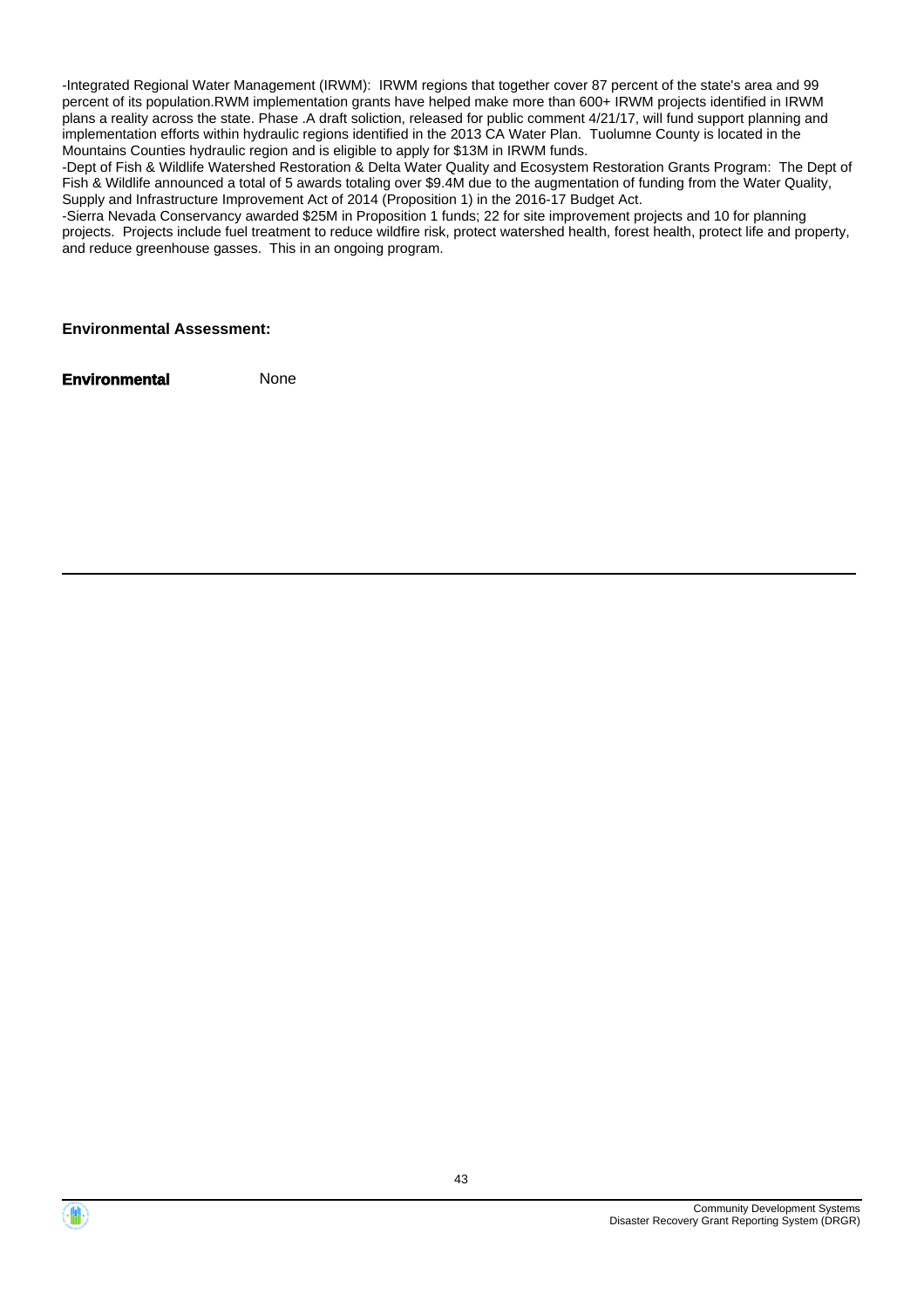# **Grantee Activity Number:**

# **NDR-LTC-Safeguarding CA Activity Title: NDR-LTC-Safeguarding CA**

| <b>Activity Type:</b>                                       | <b>Activity Status:</b>                 |
|-------------------------------------------------------------|-----------------------------------------|
| NDR - Long Term Commitment                                  | Completed                               |
| <b>Project Number:</b>                                      | <b>Project Title:</b>                   |
| NDR-LTC                                                     | Long-Term Commitments                   |
| <b>Projected Start Date:</b>                                | <b>Projected End Date:</b>              |
| 10/01/2015                                                  | 10/01/2018                              |
| <b>Project Draw Block by HUD:</b>                           | <b>Project Draw Block Date by HUD:</b>  |
| Not Blocked                                                 |                                         |
| <b>Activity Draw Block by HUD:</b>                          | <b>Activity Draw Block Date by HUD:</b> |
| Not Blocked                                                 |                                         |
| <b>Block Drawdown By Grantee:</b>                           | <b>Total Budget:</b><br>\$0.00          |
| Not Blocked                                                 | <b>Most Impacted and</b>                |
| <b>National Objective:</b>                                  | <b>Distressed Budget:</b><br>\$0.00     |
| Not Applicable (for Planning/Administration or Unprogrammed | <b>Other Funds:</b><br>\$0.00           |
| Funds only)                                                 | <b>Total Funds:</b><br>\$0.00           |
|                                                             |                                         |

## **Benefit Report Type:**

NA

No

Activity is being carried out by **Activity is being carried out through:**  $\blacksquare$ 

#### **Organization carrying out Activity:**  State of California - CDBG Program

## **Proposed budgets for organizations carrying out Activity:**

| <b>Responsible Organization</b>    | <b>Organization Type</b> | <b>Proposed Budget</b> |
|------------------------------------|--------------------------|------------------------|
| Sierra Nevada Conversancy          | State Agency             | \$ 0.00                |
| State of California - CDBG Program | State Agency             | \$0.00                 |

## **Location Description:**

California

## **Activity Description:**

Supplement to California's 2009 Climate Adaptation Strategy implemented through the California Natural

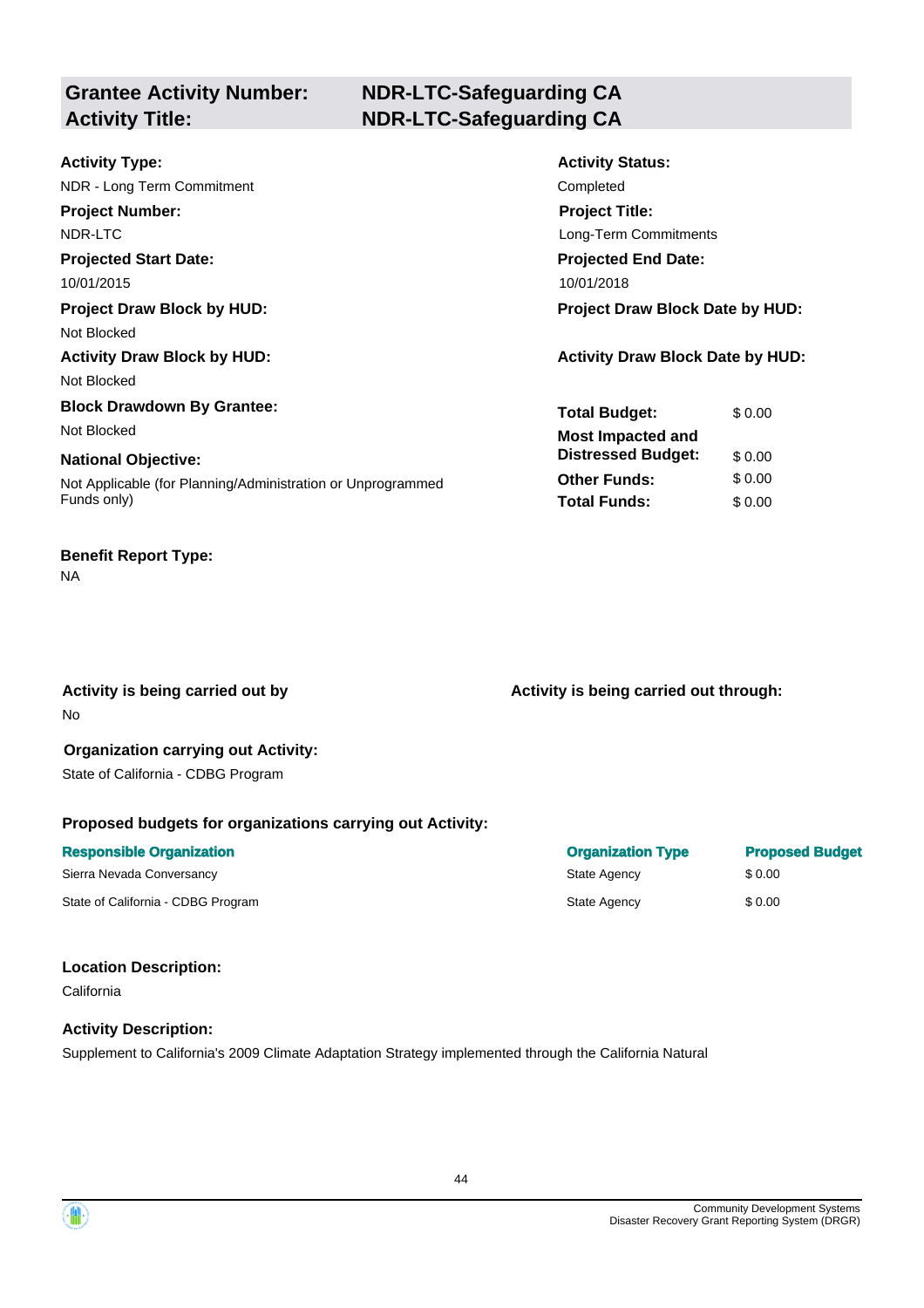Resources Agency (CNRA) and one of the main pillars of CA's climate change strategy. Implementation Action Plans have been developed for each sector and were released for public comment in October 2015. Per Executive Order B-30-15, Action Plans must be updated every 3 years; first adopted plans are due 10/2018

**Environmental Assessment:** EXEMPT



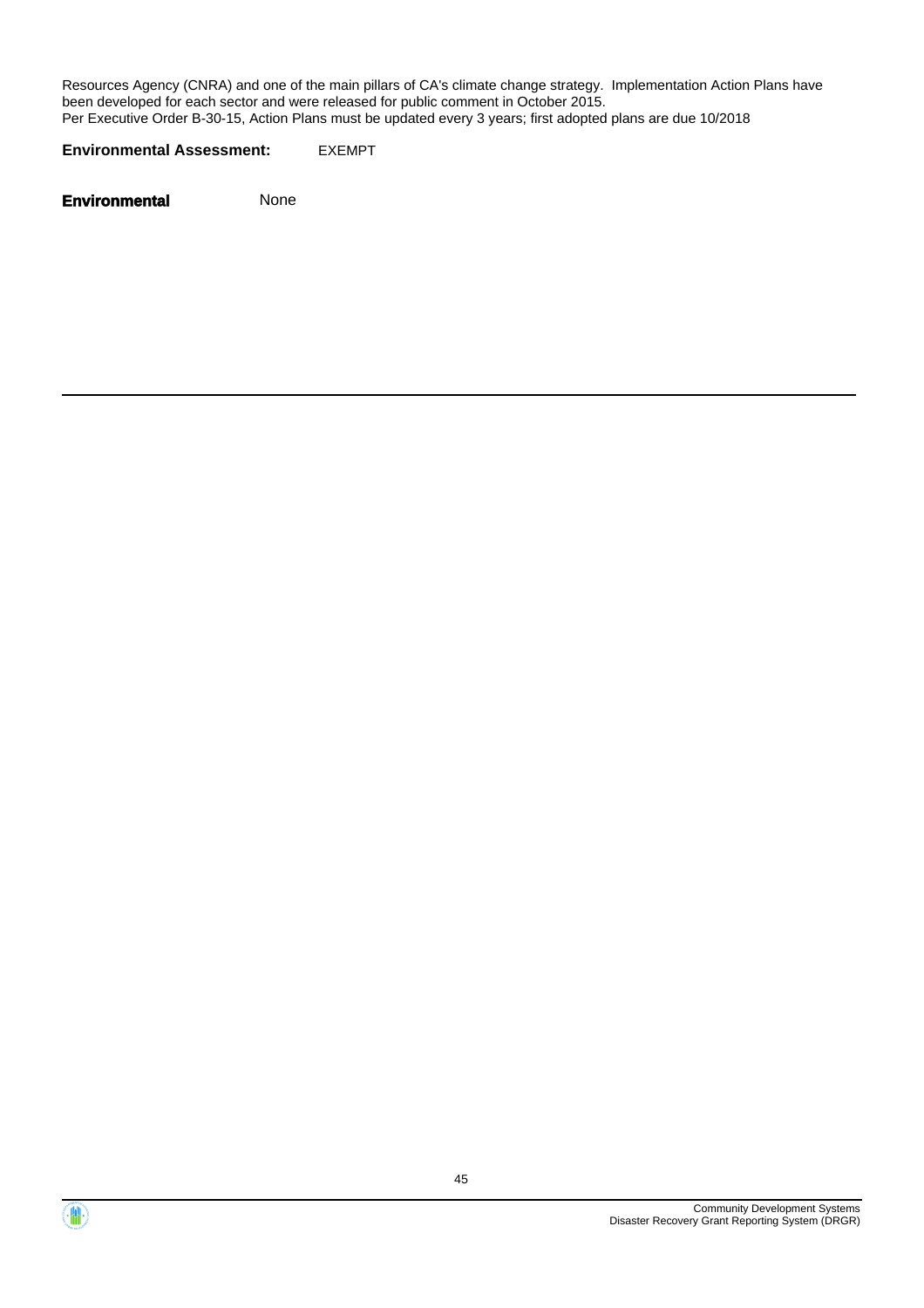**Grantee Activity Number:** 

# **NDR-LTC-Senate Bill 246 Activity Title: NDR-LTC-Senate Bill 246**

| <b>Activity Type:</b>                                       | <b>Activity Status:</b>                 |
|-------------------------------------------------------------|-----------------------------------------|
| NDR - Long Term Commitment                                  | Completed                               |
| <b>Project Number:</b>                                      | <b>Project Title:</b>                   |
| NDR-LTC                                                     | Long-Term Commitments                   |
| <b>Projected Start Date:</b>                                | <b>Projected End Date:</b>              |
| 02/18/2015                                                  | 10/08/2015                              |
| <b>Project Draw Block by HUD:</b>                           | <b>Project Draw Block Date by HUD:</b>  |
| Not Blocked                                                 |                                         |
| <b>Activity Draw Block by HUD:</b>                          | <b>Activity Draw Block Date by HUD:</b> |
| Not Blocked                                                 |                                         |
| <b>Block Drawdown By Grantee:</b>                           | <b>Total Budget:</b><br>\$0.00          |
| Not Blocked                                                 | <b>Most Impacted and</b>                |
| <b>National Objective:</b>                                  | <b>Distressed Budget:</b><br>\$0.00     |
| Not Applicable (for Planning/Administration or Unprogrammed | <b>Other Funds:</b><br>\$0.00           |
| Funds only)                                                 | <b>Total Funds:</b><br>\$0.00           |
|                                                             |                                         |

#### **Benefit Report Type:**  NA

Yes Grantee Employees

Activity is being carried out by **Activity is being carried out through:**  $\blacksquare$ 

#### **Organization carrying out Activity:**  State of California - CDBG Program

#### **Proposed budgets for organizations carrying out Activity:**

| <b>Responsible Organization</b>    | <b>Organization Type</b> | <b>Proposed Budget</b> |
|------------------------------------|--------------------------|------------------------|
| Sierra Nevada Conversancy          | State Agency             | \$ 0.00                |
| State of California - CDBG Program | State Agency             | \$0.00                 |

#### **Location Description:**

State of California

#### **Activity Description:**

Created an Integrated Climate Adaptation and Resilience Program within the Governor's Office of Planning and

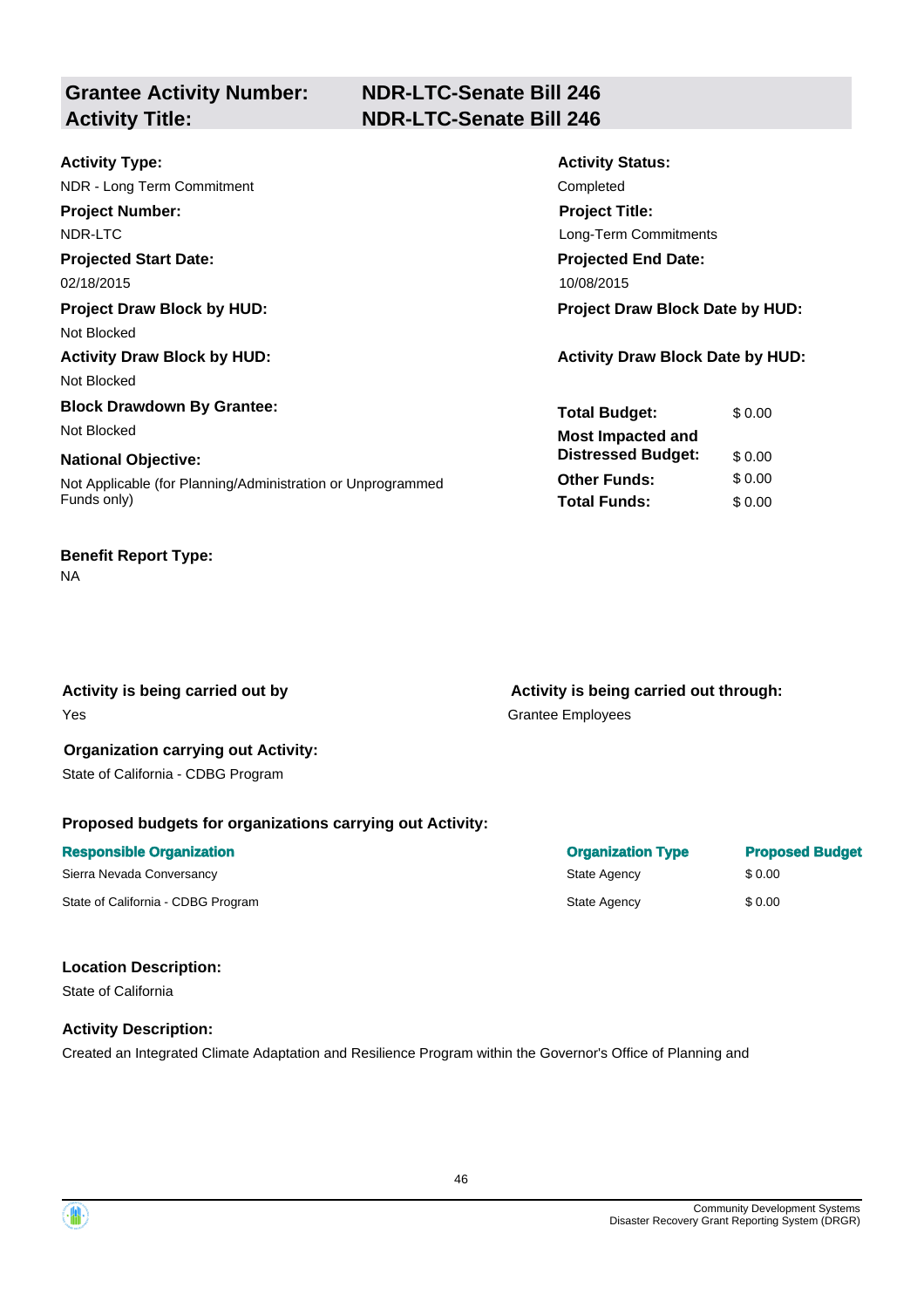Research. The Program serves as a clearinghouse for information on local / regional climate adaptation and resilience and serves as a liaison between local / regional programs and State agencies.

**Environmental Assessment:** EXEMPT



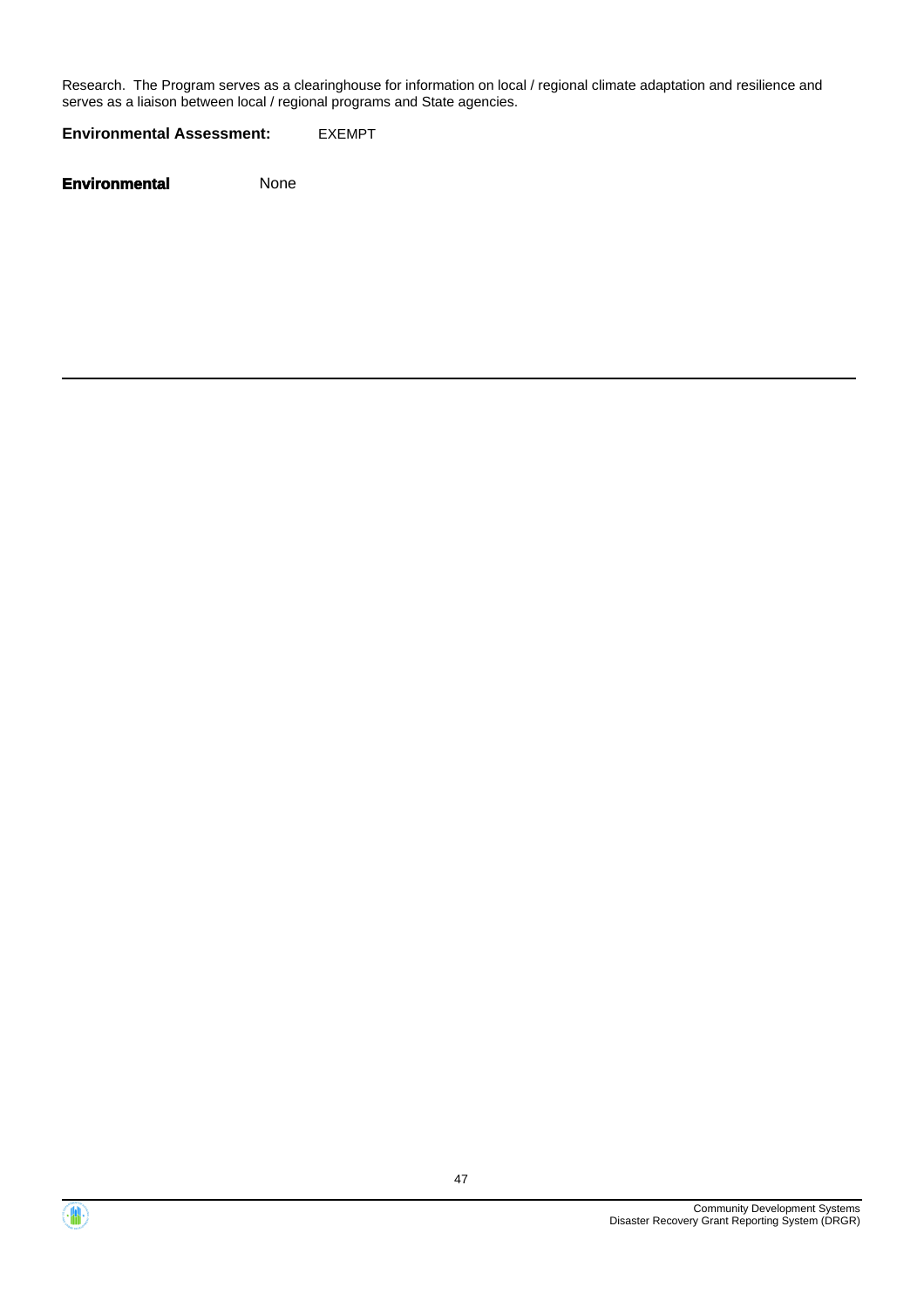**Grantee Activity Number:** 

# **NDR-LTC-Senate Bill 350 Activity Title: NDR-LTC-Senate Bill 350**

| <b>Activity Type:</b>                                       | <b>Activity Status:</b>                 |
|-------------------------------------------------------------|-----------------------------------------|
| NDR - Long Term Commitment                                  | Completed                               |
| <b>Project Number:</b>                                      | <b>Project Title:</b>                   |
| NDR-LTC                                                     | Long-Term Commitments                   |
| <b>Projected Start Date:</b>                                | <b>Projected End Date:</b>              |
| 02/24/2015                                                  | 10/07/2015                              |
| <b>Project Draw Block by HUD:</b>                           | <b>Project Draw Block Date by HUD:</b>  |
| Not Blocked                                                 |                                         |
| <b>Activity Draw Block by HUD:</b>                          | <b>Activity Draw Block Date by HUD:</b> |
| Not Blocked                                                 |                                         |
| <b>Block Drawdown By Grantee:</b>                           | <b>Total Budget:</b><br>\$0.00          |
| Not Blocked                                                 | <b>Most Impacted and</b>                |
| <b>National Objective:</b>                                  | <b>Distressed Budget:</b><br>\$0.00     |
| Not Applicable (for Planning/Administration or Unprogrammed | <b>Other Funds:</b><br>\$0.00           |
| Funds only)                                                 | <b>Total Funds:</b><br>\$0.00           |
|                                                             |                                         |

# **Benefit Report Type:**

NA

Yes Grantee Employees

Activity is being carried out by **Activity is being carried out through:**  $\blacksquare$ 

#### **Organization carrying out Activity:**  State of California - CDBG Program

## **Proposed budgets for organizations carrying out Activity:**

| <b>Responsible Organization</b>    | <b>Organization Type</b> | <b>Proposed Budget</b> |
|------------------------------------|--------------------------|------------------------|
| Sierra Nevada Conversancy          | State Agency             | \$ 0.00                |
| State of California - CDBG Program | State Agency             | \$0.00                 |

#### **Location Description:**

State of California

## **Activity Description:**

Requires local governments to address climate change in their General Plan's Safety Element.

| Organization Type | <b>Proposed Budget</b> |
|-------------------|------------------------|
| State Agency      | \$0.00                 |
| State Agency      | \$0.00                 |

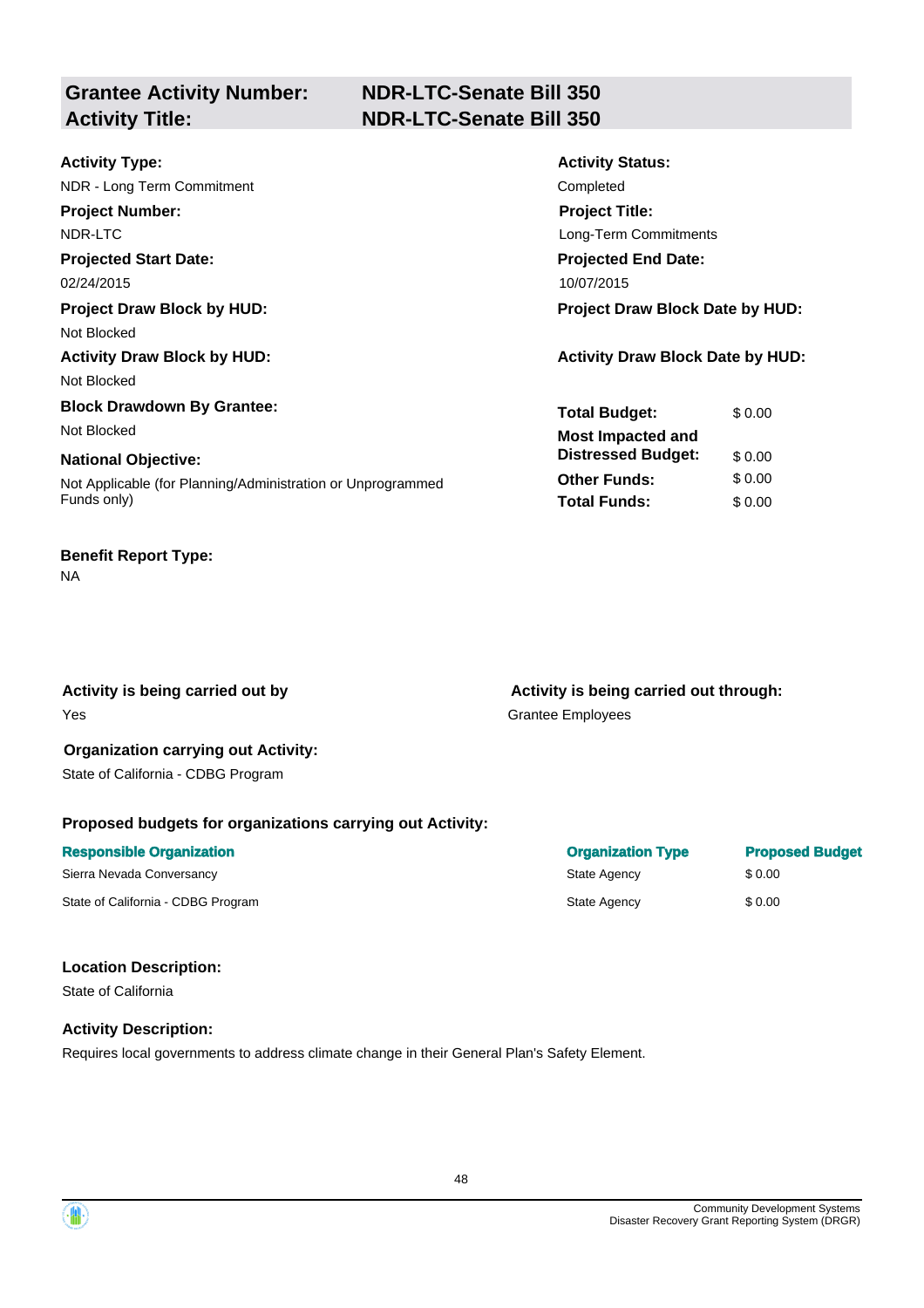**Environmental Assessment:** EXEMPT



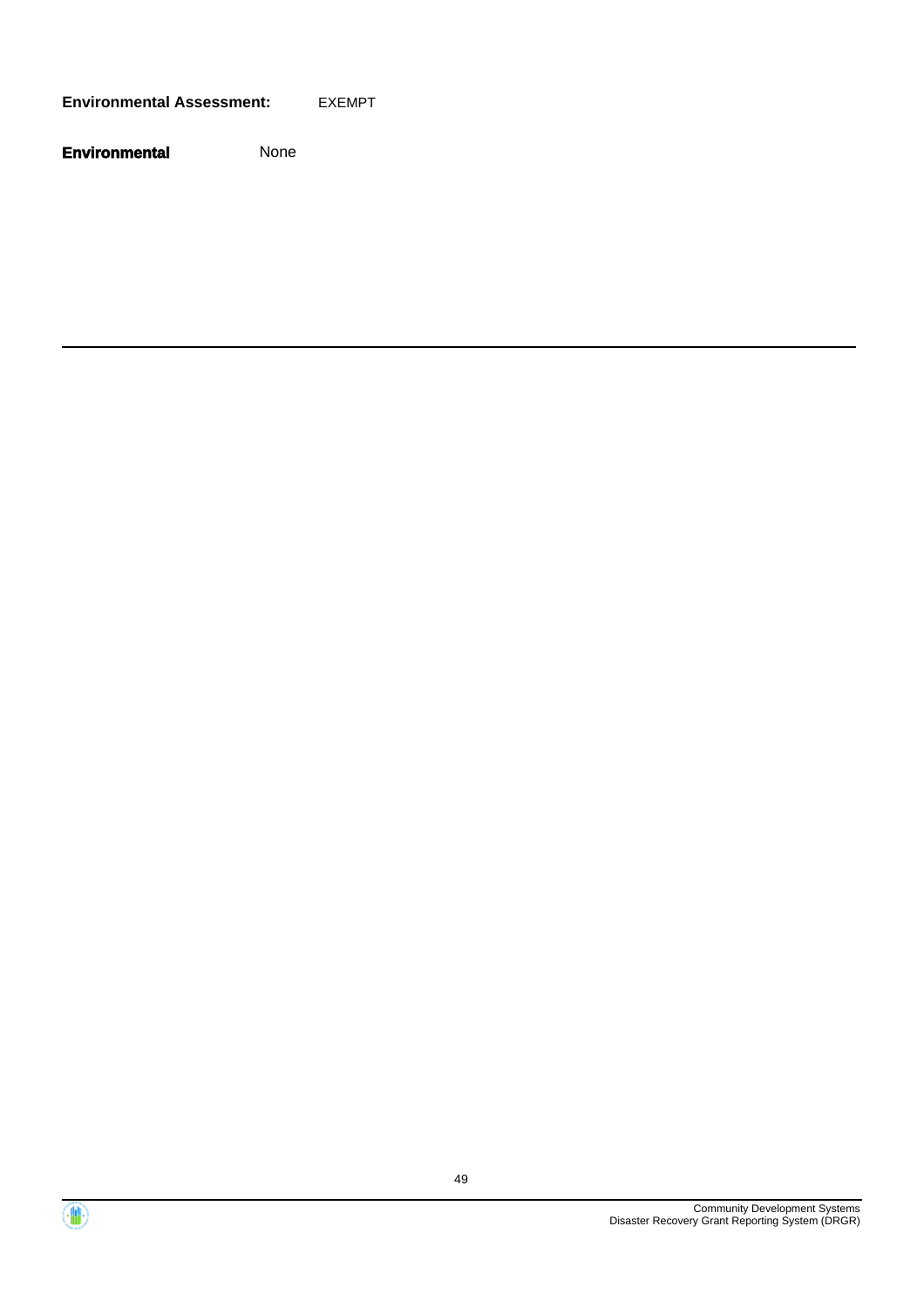# **Grantee Activity Number:**

# **NDR-LTC-SNC Watershed Impvt Program Activity Title: NDR-LTC-SNC Watershed Impvt Program**

| <b>Activity Type:</b>                                       | <b>Activity Status:</b>                 |
|-------------------------------------------------------------|-----------------------------------------|
| NDR - Long Term Commitment                                  | Completed                               |
| <b>Project Number:</b>                                      | <b>Project Title:</b>                   |
| NDR-LTC                                                     | Long-Term Commitments                   |
| <b>Projected Start Date:</b>                                | <b>Projected End Date:</b>              |
| 09/01/2014                                                  | 06/30/2017                              |
| <b>Project Draw Block by HUD:</b>                           | <b>Project Draw Block Date by HUD:</b>  |
| Not Blocked                                                 |                                         |
| <b>Activity Draw Block by HUD:</b>                          | <b>Activity Draw Block Date by HUD:</b> |
| Not Blocked                                                 |                                         |
| <b>Block Drawdown By Grantee:</b>                           | <b>Total Budget:</b><br>\$0.00          |
| Not Blocked                                                 | <b>Most Impacted and</b>                |
| <b>National Objective:</b>                                  | <b>Distressed Budget:</b><br>\$0.00     |
| Not Applicable (for Planning/Administration or Unprogrammed | <b>Other Funds:</b><br>\$0.00           |
| Funds only)                                                 | <b>Total Funds:</b><br>\$0.00           |
|                                                             |                                         |

### **Benefit Report Type:**

NA

No

Activity is being carried out by **Activity is being carried out through:**  $\blacksquare$ 

# **Organization carrying out Activity:**

Sierra Nevada Conversancy

#### **Proposed budgets for organizations carrying out Activity:**

# **Responsible Organization Contracts and Contracts Constructed Budget Construction Type Proposed Budget** Sierra Nevada Conversancy **State Agency** \$ 0.00

#### **Location Description:**

State of California; focusing on watershed areas

#### **Activity Description:**

Coordinated, integrated, collaborative program of projects to restore the health of California's primary watershed. Identifies and quantifies the level of restoration needed in order to restore the Sierra, increase investment in restoration activities, and identify and address State, Federal and local policy barriers to

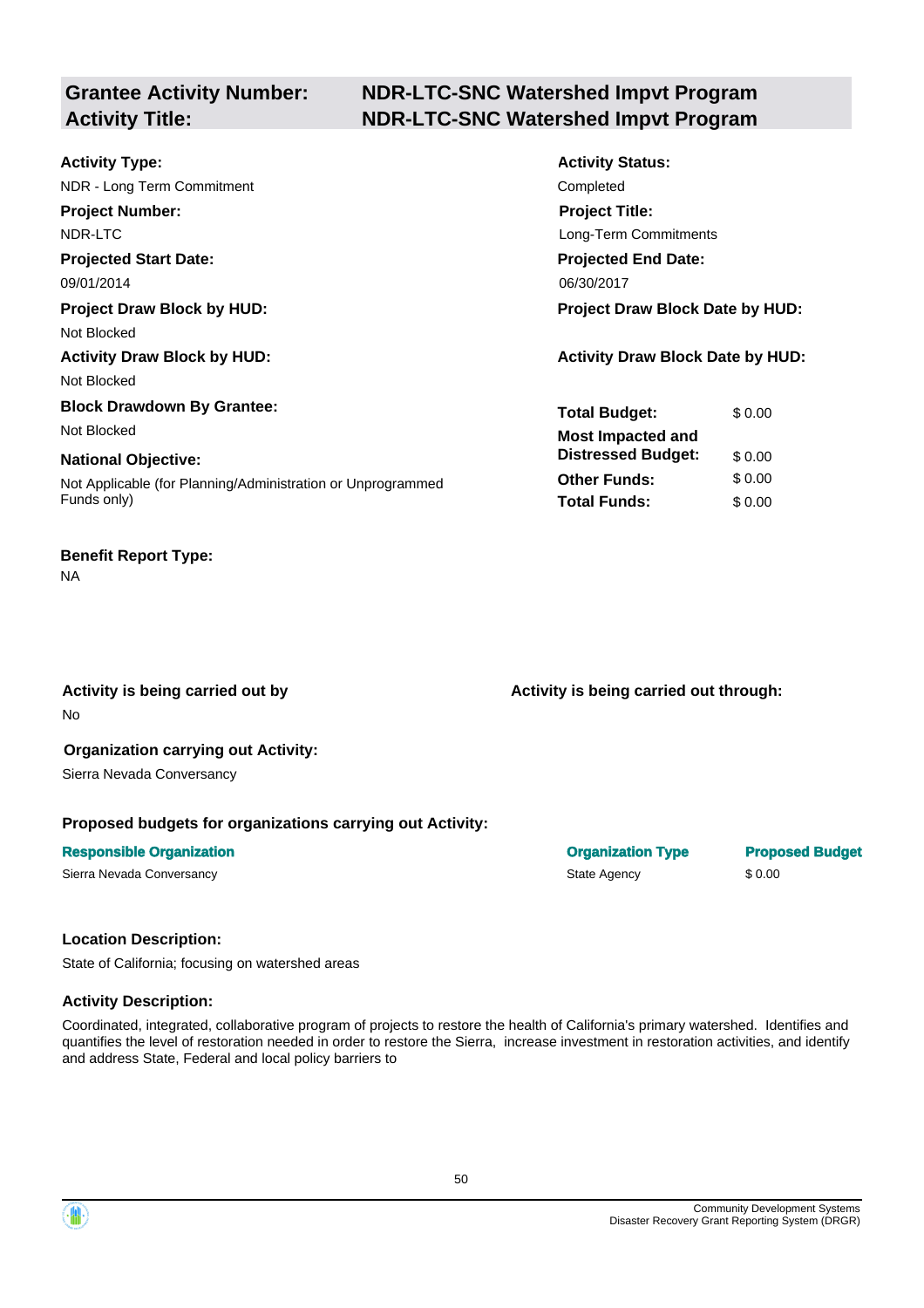proactively managing watersheds. The Program will achieve these goals through science-based strategies that are collaboratively developed at the watershed scale to create resiliency at the regional and State level.

**Environmental Assessment:** COMPLETED



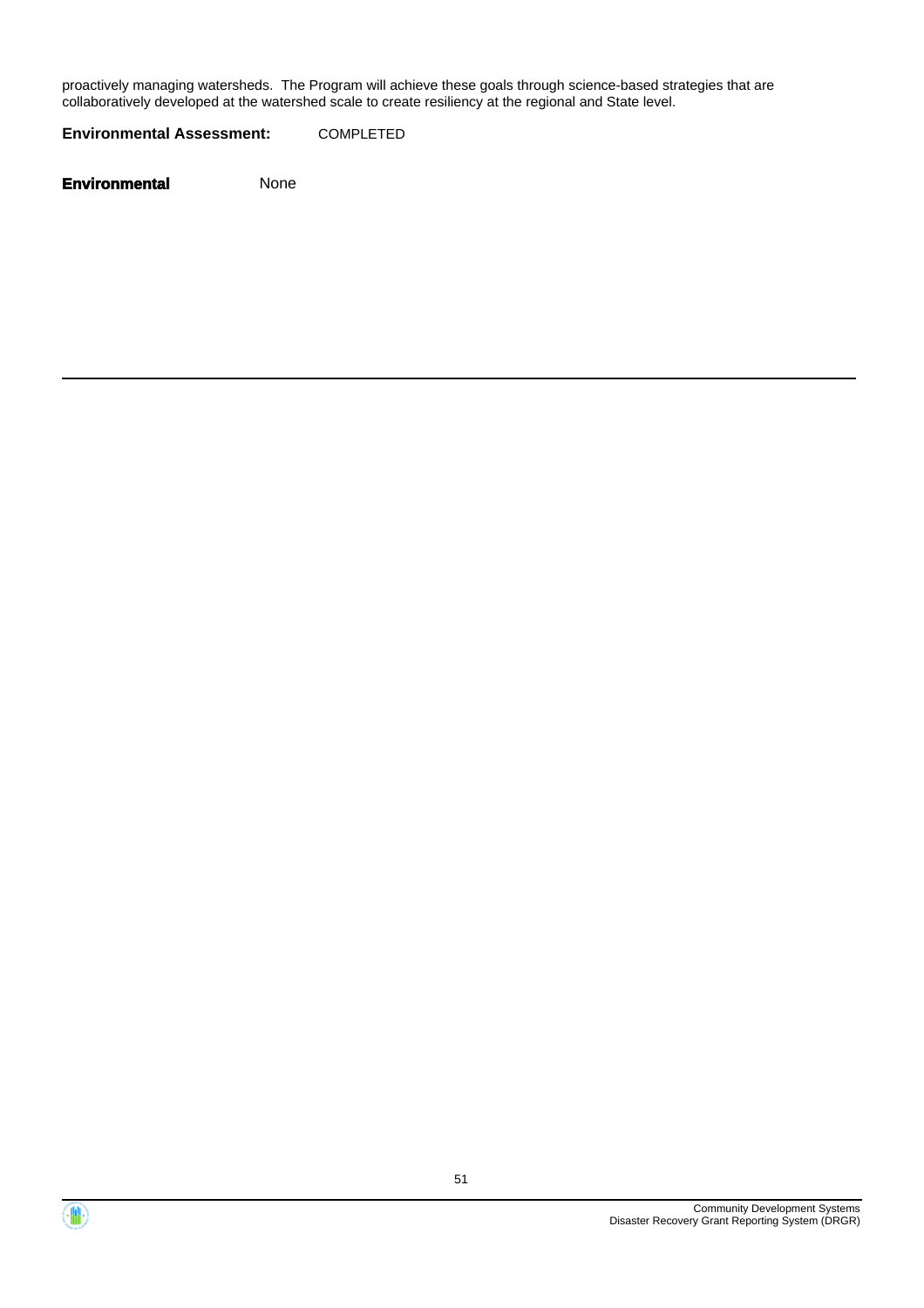# **Grantee Activity Number:**

# **NDR-LTC-Tuolumne Cnty Gen Plan Updt Activity Title: NDR-LTC-Tuolomne Cnty Gen Plan Updt**

| <b>Activity Type:</b>                                       | <b>Activity Status:</b>                 |  |
|-------------------------------------------------------------|-----------------------------------------|--|
| NDR - Long Term Commitment                                  | Under Way                               |  |
| <b>Project Number:</b>                                      | <b>Project Title:</b>                   |  |
| NDR-LTC                                                     | Long-Term Commitments                   |  |
| <b>Projected Start Date:</b>                                | <b>Projected End Date:</b>              |  |
| 12/01/2014                                                  | 10/01/2018                              |  |
| <b>Project Draw Block by HUD:</b>                           | <b>Project Draw Block Date by HUD:</b>  |  |
| Not Blocked                                                 |                                         |  |
| <b>Activity Draw Block by HUD:</b>                          | <b>Activity Draw Block Date by HUD:</b> |  |
| Not Blocked                                                 |                                         |  |
| <b>Block Drawdown By Grantee:</b>                           | <b>Total Budget:</b><br>\$0.00          |  |
| Not Blocked                                                 | <b>Most Impacted and</b>                |  |
| <b>National Objective:</b>                                  | <b>Distressed Budget:</b><br>\$0.00     |  |
| Not Applicable (for Planning/Administration or Unprogrammed | \$0.00<br><b>Other Funds:</b>           |  |
| Funds only)                                                 | <b>Total Funds:</b><br>\$0.00           |  |

#### **Benefit Report Type:**

NA

Activity is being carried out by **Activity is being carried out through:**  $\blacksquare$ Yes Grantee Employees

#### **Organization carrying out Activity:**

County of Tuolumne

#### **Proposed budgets for organizations carrying out Activity:**

| <b>Responsible Organization</b> | <b>Organization Type</b> | <b>Proposed Budget</b> |
|---------------------------------|--------------------------|------------------------|
| County of Tuolumne              | <b>Local Government</b>  | \$ 0.00                |
| Sierra Nevada Conversancy       | State Agency             | \$0.00                 |

#### **Location Description:**

County of Tuolumne, California County of Tuolumne census tracts are reflected in the following list of type; code; name; and sheets: TRACT;06109001100;11;1 TRACT;06109001200;12;1 TRACT;06109002100;21;1 TRACT;06109002200;22;1 TRACT;06109003100;31;1 TRACT;06109003200;32;1 TRACT;06109004100;41;1 TRACT;06109004200;42;1 TRACT;06109005100;51;1 TRACT;06109005201;52.01;1 TRACT;06109985202;9852.02;1

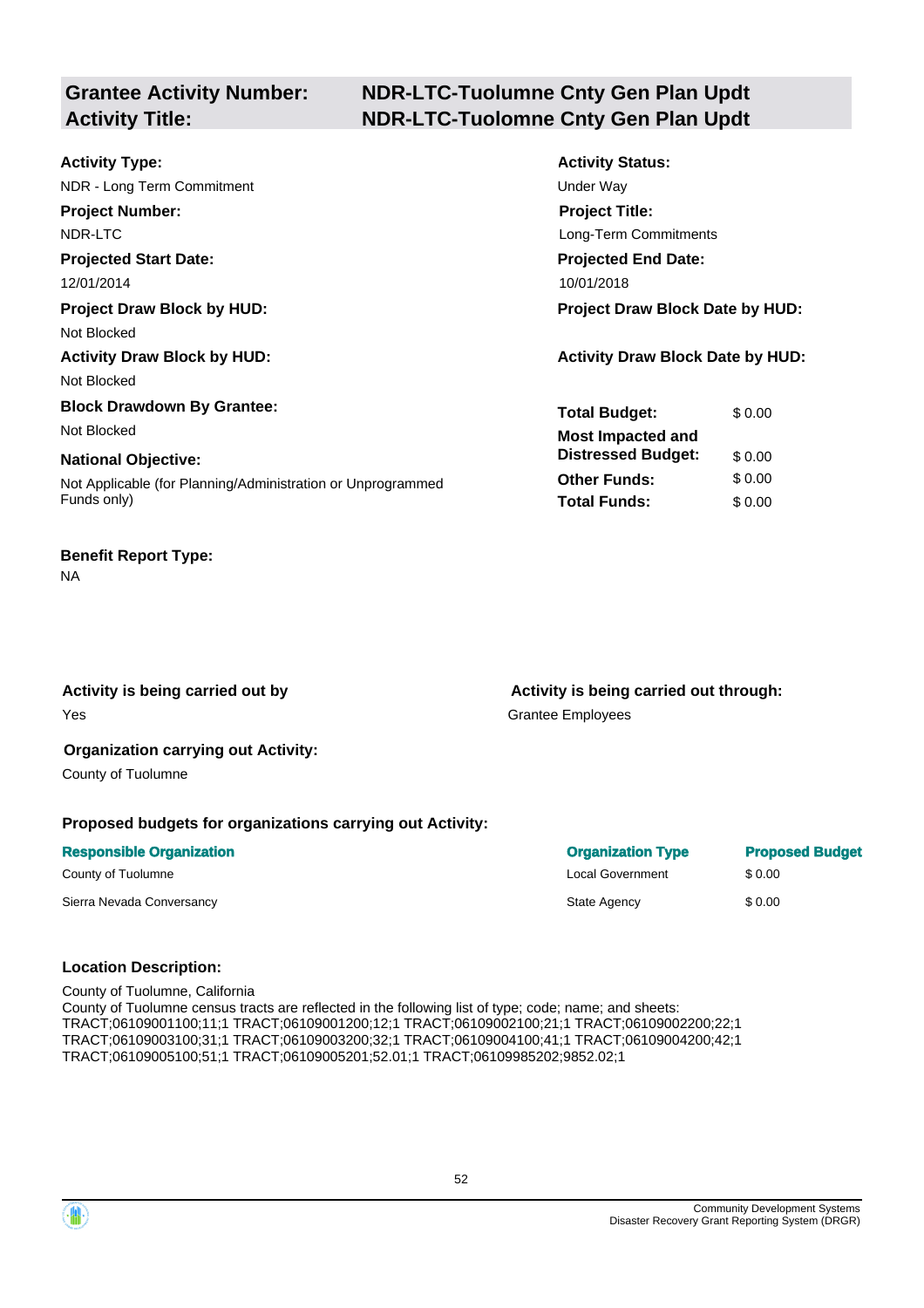#### **Activity Description:**

Tuolumne County is currently in the process of updating its General Plan. The Draft Environmental Impact Report (EIR) was available for review on the County's website during a public comment period that ran from 12/7/15 through 2/5/16, with 2 public meetings 1/21/16.

The General Plan update includes the following:

-Economic Development: commitment to align County resources with agencies providing job training and business development for the Central Sierra Nevada region

-Natural Resource: support biomass energy facilities, manage invasive plants and vegetation removal for fuel reduction, and balance conservation with fire hazard reduction

-Water Resource: align goals with climate adaptation strategies at the state level, support water harvesting and storage, develop policies and programs to adapt to extreme climate effects such as drought and flooding

The County Planning Director retired during the process, creating a delay in completion. A Request For Proposal (RFP) for General Plan Services will be released late summer 2017. It is estimated that it will take 6-8 months to complete revisions to the County's General Plan and have the Plan revisions adopted.

**Environmental Assessment:** EXEMPT

**Environmental** None

Community Development Systems Disaster Recovery Grant Reporting System (DRGR)

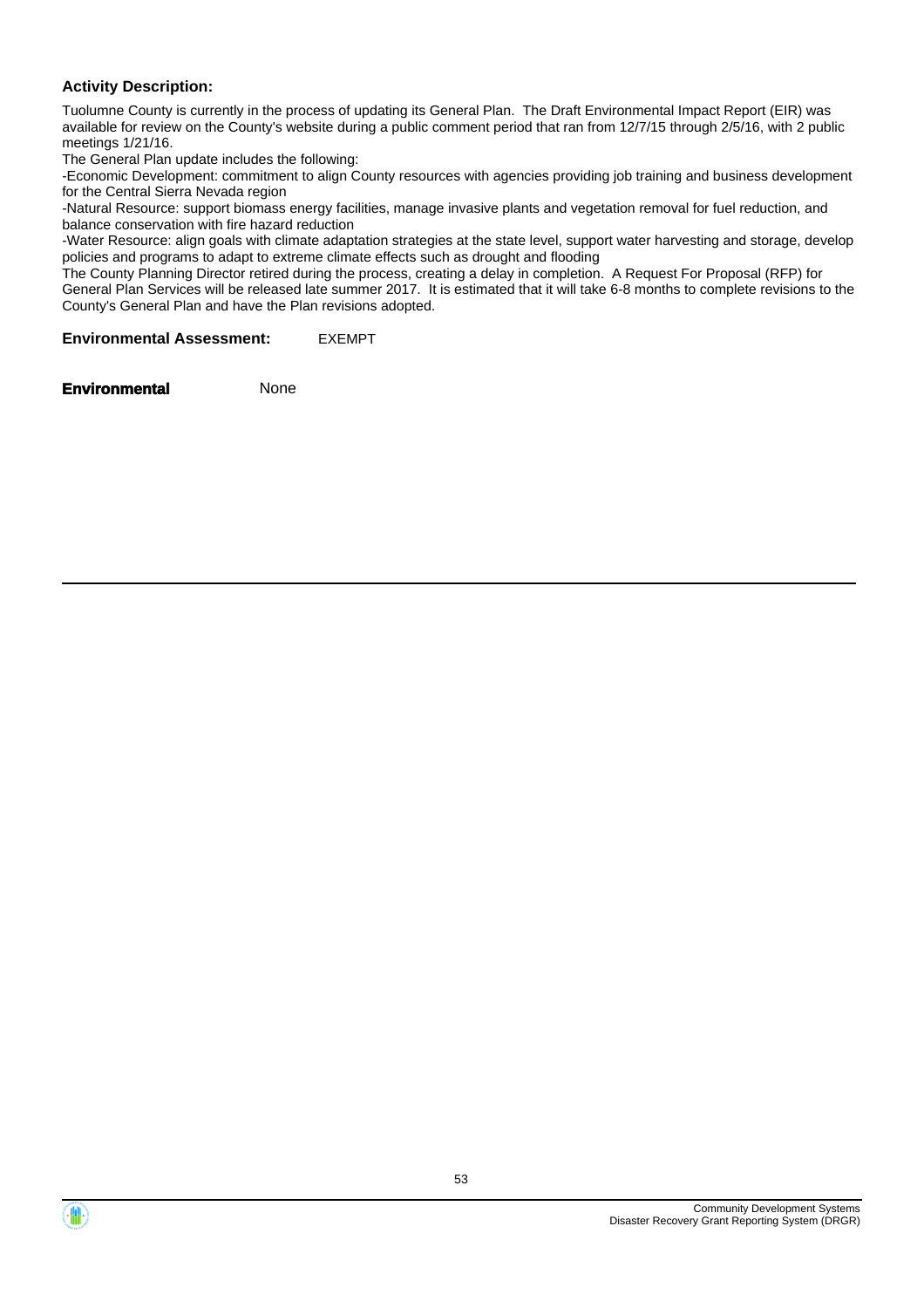# **Grantee Activity Number:**

# **NDR-LTC-Tuolumne Cnty Water Mgnt Plan**  Activity Title: NDR-LTC-Tuolumne Cnty Water Mgnt Plan

| <b>Activity Type:</b>                                       | <b>Activity Status:</b>                 |  |
|-------------------------------------------------------------|-----------------------------------------|--|
| NDR - Long Term Commitment                                  | Under Way                               |  |
| <b>Project Number:</b>                                      | <b>Project Title:</b>                   |  |
| NDR-LTC                                                     | Long-Term Commitments                   |  |
| <b>Projected Start Date:</b>                                | <b>Projected End Date:</b>              |  |
| 07/01/2013                                                  | 08/31/2022                              |  |
| <b>Project Draw Block by HUD:</b>                           | <b>Project Draw Block Date by HUD:</b>  |  |
| Not Blocked                                                 |                                         |  |
| <b>Activity Draw Block by HUD:</b>                          | <b>Activity Draw Block Date by HUD:</b> |  |
| Not Blocked                                                 |                                         |  |
| <b>Block Drawdown By Grantee:</b>                           | <b>Total Budget:</b><br>\$0.00          |  |
| Not Blocked                                                 | <b>Most Impacted and</b>                |  |
| <b>National Objective:</b>                                  | <b>Distressed Budget:</b><br>\$0.00     |  |
| Not Applicable (for Planning/Administration or Unprogrammed | \$0.00<br><b>Other Funds:</b>           |  |
| Funds only)                                                 | <b>Total Funds:</b><br>\$0.00           |  |

#### **Benefit Report Type:**

NA

No

Activity is being carried out by **Activity is being carried out through:**  $\blacksquare$ 

#### **Organization carrying out Activity:**

County of Tuolumne

#### **Proposed budgets for organizations carrying out Activity:**

| <b>Responsible Organization</b> | <b>Organization Type</b> | <b>Proposed Budget</b> |
|---------------------------------|--------------------------|------------------------|
| County of Tuolumne              | <b>Local Government</b>  | \$ 0.00                |
| Sierra Nevada Conversancy       | State Agency             | \$0.00                 |

#### **Location Description:**

Tuolumne County, California. County of Tuolumne census tracts are reflected in the following list of type; code; name; and sheets: TRACT;06109001100;11;1 TRACT;06109001200;12;1 TRACT;06109002100;21;1 TRACT;06109002200;22;1 TRACT;06109003100;31;1 TRACT;06109003200;32;1 TRACT;06109004100;41;1 TRACT;06109004200;42;1 TRACT;06109005100;51;1 TRACT;06109005201;52.01;1 TRACT;06109985202;9852.02;1

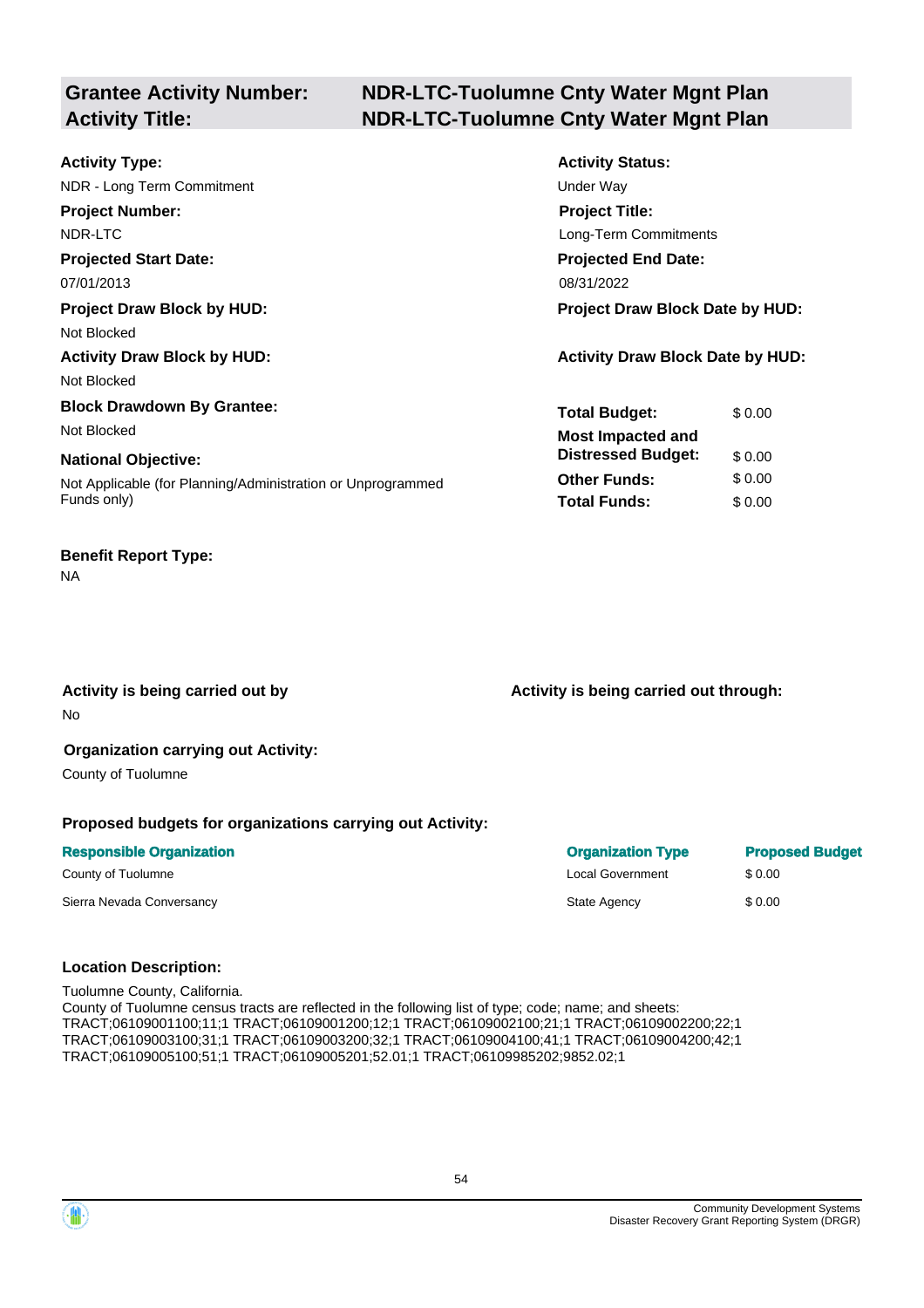#### **Activity Description:**

In 2013, the Tuolumne County Board of Supervisors voted to resurrect the County water agency "to ensure adequate water suppliers to meet the diverse needs of a healthy and economically viable community." In November 2014, the Board engaged professional facilitation to move the initiative forward. The goal is to discuss the hydrologic changes currently being experienced in the county and to consider potential future changes and their impacts.

Given the flucuations in climate conditions since the planning process began in 2013, scoping has taken longer than expected; the plan is anticipated to be completed 1/1/2018.

**Environmental Assessment:** EXEMPT

**Environmental** None

# **Project #/ NDR-OV / NDR Outcome Values**

| <b>Grantee Activity Number:</b><br><b>Activity Title:</b>   | <b>NDR-Outcome Values - Economic</b><br><b>NDR-Outcome Values - Economic</b> |        |
|-------------------------------------------------------------|------------------------------------------------------------------------------|--------|
| <b>Activity Type:</b>                                       | <b>Activity Status:</b>                                                      |        |
| NDR - Economic Value                                        | Under Way                                                                    |        |
| <b>Project Number:</b>                                      | <b>Project Title:</b>                                                        |        |
| NDR-OV                                                      | <b>NDR Outcome Values</b>                                                    |        |
| <b>Projected Start Date:</b>                                | <b>Projected End Date:</b>                                                   |        |
| 01/20/2016                                                  | 09/30/2022                                                                   |        |
| <b>Project Draw Block by HUD:</b>                           | <b>Project Draw Block Date by HUD:</b>                                       |        |
| Not Blocked                                                 |                                                                              |        |
| <b>Activity Draw Block by HUD:</b>                          | <b>Activity Draw Block Date by HUD:</b>                                      |        |
| Not Blocked                                                 |                                                                              |        |
| <b>Block Drawdown By Grantee:</b>                           | <b>Total Budget:</b>                                                         | \$0.00 |
| Not Blocked                                                 | <b>Most Impacted and</b>                                                     |        |
| <b>National Objective:</b>                                  | <b>Distressed Budget:</b>                                                    | \$0.00 |
| Not Applicable (for Planning/Administration or Unprogrammed | <b>Other Funds:</b>                                                          | \$0.00 |
| Funds only)                                                 | <b>Total Funds:</b>                                                          | \$0.00 |

**Benefit Report Type:** 

NA



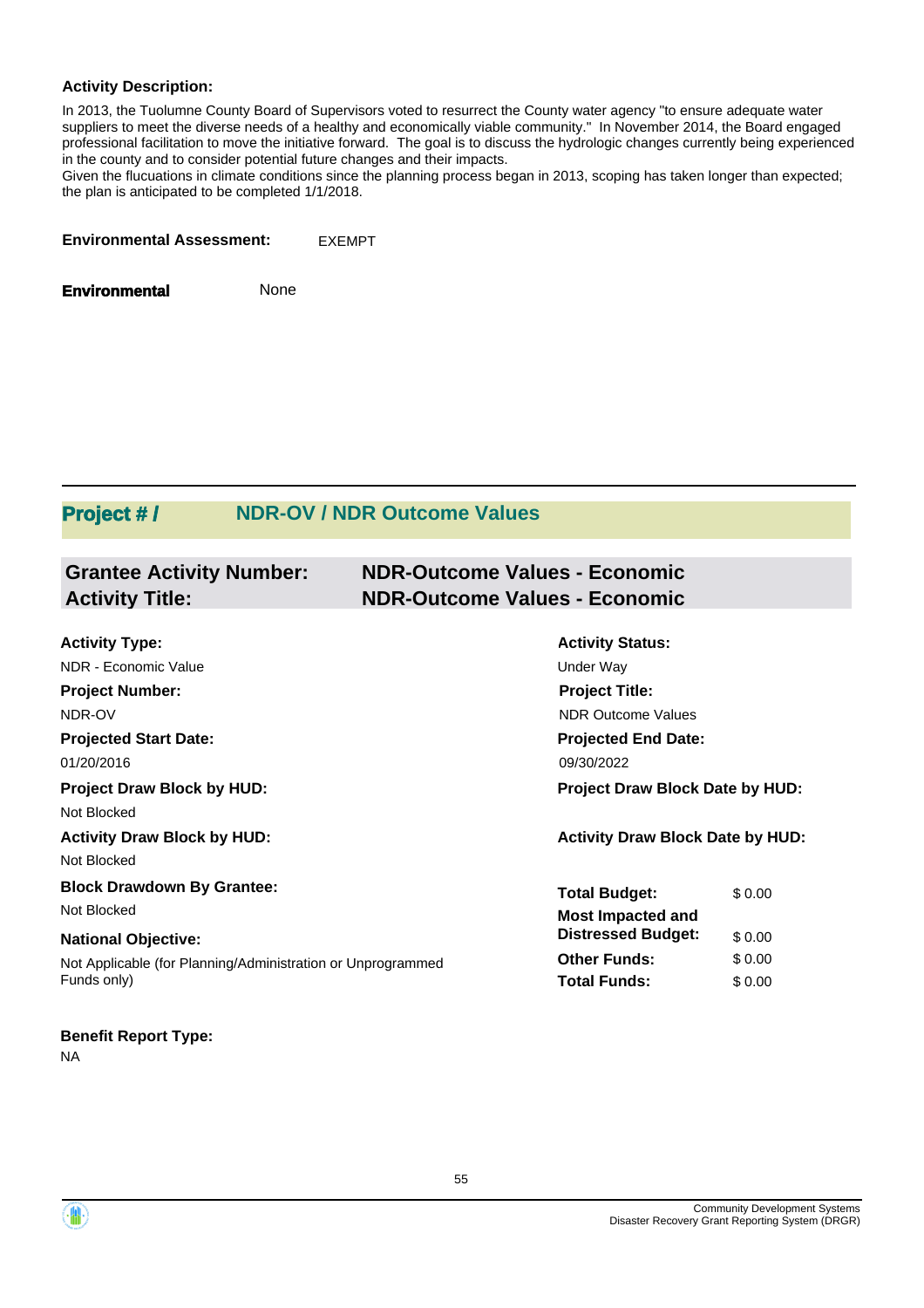#### **Activity is being carried out by**

No

**Organization carrying out Activity:** 

State of California - CDBG Program

#### **Proposed budgets for organizations carrying out Activity:**

#### **Activity is being carried out through:**

| <b>Responsible Organization</b>    | <b>Organization Type</b> | <b>Proposed Budget</b> |
|------------------------------------|--------------------------|------------------------|
| State of California - CDBG Program | State Agency             | \$0.00                 |

#### **Location Description:**

Locations will be determined by the results of the feasibility studies for the Community Resilience Center and Biomas Wood Products activities, along with the Forest and Watershed Health being conducted within the Rim Fire Burn Scar. County of Tuolumne census tracts are reflected in the following list of type; code; name; and sheets: TRACT;06109001100;11;1 TRACT;06109001200;12;1 TRACT;06109002100;21;1 TRACT;06109002200;22;1 TRACT;06109003100;31;1 TRACT;06109003200;32;1 TRACT;06109004100;41;1 TRACT;06109004200;42;1 TRACT;06109005100;51;1 TRACT;06109005201;52.01;1 TRACT;06109985202;9852.02;1

#### **Activity Description:**

At this time, Tuolumne County does not have a public facility or resource that is available for the use as an evacuation center in disasters, nor as a resource for the public services that will be provided once the center is developed. The Community Resilience Center activity will result in a space for gathering, education, public services to be provided from, a public meeting space within Tuolumne County.

Dead and dying trees within the Rim Fire burn scar, and throughout the forests of the Sierra Nevada range pose additional risks as fuel for future wildfires that will occur. The Biomass Wood Products activity will result in resource utilization and enhancement, create financial partnerships, generate a non-fossil fuel energy source, conserving energy and reducing greenhouse gases. If economic development is determined as the best development option (vs. a public facility), the Biomass Wood Products facility will also result in jobs for low- and moderate-income individuals.

As stated above, dead and dying trees in the forest continue to be a risk for future wildfires. The Forest and Watershed Health activity will result in partnerships, conservation, resource enhancement, and provide an ecologically sustainable use of the dead and dying fuel.

All activities increase the occurence of community outreach and result in a stronger community participation.

#### **Environmental Assessment:**

**Environmental** None

56

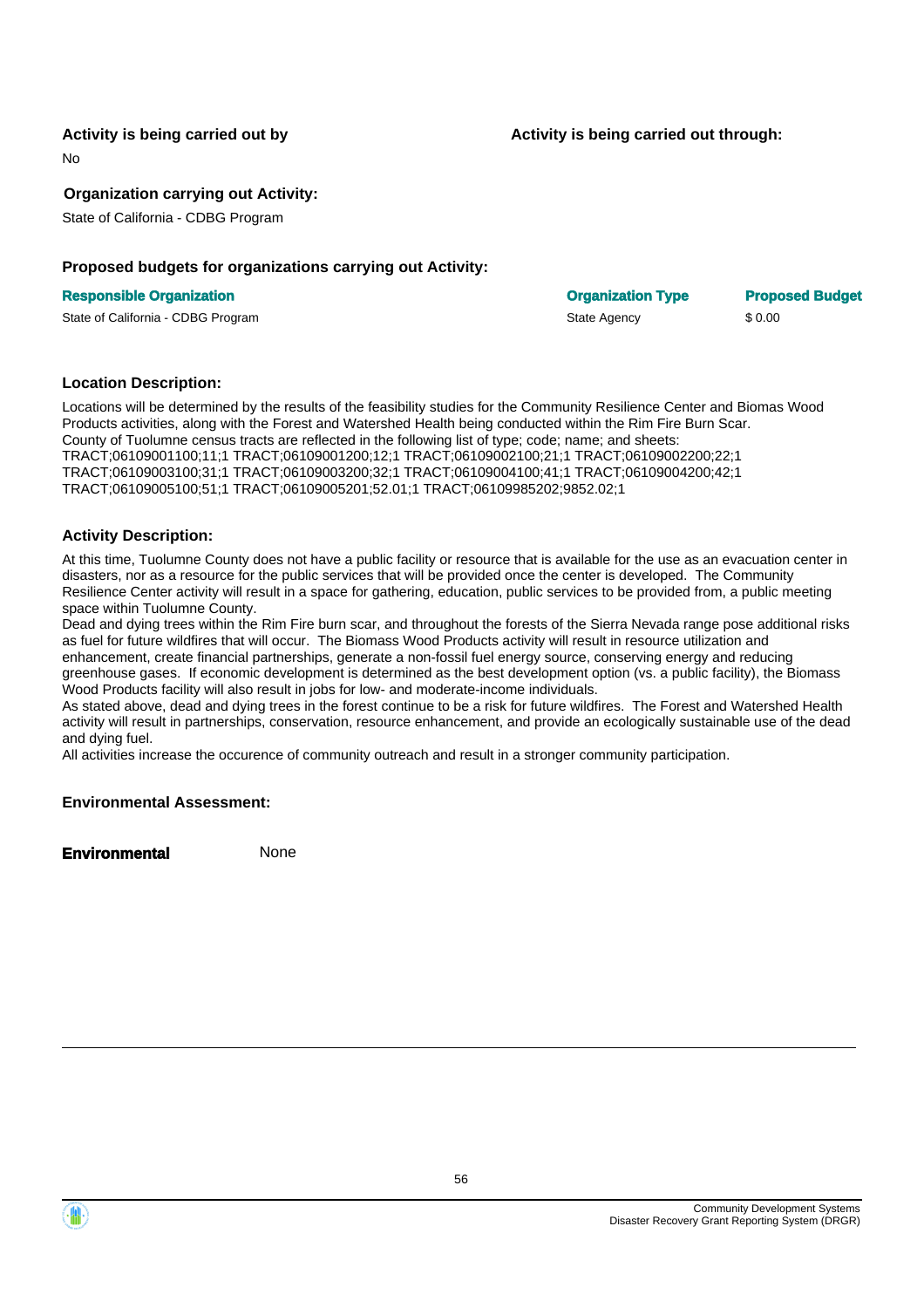# **Grantee Activity Number: NDR-Outcome Values - Environmental Activity Title: NDR-Outcome Values- Environmental**

| <b>Activity Type:</b>                                       | <b>Activity Status:</b>                 |
|-------------------------------------------------------------|-----------------------------------------|
| NDR - Environmental Value                                   | Under Way                               |
| <b>Project Number:</b>                                      | <b>Project Title:</b>                   |
| NDR-OV                                                      | <b>NDR Outcome Values</b>               |
| <b>Projected Start Date:</b>                                | <b>Projected End Date:</b>              |
| 01/20/2016                                                  | 09/30/2022                              |
| <b>Project Draw Block by HUD:</b>                           | <b>Project Draw Block Date by HUD:</b>  |
| Not Blocked                                                 |                                         |
| <b>Activity Draw Block by HUD:</b>                          | <b>Activity Draw Block Date by HUD:</b> |
| Not Blocked                                                 |                                         |
| <b>Block Drawdown By Grantee:</b>                           | <b>Total Budget:</b><br>\$0.00          |
| Not Blocked                                                 | <b>Most Impacted and</b>                |
| <b>National Objective:</b>                                  | <b>Distressed Budget:</b><br>\$0.00     |
| Not Applicable (for Planning/Administration or Unprogrammed | <b>Other Funds:</b><br>\$0.00           |
| Funds only)                                                 | <b>Total Funds:</b><br>\$0.00           |
|                                                             |                                         |

#### **Benefit Report Type:**

NA

No

Activity is being carried out by **Activity is being carried out through:**  $\blacksquare$ 

#### **Organization carrying out Activity:**  State of California - CDBG Program

#### **Proposed budgets for organizations carrying out Activity:**

# **Responsible Organization Contracts and Contracts Contracts Contracts Contracts Contracts Contracts Contracts Contracts Contracts Contracts Contracts Contracts Contracts Contracts Contracts Contracts Contracts Contracts Co** State of California - CDBG Program State Agency \$ 0.00

## **Location Description:**

Locations will be determined by the results of the feasibility studies for the Community Resilience Center and Biomas Wood Products activities, along with the Forest and Watershed Health being conducted within the Rim Fire Burn Scar. County of Tuolumne census tracts are reflected in the following list of type; code; name; and sheets: TRACT;06109001100;11;1 TRACT;06109001200;12;1 TRACT;06109002100;21;1 TRACT;06109002200;22;1 TRACT;06109003100;31;1 TRACT;06109003200;32;1 TRACT;06109004100;41;1 TRACT;06109004200;42;1 TRACT;06109005100;51;1 TRACT;06109005201;52.01;1 TRACT;06109985202;9852.02;1

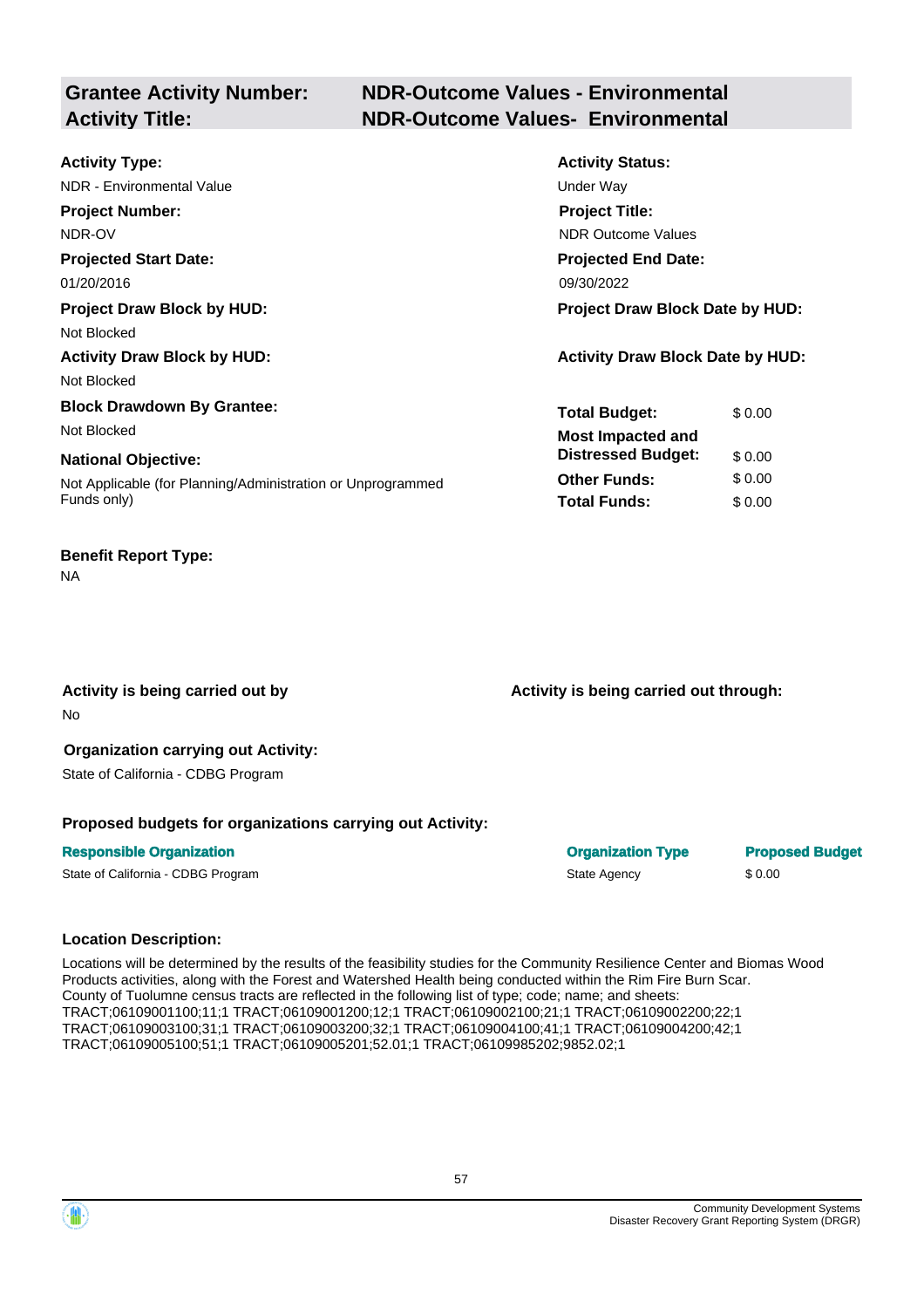#### **Activity Description:**

The Community Resilience Center activity will result in a space for gathering, education, public services to be provided from, a public meeting space within Tuolumne County. Currently, Tuolumne County does not have a public facility in the remote locations of the county, resulting in additional trips and use of fuel to travel to the county seat and back. Reducing the trip-miles will be beneficial in lowering green house gases. Design components will reduce the KwH usage, as well as water consumption on site.

The Biomass Wood Products activity will result in energy conservation and generation, resource utilization and enhancement, and financial partnerships. If economic development is determined as the best development option (vs. a public facility), the Biomass Wood Products facility will also result in jobs for low- and moderate-income individuals. Dead and dying trees release carbon; utilization of the fuel source is a way to reduce greenhouse gasses.

The Forest and Watershed Health activity will result in partnerships, conservation, resource enhancement, and an ecologically sustainable use of dead and dying fuel. Restoration of forest health will improve the ability of water to be absorbed into the ground, as well as stabilizing the soils by the replaning and reforestation efforts.

All activities increase the occurence of community outreach and result in a stronger community participation.

#### **Environmental Assessment:**



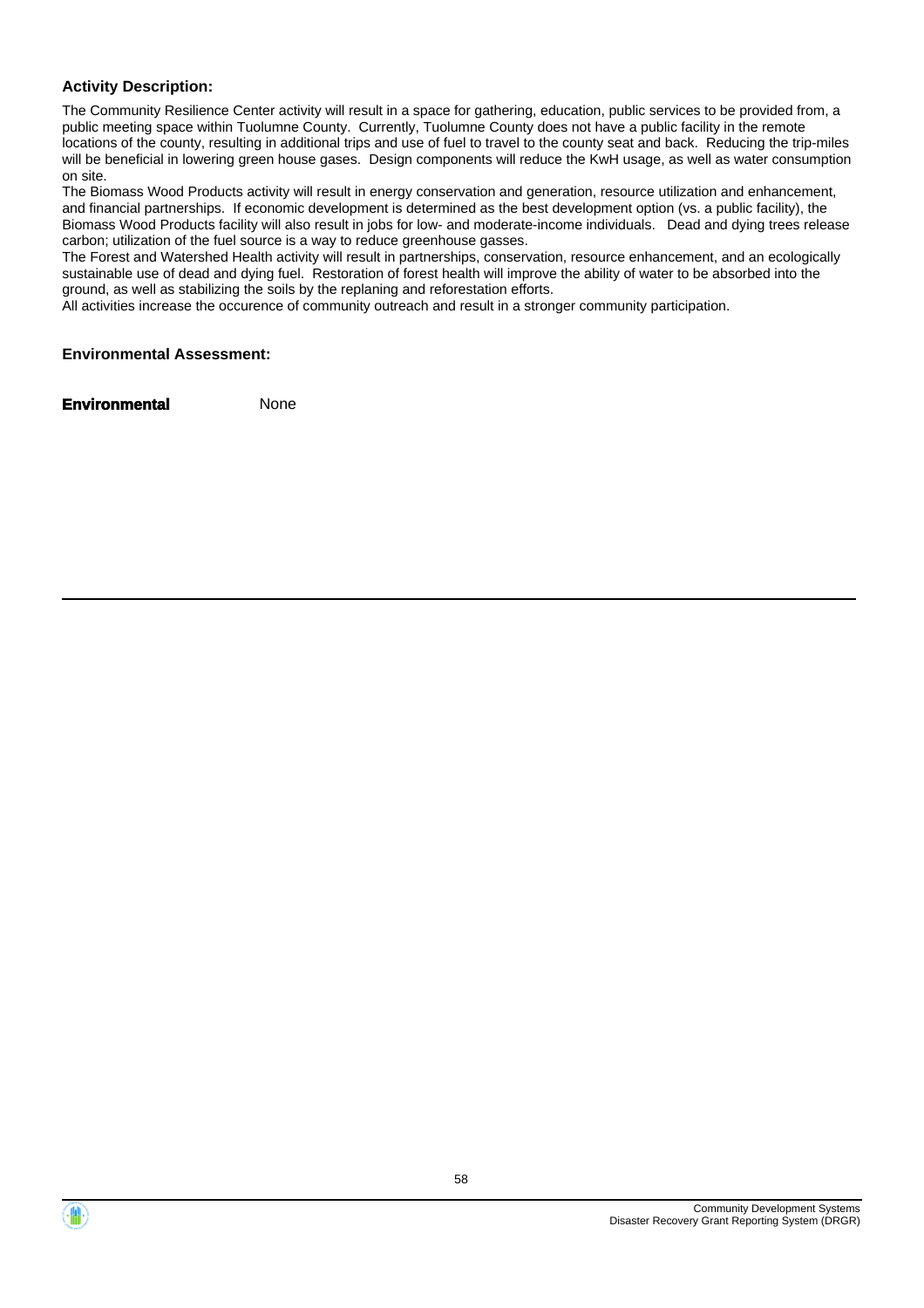# **Grantee Activity Number: NDR-Outcome Values - Resilience Activity Title: NDR-Outcome Values - Resilience**

| <b>Activity Type:</b>                                       | <b>Activity Status:</b>                 |
|-------------------------------------------------------------|-----------------------------------------|
| NDR - Resilience Value                                      | Under Way                               |
| <b>Project Number:</b>                                      | <b>Project Title:</b>                   |
| NDR-OV                                                      | <b>NDR Outcome Values</b>               |
| <b>Projected Start Date:</b>                                | <b>Projected End Date:</b>              |
| 01/20/2016                                                  | 09/30/2022                              |
| <b>Project Draw Block by HUD:</b>                           | Project Draw Block Date by HUD:         |
| Not Blocked                                                 |                                         |
| <b>Activity Draw Block by HUD:</b>                          | <b>Activity Draw Block Date by HUD:</b> |
| Not Blocked                                                 |                                         |
| <b>Block Drawdown By Grantee:</b>                           | <b>Total Budget:</b><br>\$0.00          |
| Not Blocked                                                 | <b>Most Impacted and</b>                |
| <b>National Objective:</b>                                  | <b>Distressed Budget:</b><br>\$0.00     |
| Not Applicable (for Planning/Administration or Unprogrammed | \$0.00<br><b>Other Funds:</b>           |
| Funds only)                                                 | <b>Total Funds:</b><br>\$0.00           |
|                                                             |                                         |

#### **Benefit Report Type:**

NA

**Activity is being carried out by**  Yes

**Activity is being carried out through:** 

Grantee Employees and Contractors

#### **Organization carrying out Activity:**  State of California - CDBG Program

#### **Proposed budgets for organizations carrying out Activity:**

## **Responsible Organization Contracts and Contracts Contracts Contracts Contracts Contracts Contracts Contracts Contracts Contracts Contracts Contracts Contracts Contracts Contracts Contracts Contracts Contracts Contracts Co** State of California - CDBG Program State Agency \$ 0.00

## **Location Description:**

Locations will be determined by the results of the feasibility studies for the Community Resilience Center and Biomas Wood Products activities, along with the Forest and Watershed Health being conducted within the Rim Fire Burn Scar. County of Tuolumne census tracts are reflected in the following list of type; code; name; and sheets: TRACT;06109001100;11;1 TRACT;06109001200;12;1 TRACT;06109002100;21;1 TRACT;06109002200;22;1 TRACT;06109003100;31;1 TRACT;06109003200;32;1 TRACT;06109004100;41;1 TRACT;06109004200;42;1 TRACT;06109005100;51;1 TRACT;06109005201;52.01;1 TRACT;06109985202;9852.02;1

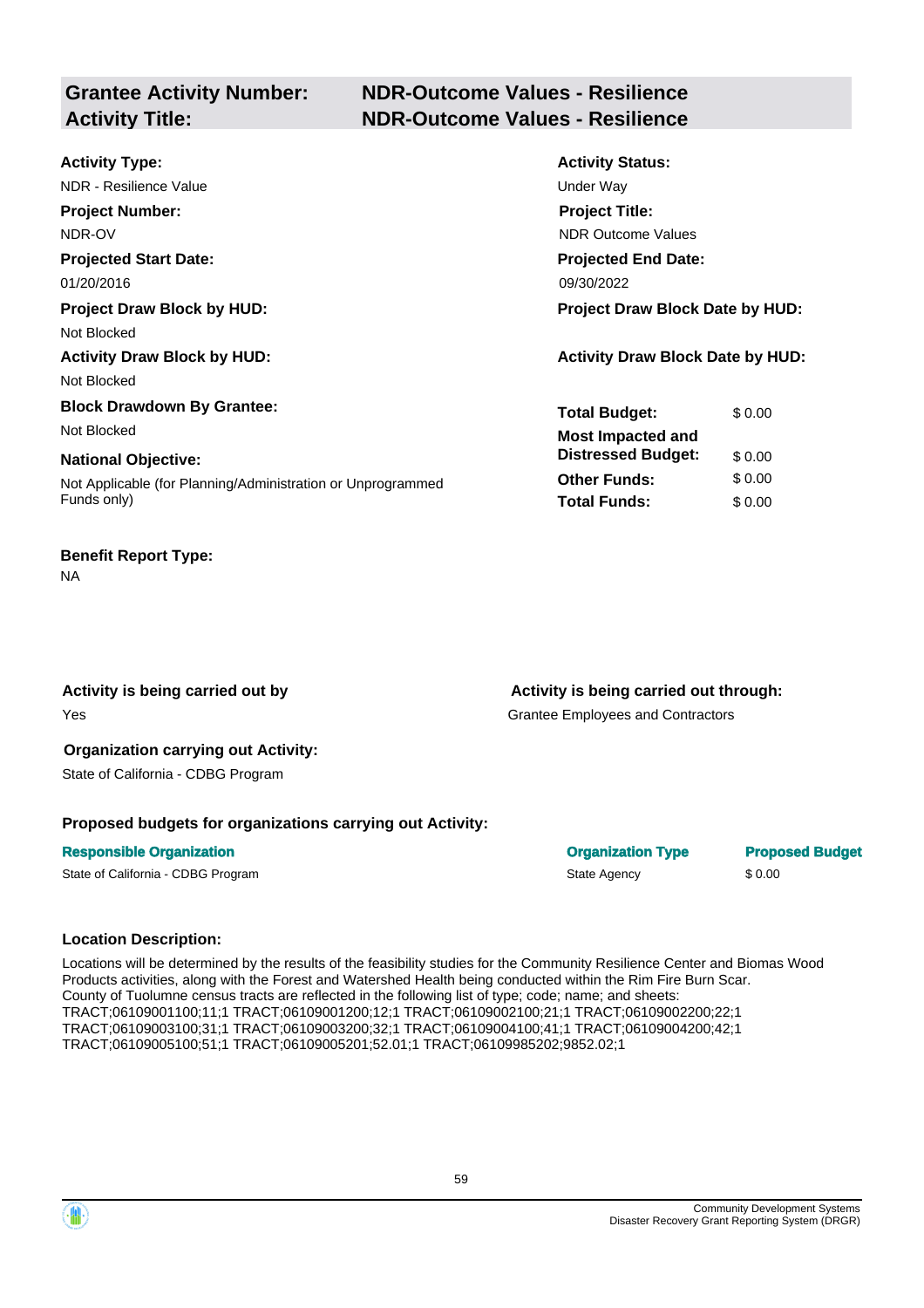#### **Activity Description:**

The Community Resilience Center activity will result in a space for gathering, education, public services to be provided from, a public meeting space within Tuolumne County.

The Biomass Wood Products activity will result in energy conservation and generation, resource utilization and enhancement, and financial partnerships. If economic development is determined as the best development option (vs. a public facility), the Biomass Wood Products facility will also result in jobs for low- and moderate-income individuals.

The Forest and Watershed Health activity will result in partnerships, conservation, resource enhancement, and an ecologically sustainable use of dead and dying fuel.

All activities increase the occurence of community outreach and result in a stronger community participation.

#### **Environmental Assessment:**

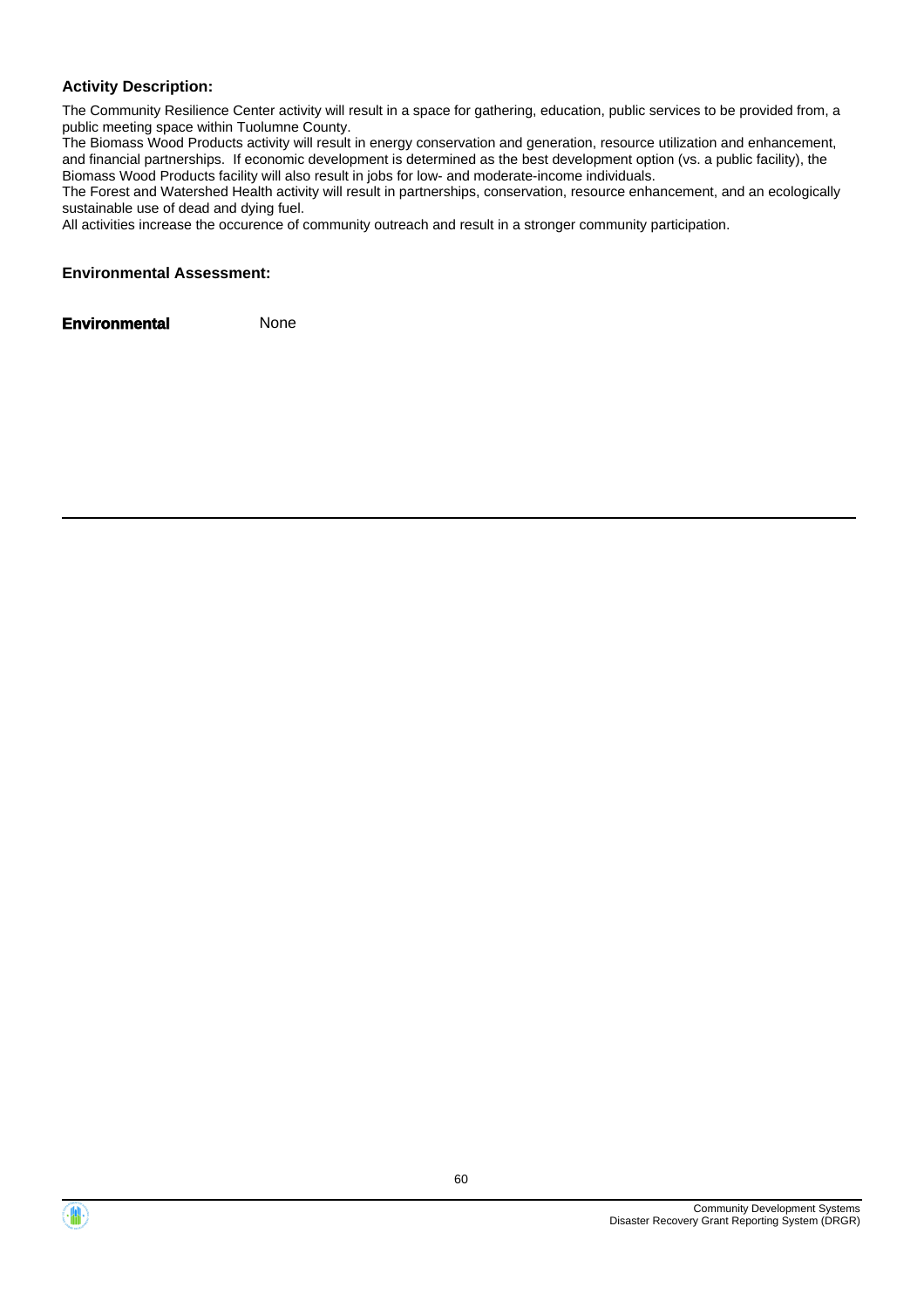# **Grantee Activity Number: NDR-Outcome Values - Social Activity Title: NDR-Outcome Values - Social**

| <b>Activity Type:</b>                                       | <b>Activity Status:</b>                 |
|-------------------------------------------------------------|-----------------------------------------|
| NDR - Social Value                                          | Under Way                               |
| <b>Project Number:</b>                                      | <b>Project Title:</b>                   |
| NDR-OV                                                      | <b>NDR Outcome Values</b>               |
| <b>Projected Start Date:</b>                                | <b>Projected End Date:</b>              |
| 01/20/2016                                                  | 09/30/2022                              |
| <b>Project Draw Block by HUD:</b>                           | Project Draw Block Date by HUD:         |
| Not Blocked                                                 |                                         |
| <b>Activity Draw Block by HUD:</b>                          | <b>Activity Draw Block Date by HUD:</b> |
| Not Blocked                                                 |                                         |
| <b>Block Drawdown By Grantee:</b>                           | <b>Total Budget:</b><br>\$0.00          |
| Not Blocked                                                 | <b>Most Impacted and</b>                |
| <b>National Objective:</b>                                  | <b>Distressed Budget:</b><br>\$0.00     |
| Not Applicable (for Planning/Administration or Unprogrammed | <b>Other Funds:</b><br>\$0.00           |
| Funds only)                                                 | <b>Total Funds:</b><br>\$0.00           |
|                                                             |                                         |

#### **Benefit Report Type:**

NA

Activity is being carried out by **Activity is being carried out through:**  $\blacksquare$ 

Yes Grantee Employees and Contractors

# **Organization carrying out Activity:**

State of California - CDBG Administration

## **Proposed budgets for organizations carrying out Activity:**

| <b>Responsible Organization</b>           | <b>Organization Type</b> | <b>Proposed Budget</b> |
|-------------------------------------------|--------------------------|------------------------|
| County of Tuolumne                        | Local Government         | \$ 0.00                |
| State of California - CDBG Administration | State                    | \$0.00                 |

#### **Location Description:**

Locations will be determined by the results of the feasibility studies for the Community Resilience Center and Biomas Wood Products activities, along with the Forest and Watershed Health being conducted within the Rim Fire Burn Scar. County of Tuolumne census tracts are reflected in the following list of type; code; name; and sheets: TRACT;06109001100;11;1 TRACT;06109001200;12;1 TRACT;06109002100;21;1 TRACT;06109002200;22;1

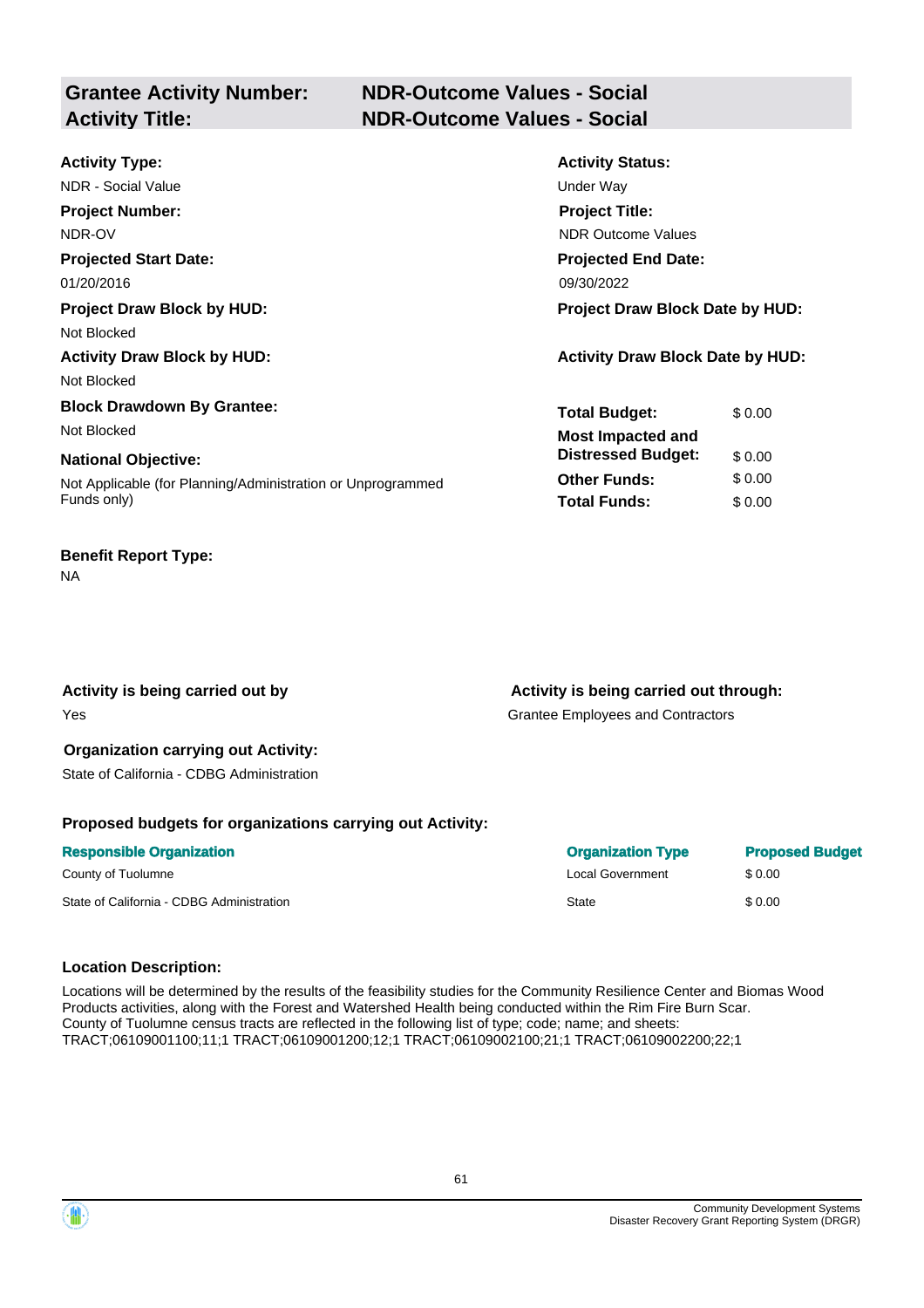TRACT;06109003100;31;1 TRACT;06109003200;32;1 TRACT;06109004100;41;1 TRACT;06109004200;42;1 TRACT;06109005100;51;1 TRACT;06109005201;52.01;1 TRACT;06109985202;9852.02;1

#### **Activity Description:**

The Community Resilience Center activity will result in a space for gathering, education, public services to be provided from, a public meeting space within Tuolumne County.

The Biomass Wood Products activity will result in energy conservation and generation, resource utilization and enhancement, and financial partnerships. If economic development is determined as the best development option (vs. a public facility), the Biomass Wood Products facility will also result in jobs for low- and moderate-income individuals.

The Forest and Watershed Health activity will result in partnerships, conservation, resource enhancement, and an ecologically sustainable use of dead and dying fuel.

All activities increase the occurence of community outreach and result in a stronger community participation.

**Environmental Assessment:** EXEMPT

**Environmental** None

# **Action Plan History**

| <b>Version</b>        | <b>Date</b> |
|-----------------------|-------------|
| B-13-DS-06-0001 AP#1  | 06/29/2017  |
| B-13-DS-06-0001 AP#2  | 07/26/2017  |
| B-13-DS-06-0001 AP#3  | 09/15/2017  |
| B-13-DS-06-0001 AP#4  | 03/19/2018  |
| B-13-DS-06-0001 AP#5  | 05/24/2018  |
| B-13-DS-06-0001 AP#6  | 05/31/2018  |
| B-13-DS-06-0001 AP#7  | 06/27/2018  |
| B-13-DS-06-0001 AP#8  | 09/25/2018  |
| B-13-DS-06-0001 AP#9  | 01/30/2019  |
| B-13-DS-06-0001 AP#10 | 04/19/2019  |
| B-13-DS-06-0001 AP#11 | 07/24/2019  |
| B-13-DS-06-0001 AP#12 | 10/25/2019  |